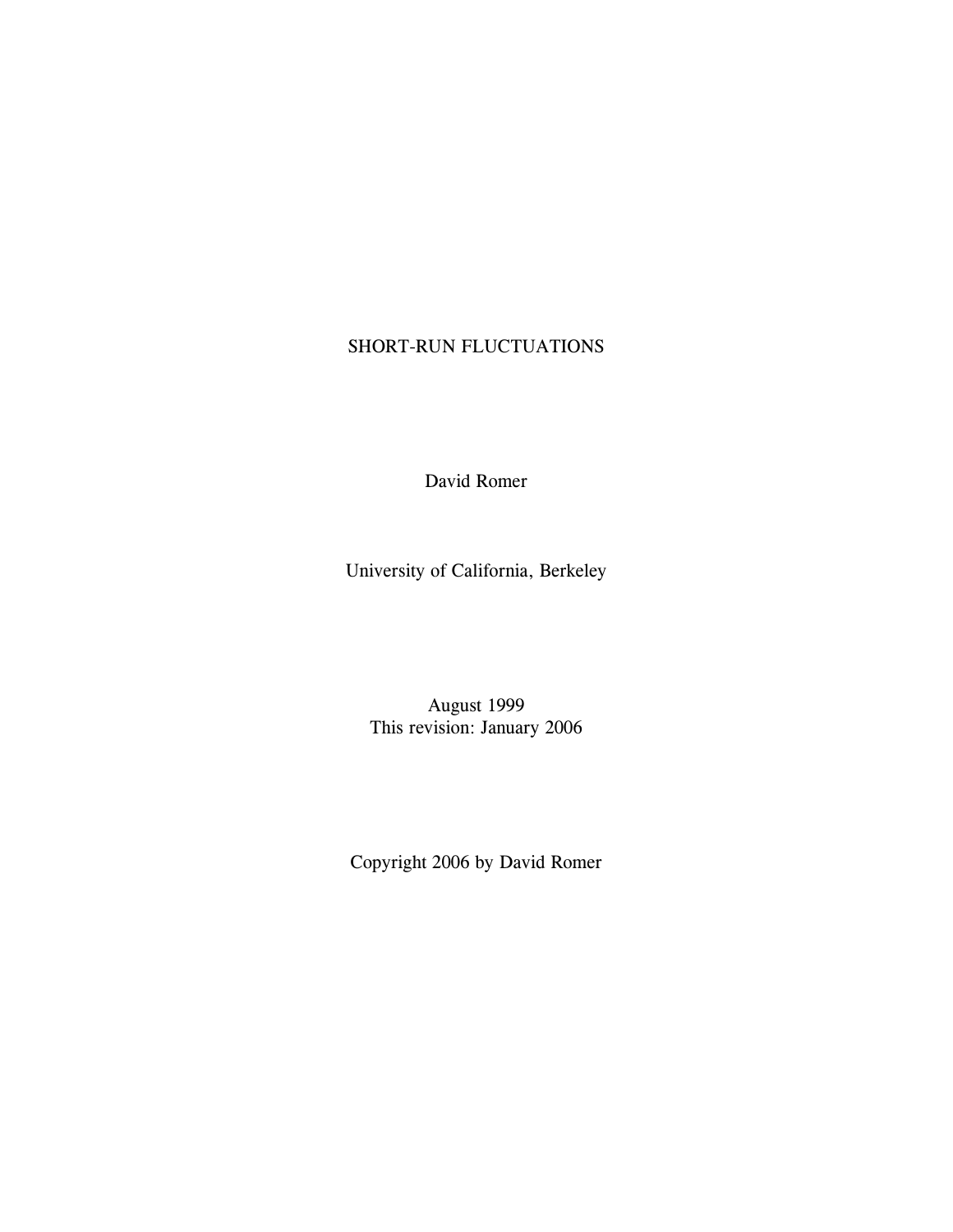# **CONTENTS**

| Preface                                                                       | iv             |
|-------------------------------------------------------------------------------|----------------|
| I The IS-MP Model                                                             | $\mathbf{1}$   |
| I-1 Monetary Policy and the MP Curve                                          | $\mathbf{1}$   |
| I-2 Using the IS-MP Model to Understand Short-Run Fluctuations                | 3              |
| An Increase in Government Purchases                                           | $\overline{4}$ |
| A Shift to Tighter Monetary Policy                                            | 5              |
| Fiscal and Monetary Policy Together: The Policy Mix                           | 5              |
| A Fall in Consumer Confidence                                                 | $\tau$         |
| I-3 The Money Market and the Central Bank's Control of the Real Interest Rate | 9              |
| The Money Market                                                              | 9              |
| The Money Supply and the Real Interest Rate with Completely Sticky Prices     | 11             |
| The Money Supply and the Real Interest Rate with Price Adjustment             | 13             |
| Problems                                                                      | 18             |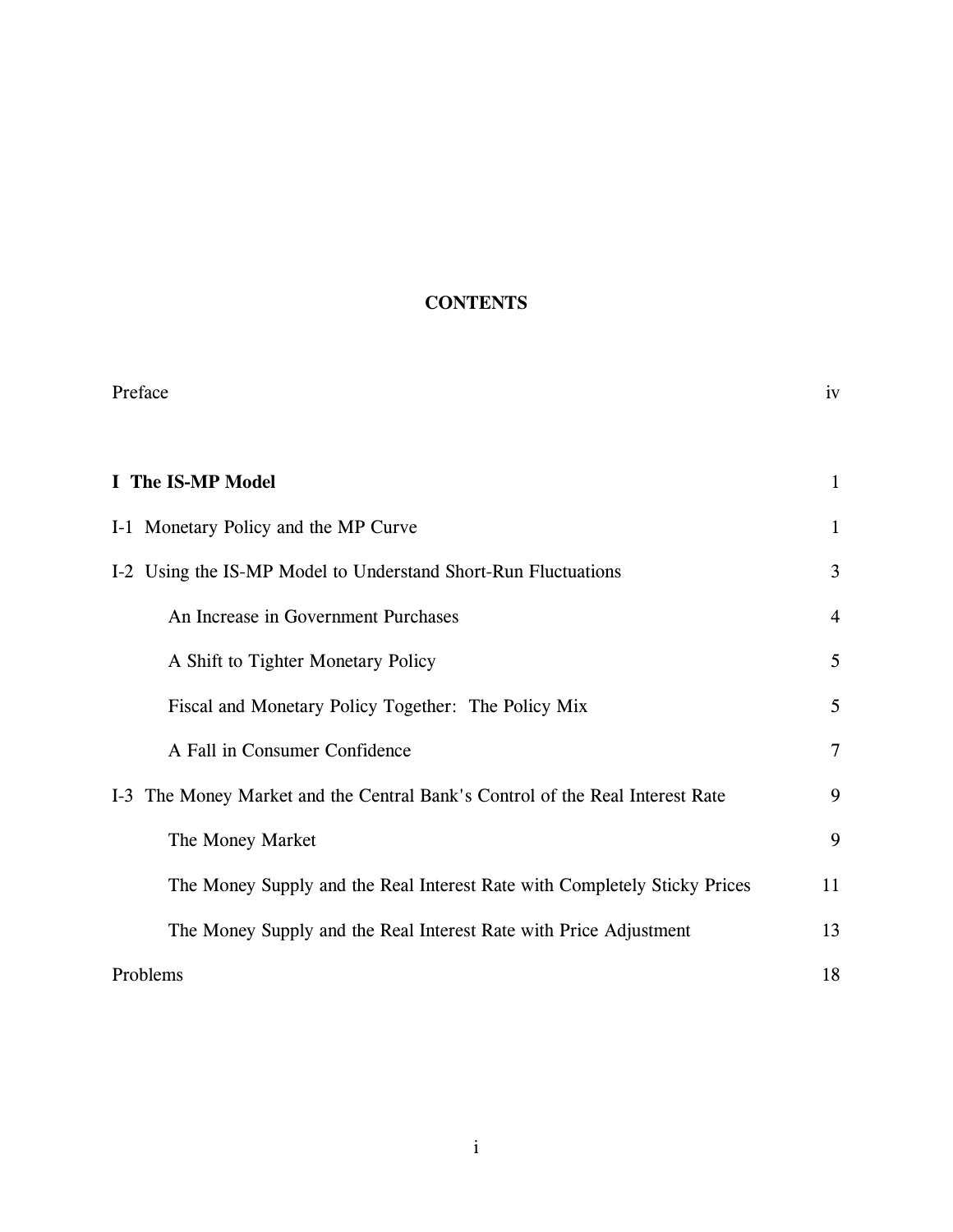| <b>II</b> The Open Economy                               | 20 |
|----------------------------------------------------------|----|
| II-1 Short-Run Fluctuations with Floating Exchange Rates | 21 |
| Planned Expenditure in an Open Economy                   | 21 |
| Net Exports and the Net Capital Outflow                  | 23 |
| The IS Curve with Floating Exchange Rates                | 25 |
| The Determination of Net Exports and the Exchange Rate   | 27 |
| II-2 Using the Model of Floating Exchange Rates          | 29 |
| <b>Fiscal Policy</b>                                     | 29 |
| <b>Monetary Policy</b>                                   | 30 |
| <b>Trade Policy</b>                                      | 31 |
| II-3 Short-Run Fluctuations with Fixed Exchange Rates    | 32 |
| The Mechanics of Fixing the Exchange Rate                | 32 |
| The IS Curve with Fixed Exchange Rates                   | 35 |
| Monetary Policy with Fixed Exchange Rates                | 36 |
| The Determination of Output and the Interest Rate        | 39 |
| II-4 Using the Model of Fixed Exchange Rates             | 39 |
| <b>Fiscal Policy</b>                                     | 39 |
| <b>Monetary Policy</b>                                   | 40 |
| <b>Trade Policy</b>                                      | 40 |
| A Fall in Export Demand                                  | 41 |
| Devaluation                                              | 42 |
| Problems                                                 | 42 |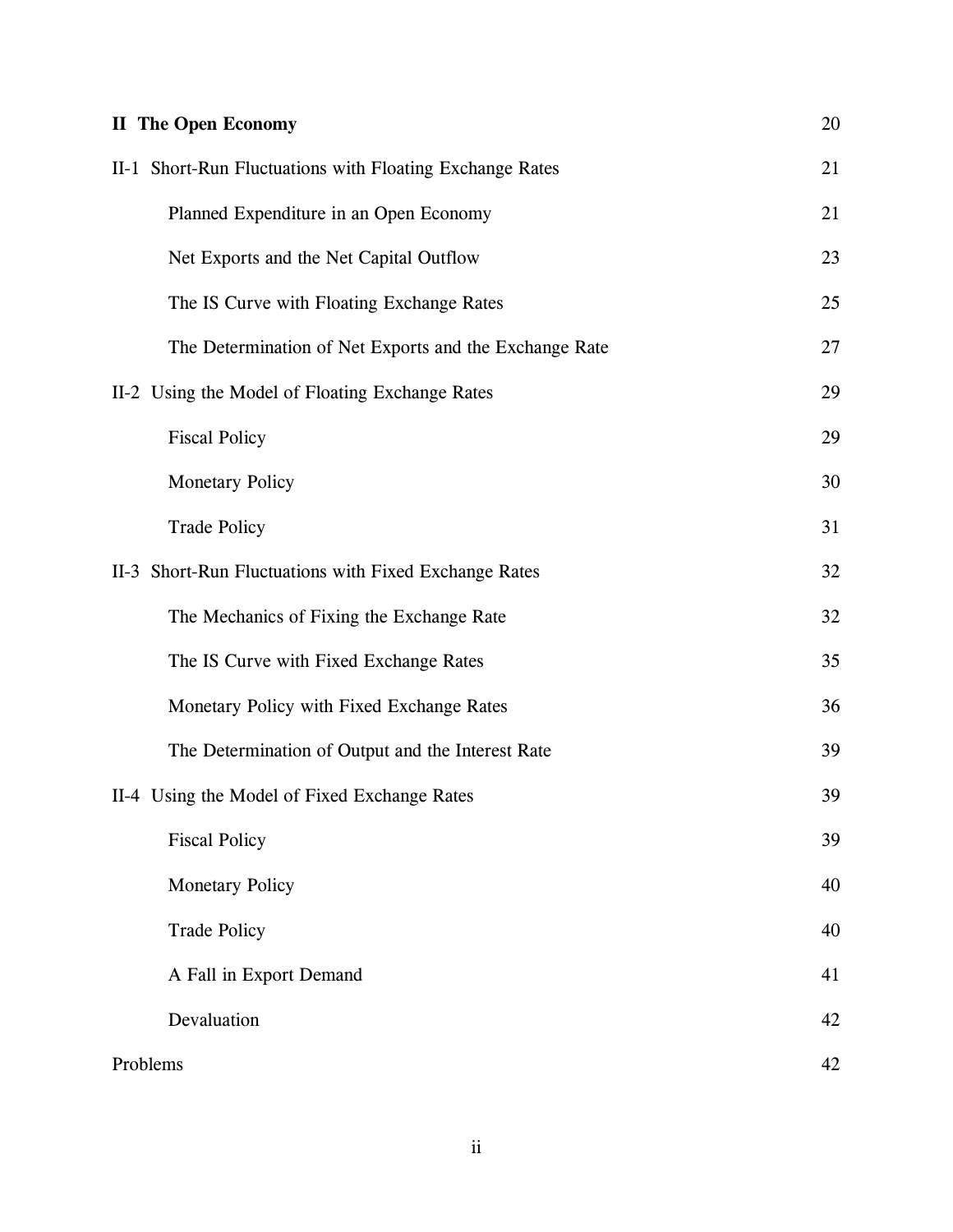| <b>III</b> Aggregate Supply                               | 44 |
|-----------------------------------------------------------|----|
| III-1 Extending the Model to Include Aggregate Supply     | 44 |
| The Behavior of Inflation                                 | 44 |
| The Effect of Inflation on Monetary Policy                | 47 |
| The AD-IA Diagram                                         | 48 |
| The Behavior of Output and Inflation over Time            | 49 |
| III-2 Changes on the Aggregate Demand Side of the Economy | 51 |
| <b>Fiscal Policy</b>                                      | 52 |
| <b>Monetary Policy</b>                                    | 56 |
| Monetary Policy and Inflation in the Long Run             | 58 |
| III-3 Changes on the Aggregate Supply Side of the Economy | 61 |
| <b>Inflation Shocks and Supply Shocks</b>                 | 61 |
| The Effects of an Inflation Shock                         | 64 |
| The Effects of a Supply Shock                             | 65 |
| <b>Inflation Expectations and Inflation Shocks</b>        | 66 |
| Problems                                                  | 69 |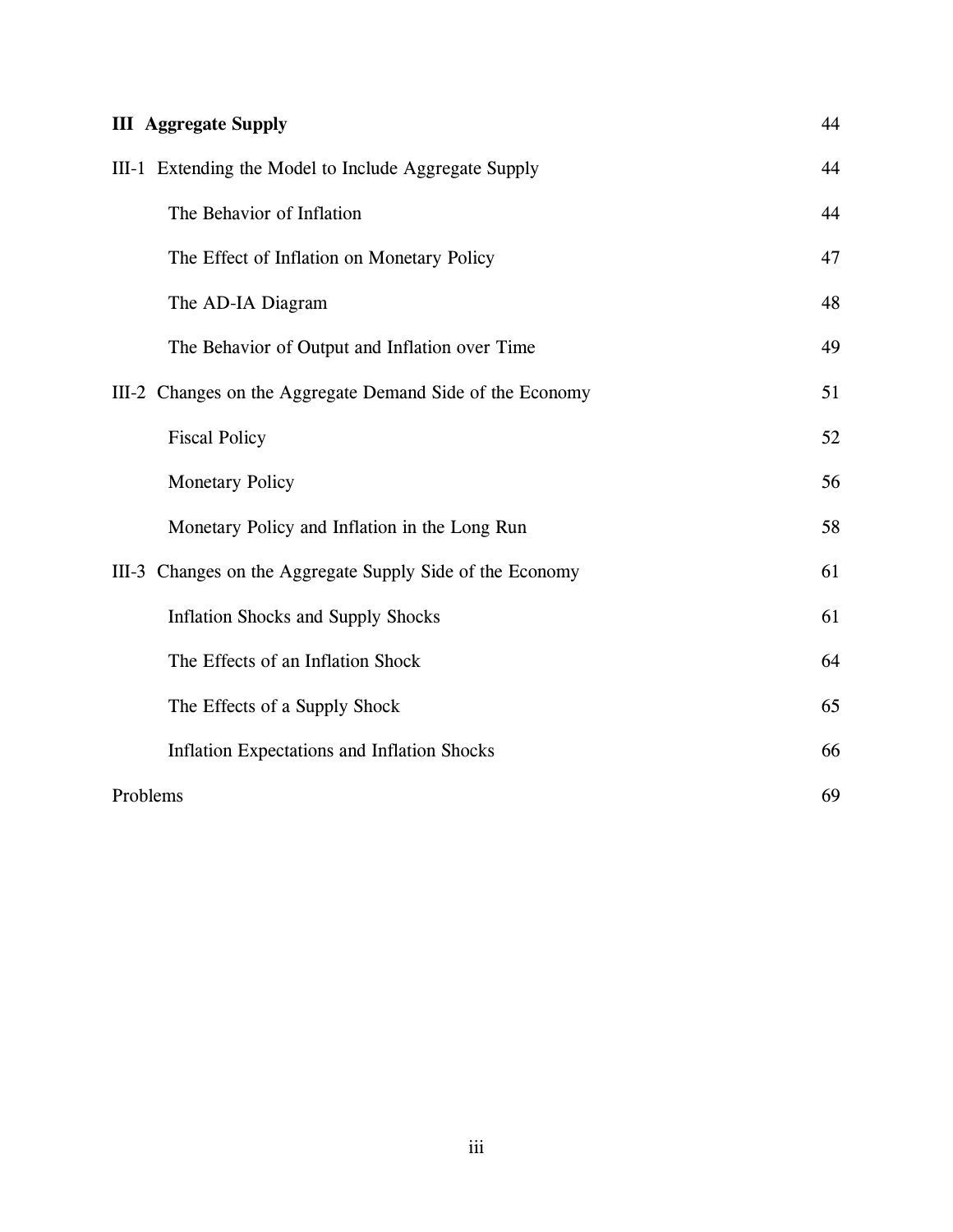### **PREFACE**

This document presents a model of the determination of output, unemployment, inflation, and other macroeconomic variables in the short run at a level suitable for students taking intermediate macroeconomics. The model is based on an assumption about how central banks conduct monetary policy that differs from the one made in most intermediate macroeconomics textbooks. The document is designed to be used in conjunction with standard textbooks by instructors and students who believe that the new approach provides a more realistic and powerful way of analyzing short-run fluctuations.

I have designed the document to work most closely with N. Gregory Mankiw's textbook, which I refer to simply as "Mankiw."<sup>1</sup> The material here can take the place of the material in Mankiw starting with Section 10-2 and ending with Chapter 13. The notation is the same as Mankiw's, and I refer to other parts of Mankiw when they are relevant. But I believe the document can be used with other intermediate macroeconomics textbooks without great difficulty.

In a separate paper, I compare the new approach with the usual one and explain why I believe it is preferable. $2$  This document, however, simply presents the new approach and

<sup>&</sup>lt;sup>1</sup> N. Gregory Mankiw, *Macroeconomics*, fifth edition (New York: Worth Publishers, 2003).

David Romer, "Keynesian Macroeconomics without the LM Curve," *Journal of* <sup>2</sup> *Economic Perspectives* 14 (Spring 2000), pp. 149-169.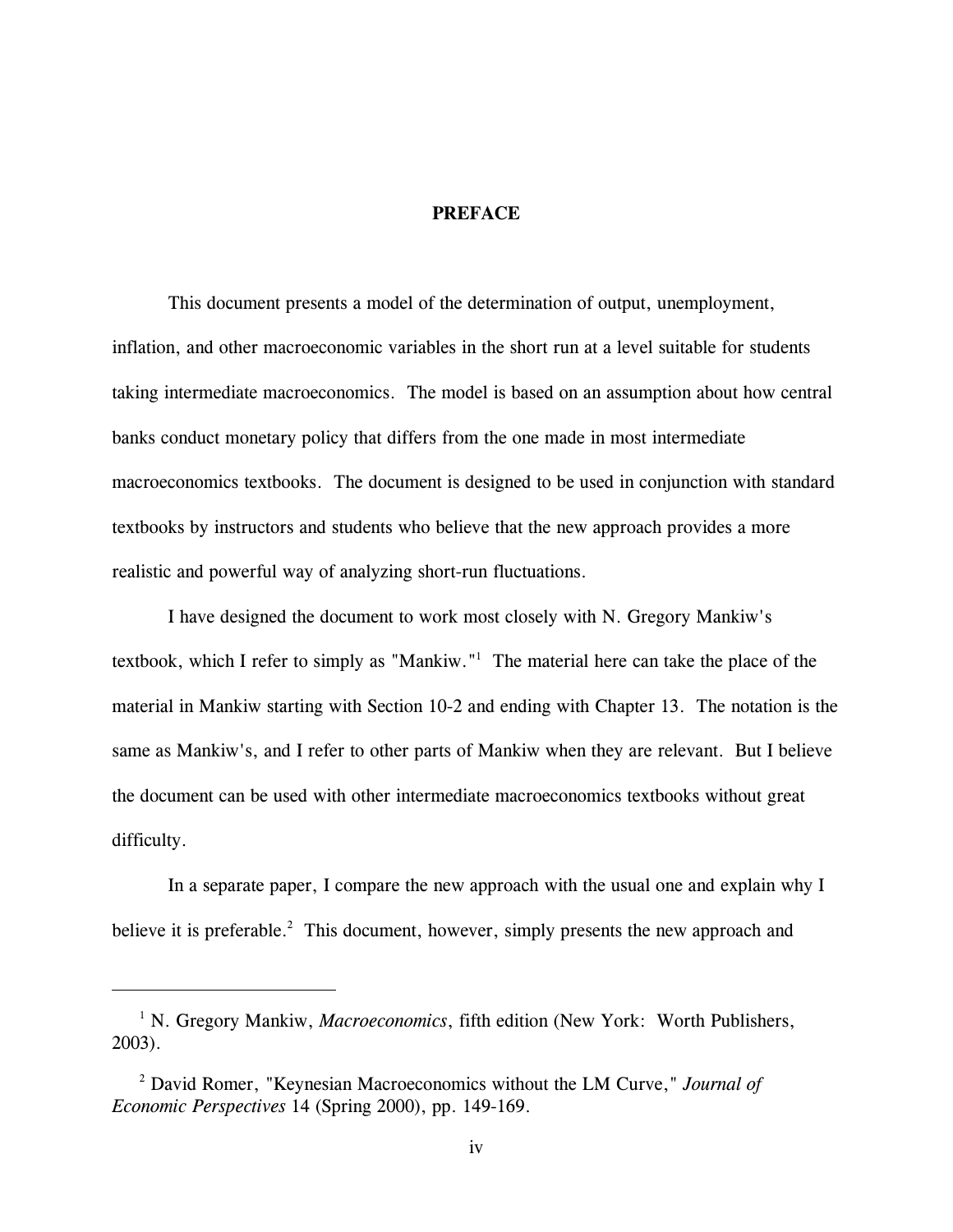shows how to use it. In addition, the presentation here is more skeletal than that in standard textbooks. The document covers the basics, but contains relatively few applications, summaries, and problems.

I am indebted to Christina Romer and Patrick McCabe for helpful comments and discussions, and to numerous correspondents for helpful suggestions. I am especially grateful to my students for their encouragement, patience, and feedback.

The document may be downloaded, reproduced, and distributed freely by instructors and students as long as credit is given to the author and the copyright notice on the title page is included.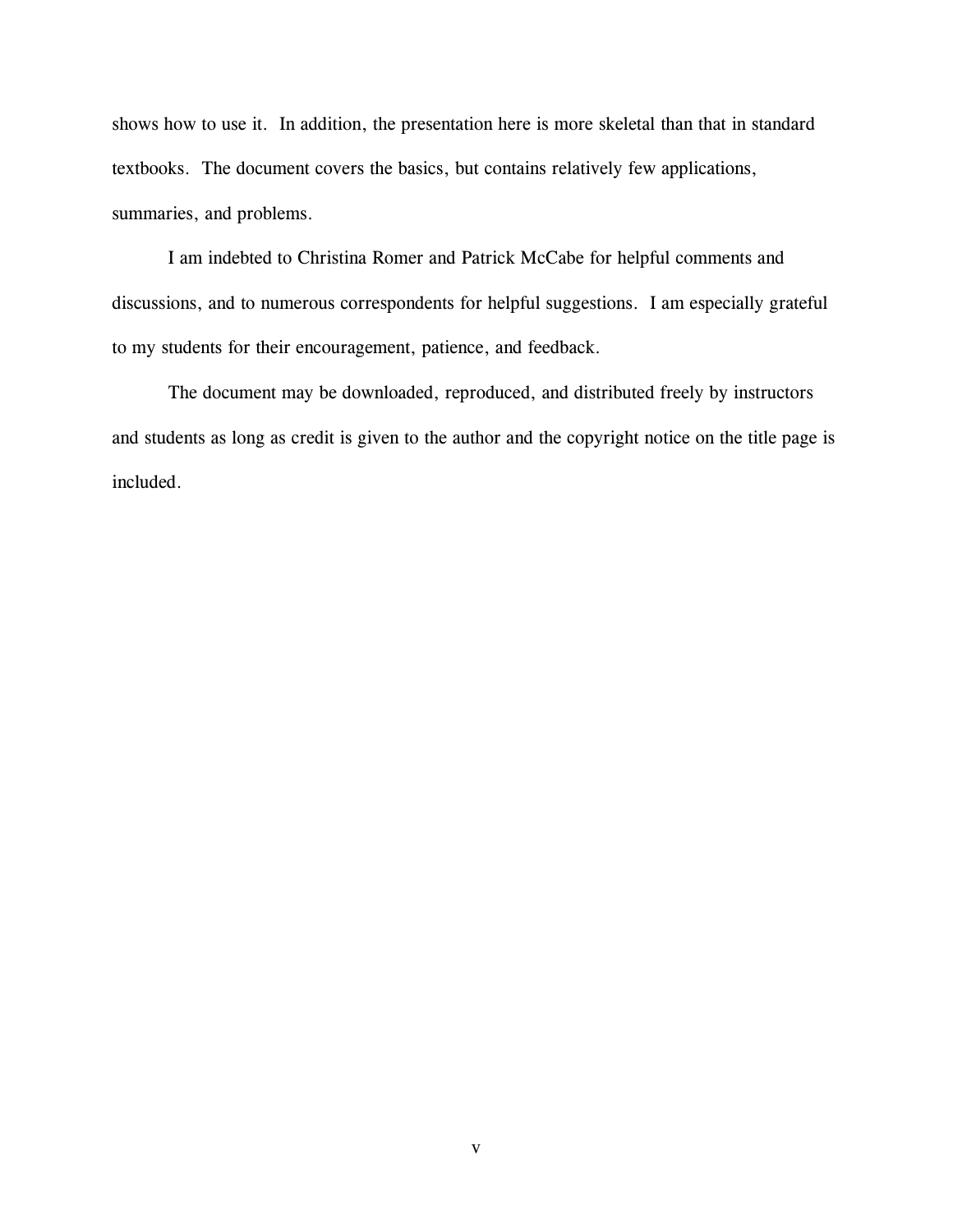# **I The IS-MP Model**

# **I-1 Monetary Policy and the MP Curve**

You have already learned about the IS curve, shown in Figure I-1. $<sup>1</sup>$  The curve shows</sup> the relationship between the real interest rate and equilibrium output in the goods market. An increase in the interest rate reduces planned investment. As a result, it reduces planned expenditure at a given level of output. Thus the planned expenditure line in the Keynesian cross diagram shifts down, and so the level of output at which planned expenditure equals output falls. This negative relationship between the interest rate and output is known as the IS curve.

The IS curve by itself does not tell us what either the interest rate or output is. We know that the economy must be somewhere on the curve, but we do not know where. To pin down where, we need a second relationship between the interest rate and output.

This second relationship comes from the conduct of monetary policy. Monetary policy is conducted by the economy's central bank (the Federal Reserve in the case of the United States). A key feature of how the central bank conducts monetary policy is how it responds to changes in output:

<sup>&</sup>lt;sup>1</sup> See Mankiw, Section 10-1.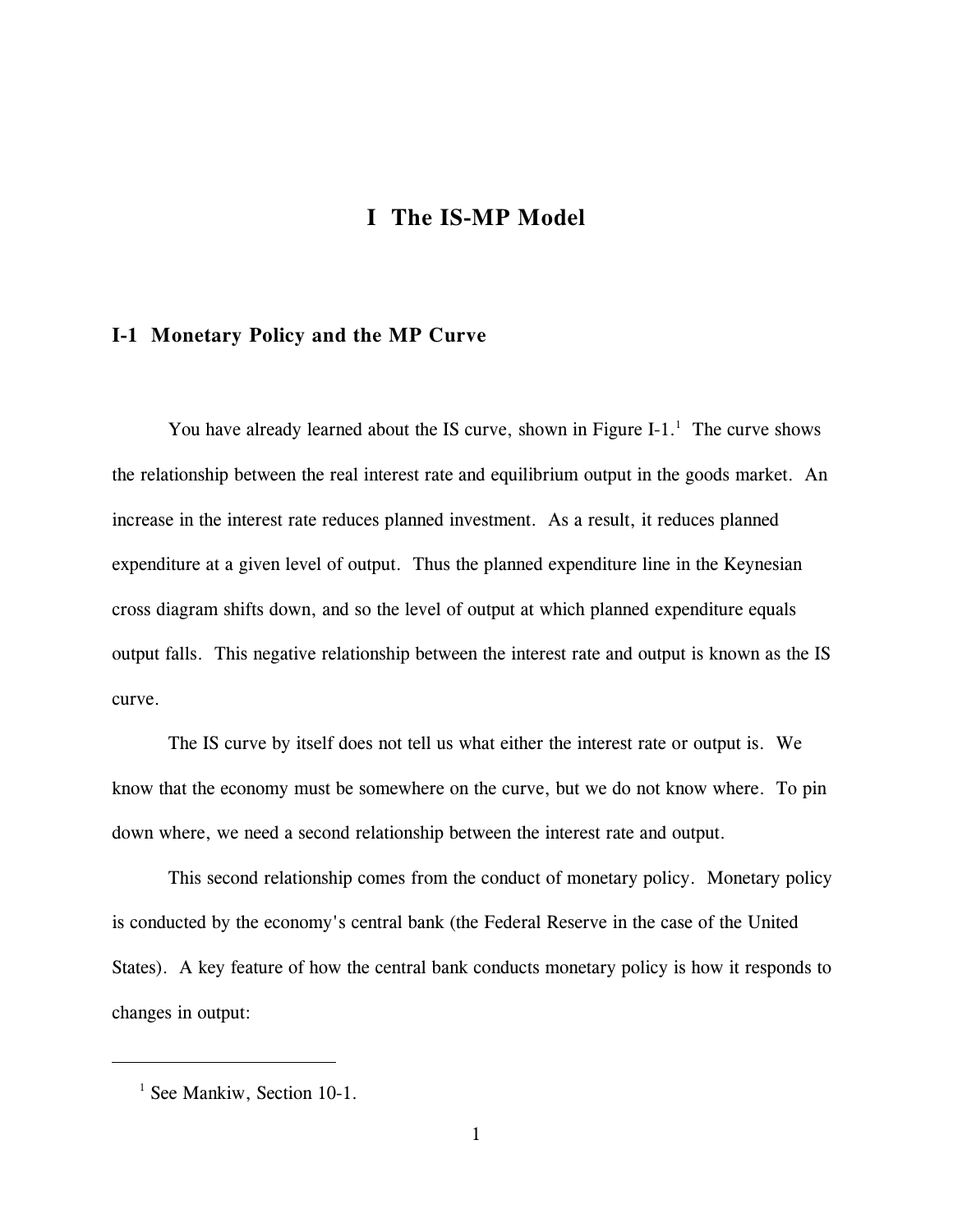*When output rises, the central bank raises the real interest rate. When output falls, the central bank lowers the real interest rate.*

We can express this characteristic of monetary policy in the form of an equation:

$$
r = r(Y). \tag{I-1}
$$

When output, Y, rises, the central bank raises the real interest rate, r. Thus  $r(Y)$  is an increasing function.

We can also depict this relationship using a diagram. The fact that the central bank raises the real interest rate when output rises means that there is an upward-sloping relationship between output and the interest rate. This curve is known as the MP curve. It is shown in Figure I-2.

Ultimately, the fact that the central bank raises the interest rate when output rises and lowers it when output falls stems from policymakers' goals for output and inflation. All else equal, central bankers prefer that output be higher. Thus when output declines, they reduce the interest rate in order to increase the demand for goods and thereby stem the fall in output. But the central bank cannot just keep cutting the interest rate and raising the demand for goods further and further. As we will see in Section III, when output is above its natural rate, so that firms are operating at above their usual capacities, inflation usually begins to rise. Since central bankers want to keep inflation from becoming too high, they raise the interest rate when output rises. It is these twin concerns about output and inflation that cause the central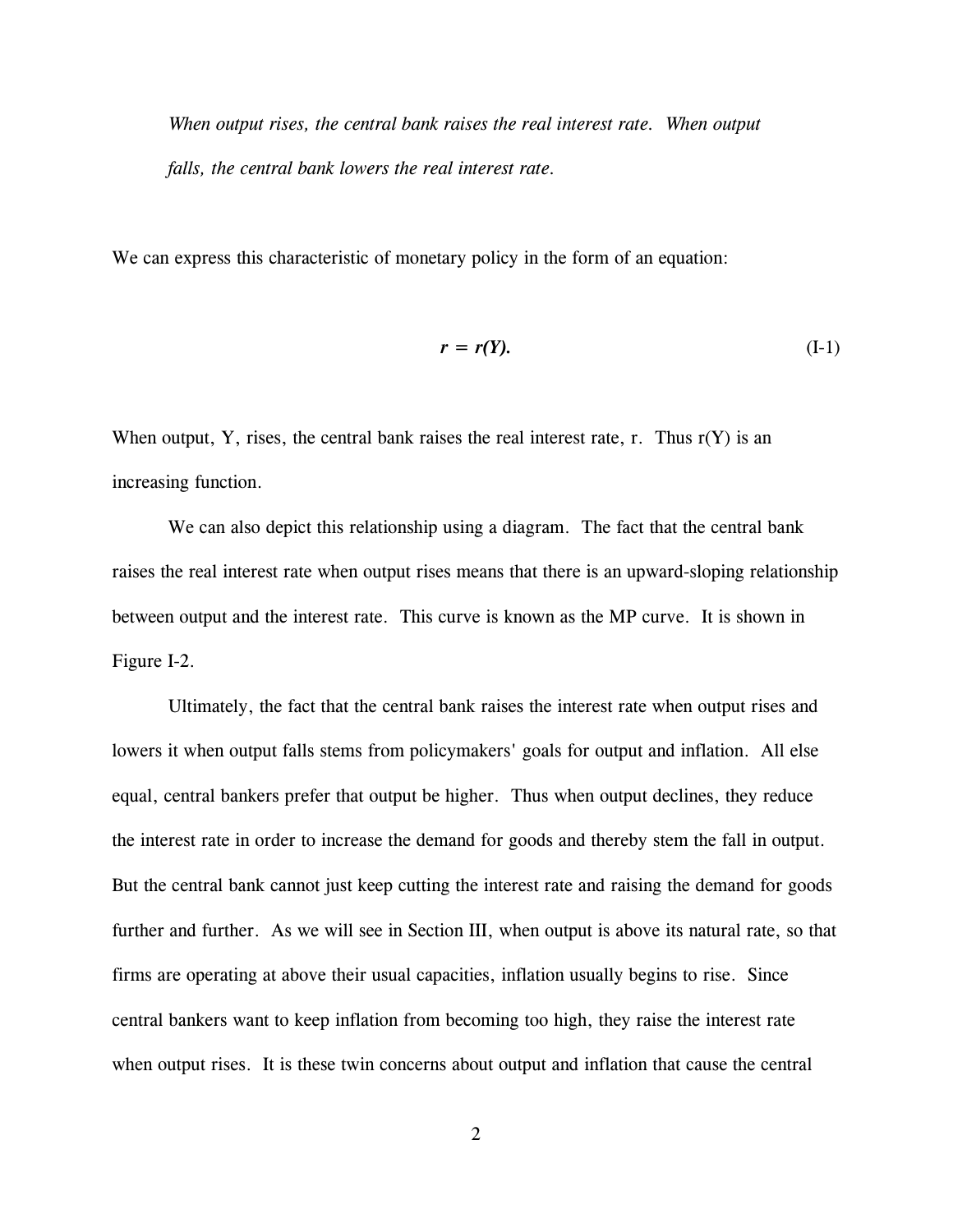bank to make the real interest rate an increasing function of output.

This description of how the central bank conducts monetary policy leaves two issues unresolved. The first issue is *how* the central bank controls the real interest rate. Central banks do not set the interest rate by decree. Instead they adjust the money supply to cause the interest rate behave in the way they want. We will discuss the specifics of how they do this in Section I-3. For most of our analysis, however, we will simply take as given that the central bank can control the interest rate, and that it does so in a way that makes it an increasing function of output.

The second unresolved issue concerns shifts of the MP curve. In Section III, we will see that the central bank adjusts the real interest rate in response not only to output, but also to inflation. An increase in inflation causes the central bank to choose a higher interest rate at a given level of output than before. That is, it causes the MP curve to shift up. Thus, the MP curve shows the relationship between output and the interest rate at a given time, but changes in inflation cause the curve to shift over time.

# **I-2 Using the IS-MP Model to Understand Short-Run Fluctuations**

The next step is to bring the IS and MP curves together. They are shown in the IS-MP diagram in Figure I-3. The point where the two curves intersect shows the real interest rate and output in the economy. At this point, planned expenditure equals output, and the central bank is choosing the interest rate according to its policy rule. The IS-MP diagram is our basic tool for analyzing how the interest rate and output are determined in the short run. We can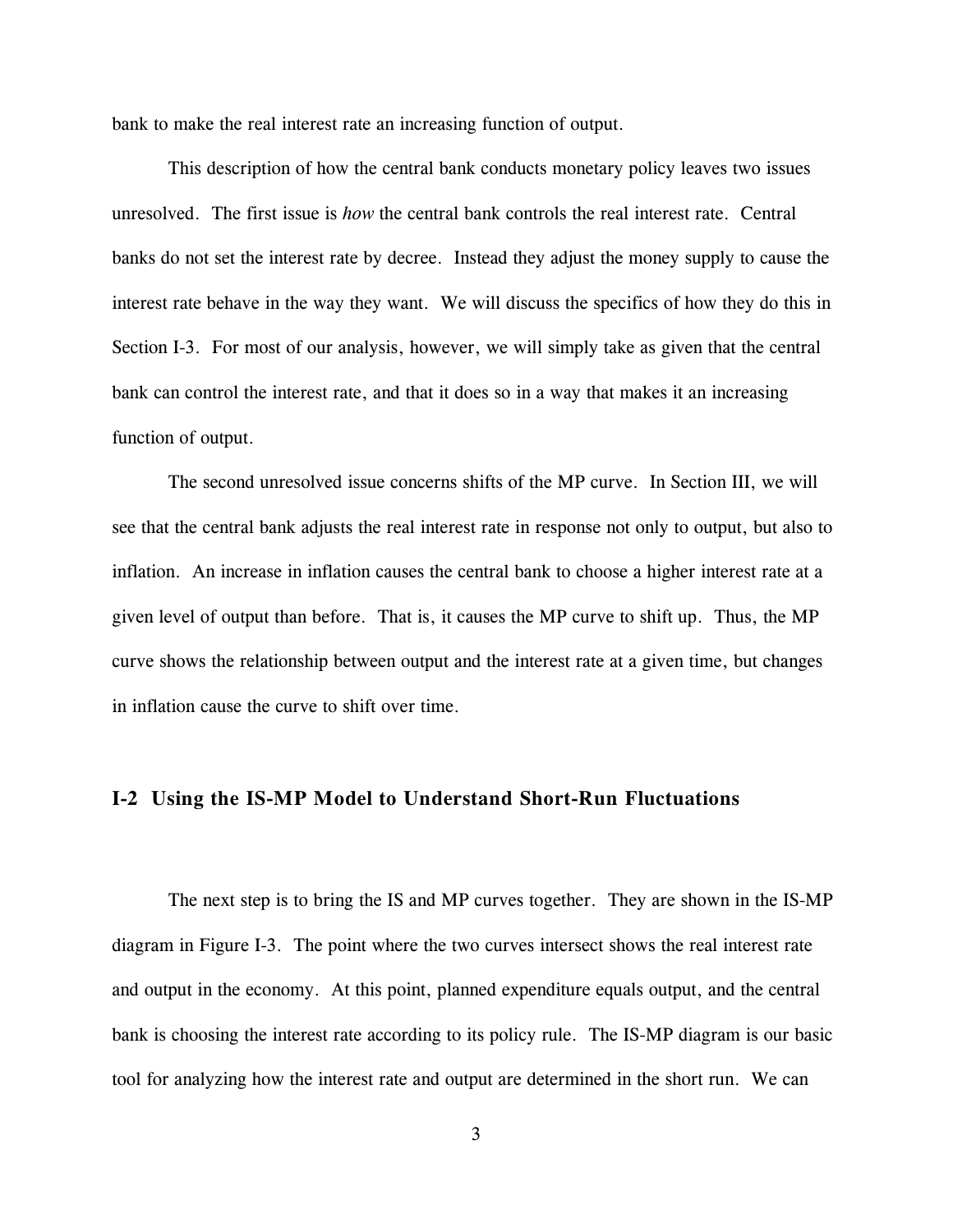therefore use it to analyze how various economic developments affect these two variables.

### **An Increase in Government Purchases**

Suppose that government purchases increase. Government purchases are a component of planned expenditure. Thus the rise in purchases affects the IS curve. To see how, we use the Keynesian cross diagram shown in Figure I-4. Recall that the Keynesian cross shows planned expenditure as a function of output for a given level of the real interest rate. Thus the intersection of the planned expenditure line and the 45-degree line shows equilibrium output for a given interest rate. That is, it determines a point on the IS curve.

The increase in government purchases raises planned expenditure at a given level of income. Thus, as the figure shows, it shifts the planned expenditure line up. This increases the equilibrium level of income at the interest rate assumed in drawing the diagram.

In terms of the IS-MP diagram, this analysis shows us that at a given interest rate, equilibrium income is higher than before. That is, the IS curve shifts to the right. The central bank's rule for choosing the interest rate as a function of output is unchanged. Thus the MP curve does not shift. This information is summarized in Figure I-5.

The figure shows that at the intersection of the new IS curve and the MP curve, both the interest rate and output are higher than before. Thus the figure shows that an increase in government purchases raises both the interest rate and output in the short run.

We can also determine how the increase in government purchases affects the other components of output. The increase in the interest rate reduces investment. Thus government

4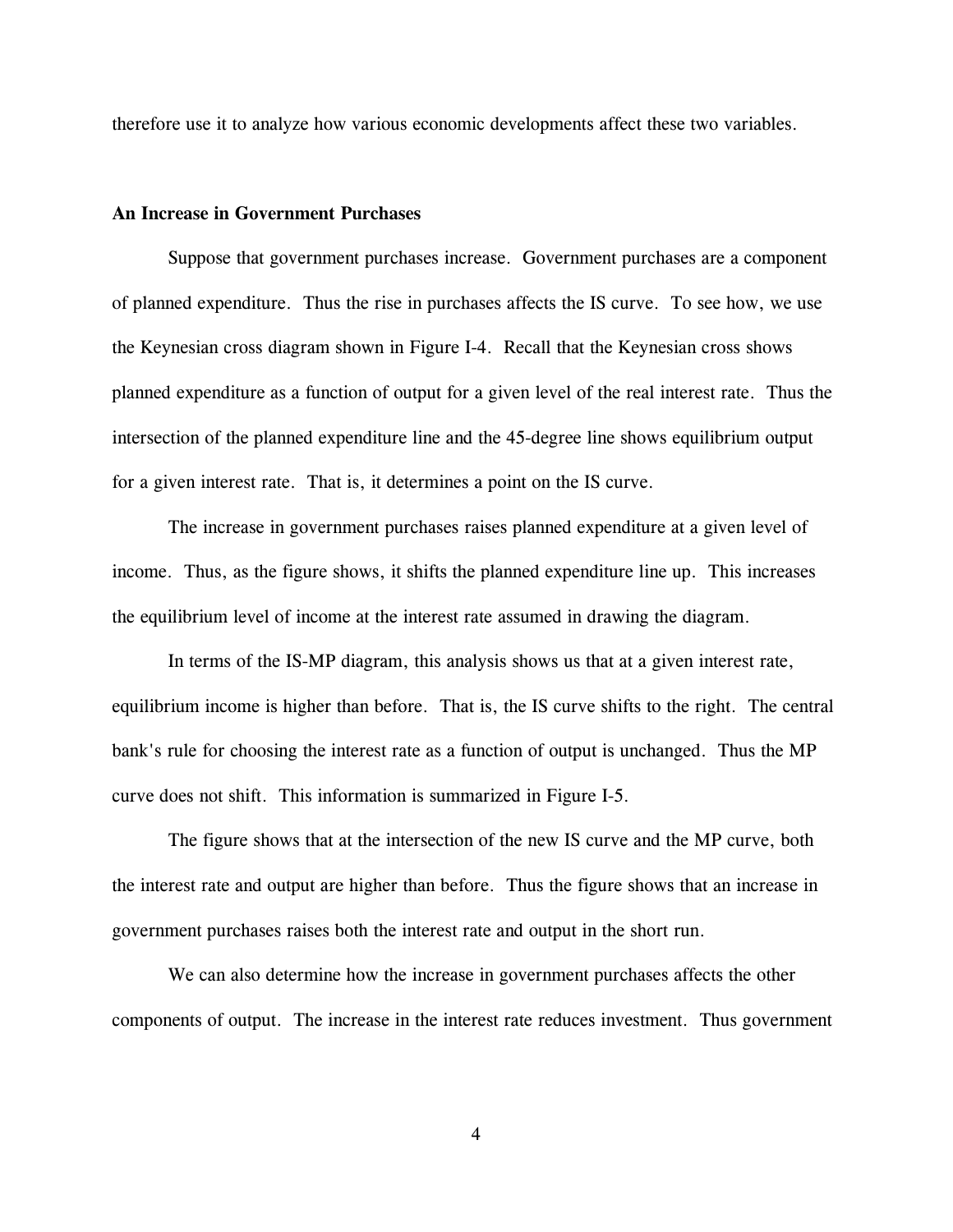purchases crowd out investment in the short run, just as they do in the long run.<sup>2</sup> Since consumption is an increasing function of disposable income, on the other hand, the increase in income resulting from the rise in government purchases raises consumption.

#### **A Shift to Tighter Monetary Policy**

We can also analyze a change in monetary policy. Specifically, suppose the central bank changes its monetary policy rule so that it chooses a higher level of the real interest rate at a given level of output than before. This move to tighter monetary policy corresponds to an upward shift of the MP curve. The IS curve is not affected: equilibrium output at a given interest rate is unchanged. This information is summarized in Figure I-6. The figure shows that the shift to tighter monetary policy raises the interest rate and lowers output in the short run.

We can again determine the effects of the policy change on the components of output. The increase in the interest rate reduces investment, and the decline in income reduces consumption. Since government purchases are an exogenous variable of our model, they are unchanged.

### **Fiscal and Monetary Policy Together: The Policy Mix**

Changes in fiscal and monetary policy need not occur in isolation. There are many cases when both policies change at the same time. There can be deliberate coordination between the two sets of policymakers, one can react to the other's actions, or outside

 $2$  See Section 3-4 of Mankiw for the long-run effects of a change in government purchases.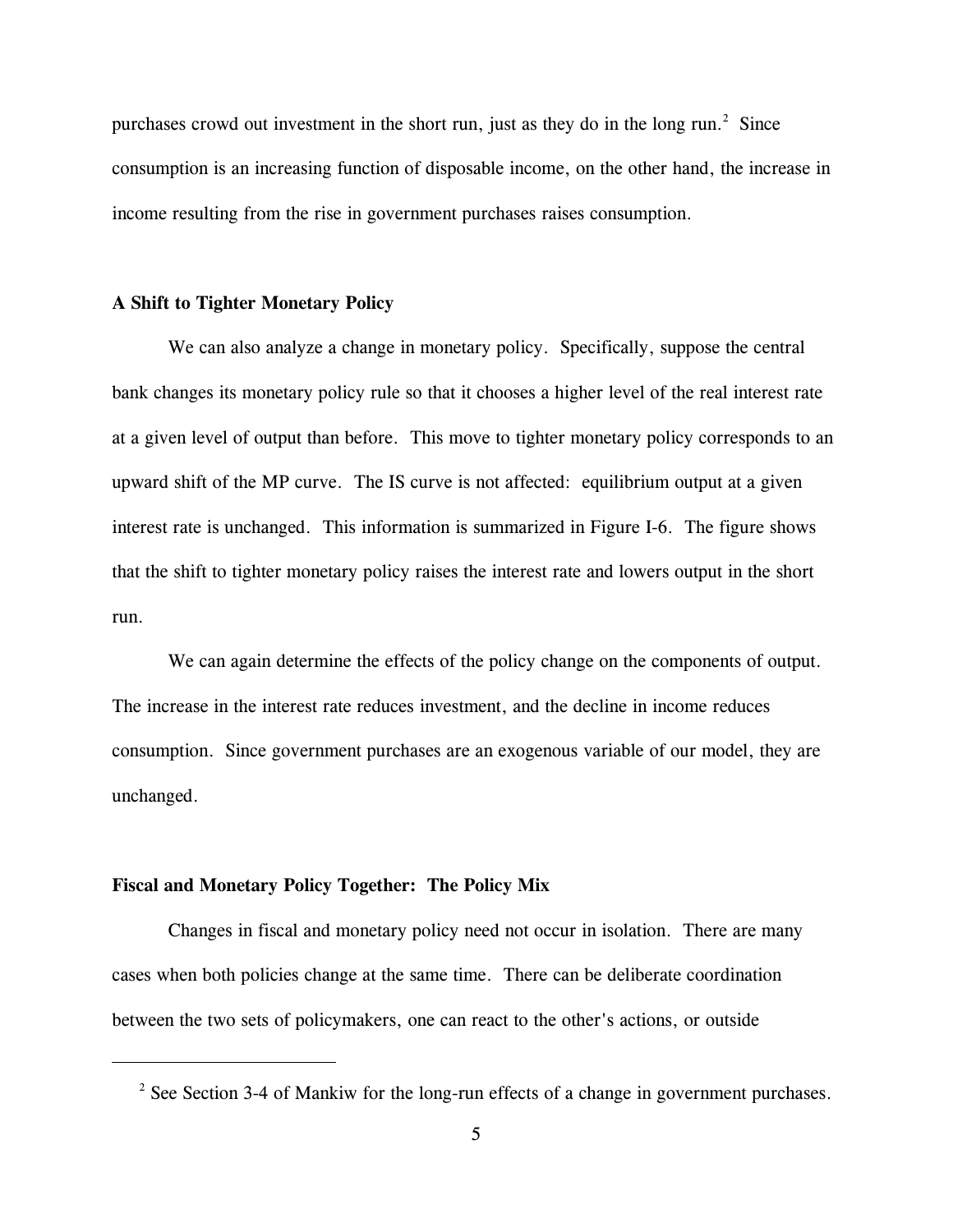developments can prompt independent responses by both.

When fiscal and monetary policies both change, the IS and MP curves both move. Depending on such factors as the directions and sizes of moves, there can be almost any combination of changes in the interest rate and output. One interesting case is when the two policies change in a way that leaves output unchanged. For concreteness, suppose that Congress and the President raise taxes, and at the same time the Federal Reserve changes its rule for setting the interest rate as a function of output by enough to keep output at its initial level.

These assumptions provide a reasonably good description of some developments in the U.S. economy in the early 1990s under Presidents Bush and Clinton. Motivated by a desire to reduce the budget deficit, Congress and the President made various changes to the budget to increase taxes and to reduce transfer payments and government purchases. The Federal Reserve did not want these changes to reduce output. It therefore lowered the interest rate at a given level of output to keep output at roughly the same level as before.

Figure I-7 shows the effects of these developments. The increase in taxes shifts the IS curve to the left. The reasoning is essentially the reverse of our earlier analysis of a rise in government purchases. Since consumption depends on disposable income, Y - T, the increase in T reduces consumption at a given Y. Thus it shifts the planned expenditure line in the Keynesian cross diagram down, and so reduces equilibrium output at a given interest rate. And the Federal Reserve's decision to reduce the interest rate at a given level of output causes the MP curve to shift down. By assumption, the new IS and MP curves cross at the same level of output as before.

6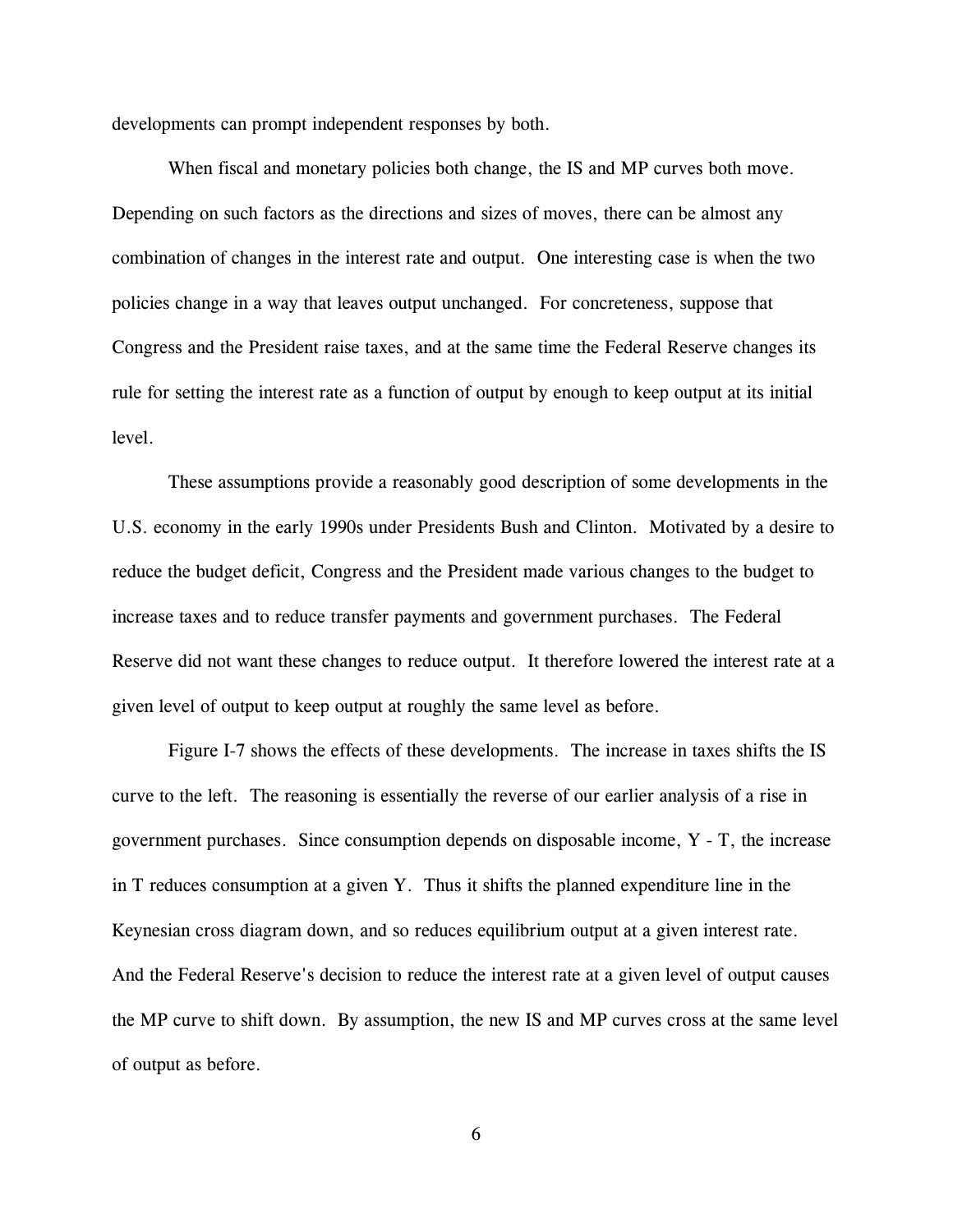Although this simultaneous change in fiscal and monetary policy does not change overall output, it does change the composition of output. With income unchanged and taxes higher than before, disposable income is lower than before; thus consumption is lower than before. And as Figure I-7 shows, the combination of contractionary fiscal policy and expansionary monetary policy lowers the interest rate. Thus investment rises. Finally, government purchases are again unchanged by assumption.

This analysis shows how the coordinated use of fiscal and monetary policy can keep policies to lower the budget deficit from reducing aggregate output. It also shows how policy coordination can shift the composition of output away from consumption and toward investment.

### **A Fall in Consumer Confidence**

So far, the only sources of short-run economic fluctuations we have considered are changes in government policies. But developments in the private economy can also cause fluctuations. For our final example, we consider the effects of a decline in consumer confidence. That is, we suppose that for some reason consumers become more worried about the future, and that they therefore consume less and save more at a given level of disposable income than before.

This fall in consumer confidence shifts the IS curve; the analysis is similar to the analysis of a tax increase. Figure I-8 shows the effects of the shift. The economy moves down along the MP curve. Thus the real interest rate and output both fall.

Shifts in consumer confidence are an important source of short-run fluctuations. To

7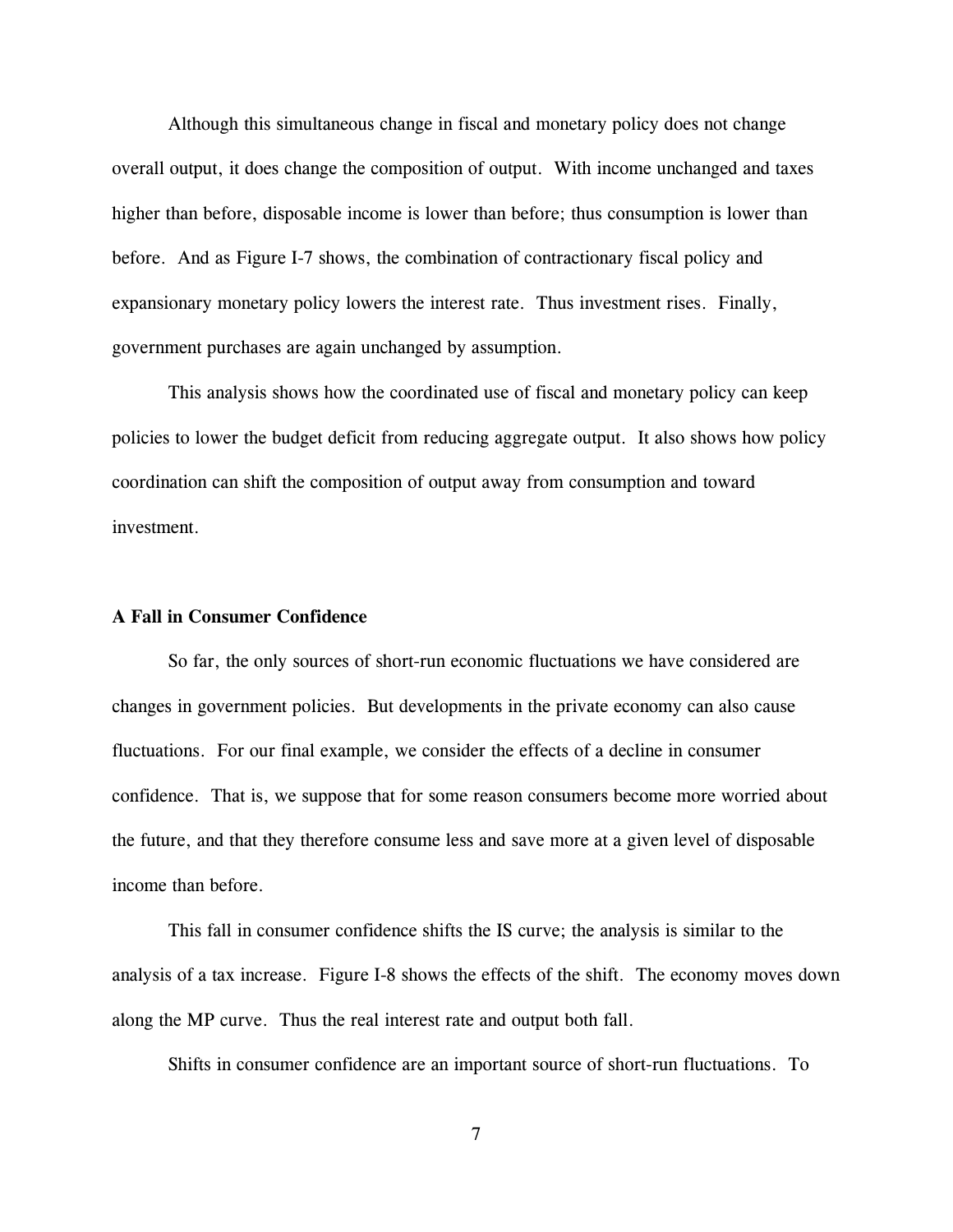give one example, Iraq's invasion of Kuwait and other developments caused a sharp fall in consumer confidence in the United States in the summer of 1990. This fall in confidence shifted the IS curve to the left. In principle, a rapid response by monetary policymakers could have shifted the MP curve down and kept output from falling. Alternatively, rapid increases in government purchases or decreases in taxes could have kept the IS curve from shifting at all. In practice, however, policymakers did not become aware of the fall in consumer confidence quickly enough to take corrective action. The result was that the United States entered a recession.<sup>3</sup>

A more important example of a downward shift in the consumption function occurred in the United States in 1929. The stock market crash of October 1929, coming after almost a decade of rapidly rising stock prices and enormous increases in participation in the stock market, created tremendous uncertainty among consumers. As a result, they put off making major purchases to see what developed. Thus, consumption at a given level of income fell sharply. The resulting shift of the IS curve was an important factor in changing what was at that point only a mild recession into the enormous downturn that became known as the Great Depression.<sup>4</sup>

 $3$  See Section 14-1 of Mankiw for more on why policymakers' control of the economy is not immediate or perfect.

Christina D. Romer, "The Great Crash and the Onset of the Great Depression," *Quarterly* <sup>4</sup> *Journal of Economics* 105 (May 1990), pp. 597-624.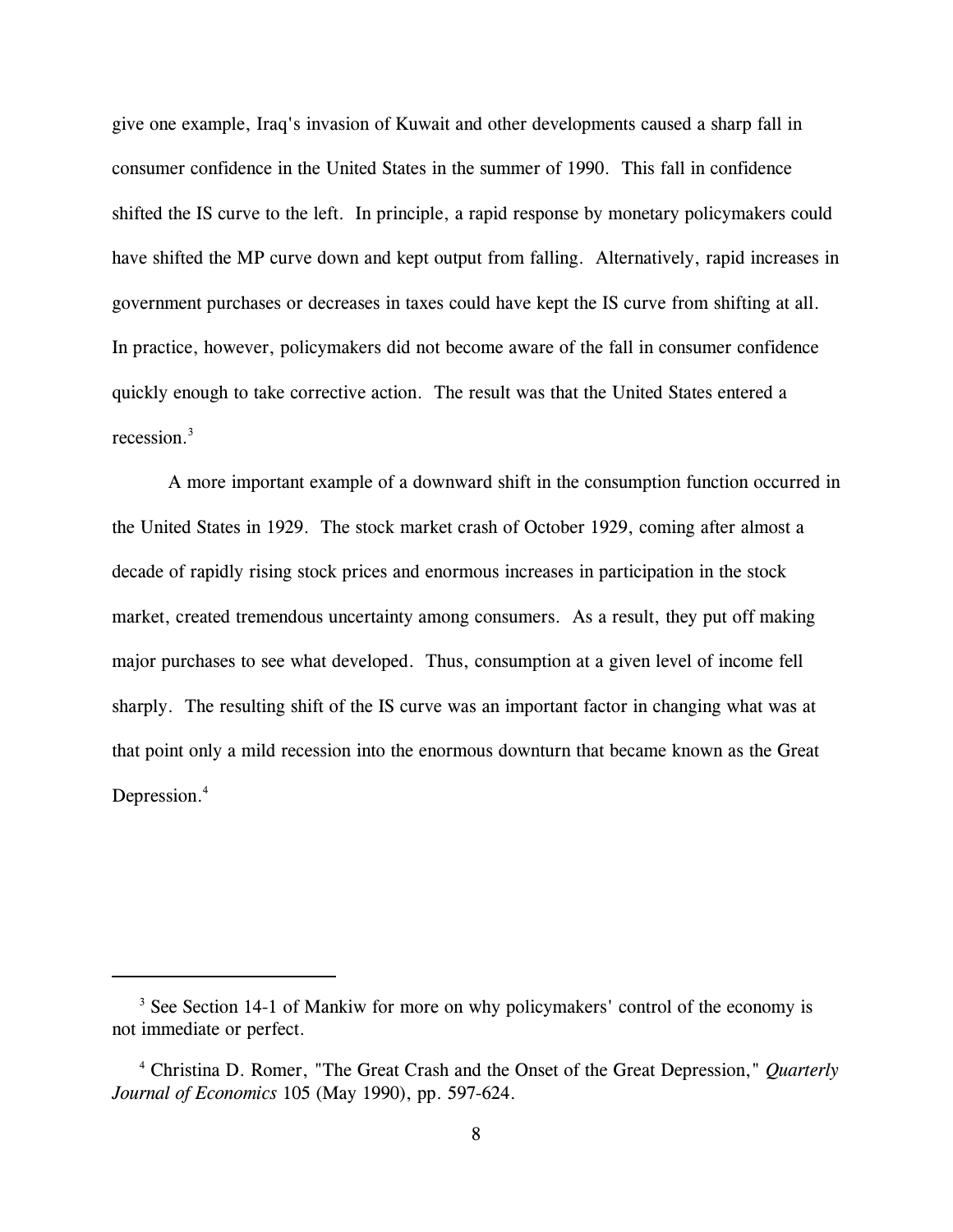# **I-3 The Money Market and the Central Bank's Control of the Real Interest Rate**

### **The Money Market**

The assumption that the central bank can change the real interest rate is crucial to the existence of the MP curve. In this section, we will investigate how the central bank is able to do this. We will see that what gives it this ability is its control of the money supply. Thus, we will examine the market for money.

Equilibrium in the money market occurs when the supply of real money balances equals the demand. The supply of real balances is simply the quantity of money measured in terms of the amount of goods it can buy. That is, it equals the dollar amount of money, M, divided by the price of goods in terms of dollars, P: the supply of real money balances is M/P.

Recall from your earlier analysis of money and inflation that there are two key determinants of the demand for real balances. The first is income, Y. When income is higher, people make more transactions, and so they want to hold a greater quantity of real balances. The second is the nominal interest rate, i. Money does not earn any interest, while other assets earn the nominal interest rate. The opportunity cost of holding money is thus the nominal interest rate. When the nominal interest rate is higher, individuals want to hold a smaller quantity of real balances. $5$ 

This discussion shows that the condition for the supply and demand of real balances to

 $<sup>5</sup>$  See Section 4-5 of Mankiw.</sup>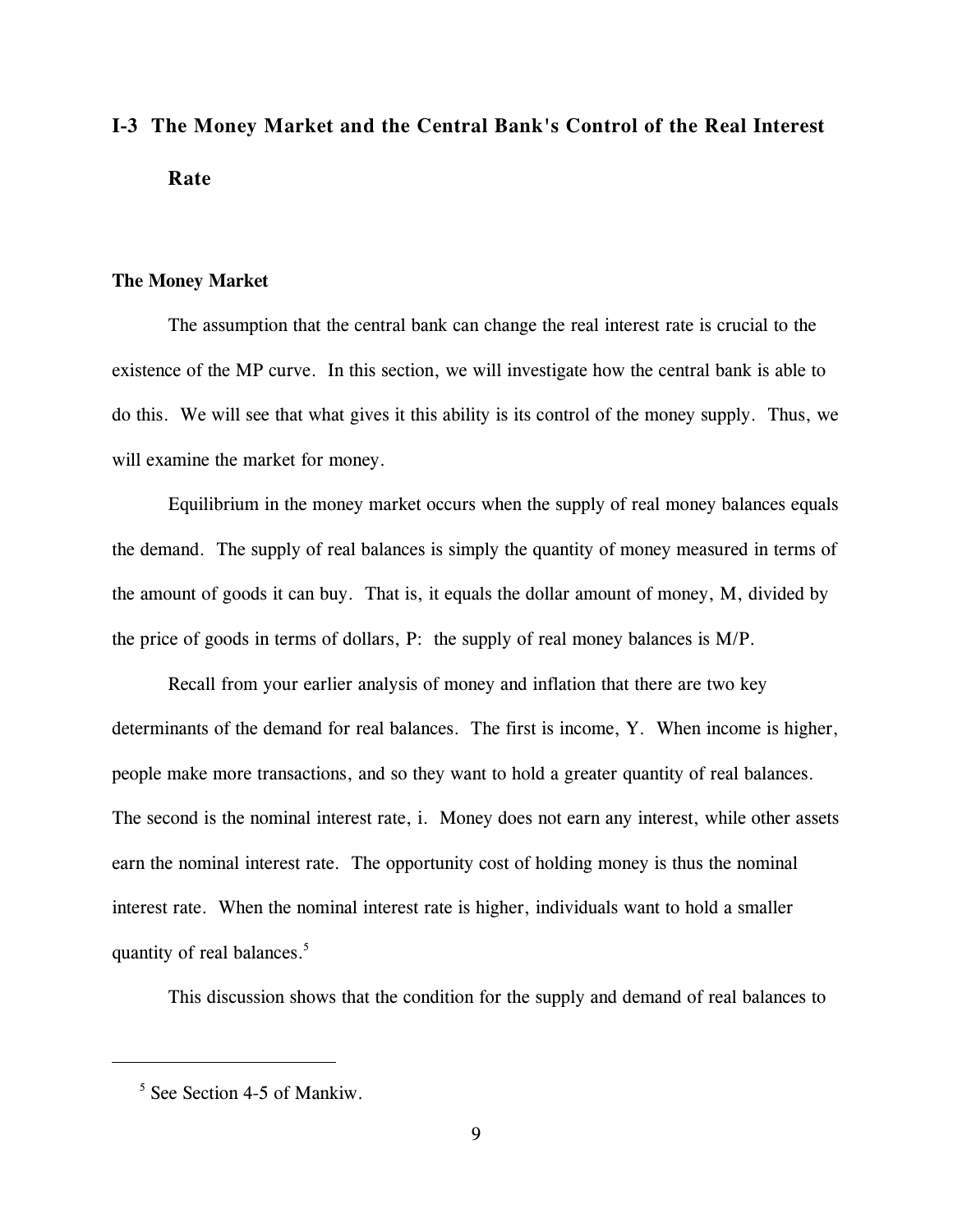$$
\frac{M}{P} = L(i, Y),
$$

where L is a function that tells us the demand for real balances given the nominal interest rate and income. The function is decreasing in the interest rate and increasing in income.

We want to know whether the central bank can influence the *real* interest rate. To address this question, it helps to use the fact that, by definition, the real interest rate is the difference between the nominal interest rate and expected inflation:  $r = i - \pi^e$ , where  $\pi^e$ denotes expected inflation. This equation implies that the nominal rate equals the real rate plus expected inflation:  $i = r + \pi^e$ . Substituting this expression for the nominal rate into the condition for equilibrium in the money market gives us

$$
\frac{M}{P} = L(r + \pi^e, Y). \tag{I-2}
$$

Equation (I-2) is the equation we will use to see how the central bank influences the real interest rate.

The central bank controls the nominal money supply directly. But when it changes the nominal money supply, the price level and expected inflation may also change. Thus it is not obvious how a change in the nominal money supply affects supply and demand in the money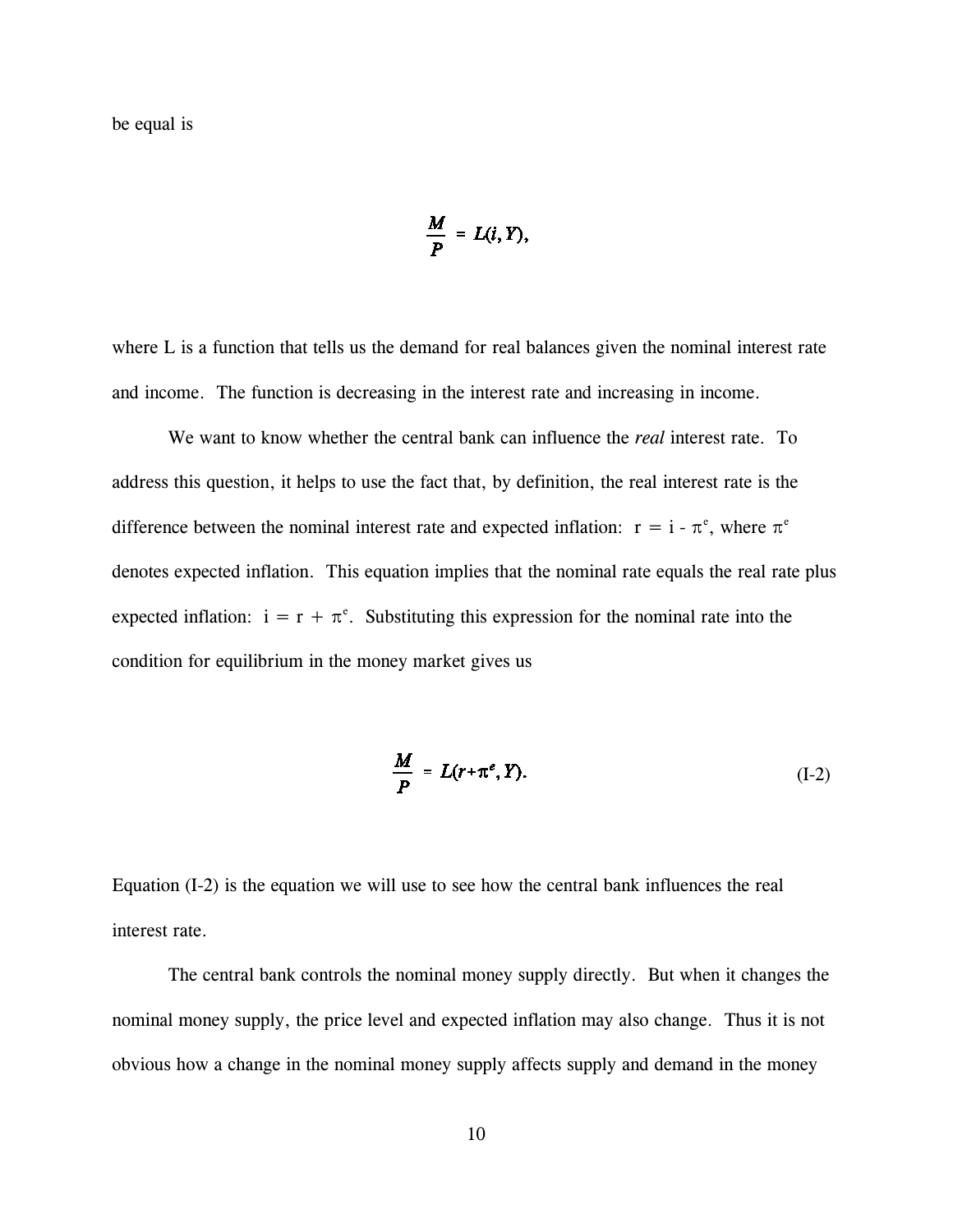market. Our strategy will be to tackle this question in two steps. We will first consider what happens if prices are completely sticky. Although this assumption is not realistic, it is a useful starting point. We will then consider what happens when prices respond to changes in the money supply.

#### **The Money Supply and the Real Interest Rate with Completely Sticky Prices**

For the moment, assume complete price stickiness: prices are fixed, both now and in the future. This means that the price level is equal to some exogenous value,  $\overline{P}$ , that does not  $\overline{a}$ change when the money supply changes. It also means that expected inflation is always zero: if prices are completely fixed, there is no reason for anyone ever to expect inflation.

Thus with completely sticky prices, we can rewrite the condition for equilibrium in the market for money, equation  $(I-2)$ , as

$$
\frac{M}{\overline{P}} = L(r, Y).
$$

This equation differs from equation (I-2) in two ways: P has been replaced by  $\bar{P}$ , and  $\pi^e$  has  $\overline{a}$ been eliminated.

Suppose that the economy starts in a situation where the interest rate and output are on the IS curve, and where the money market is in equilibrium. Let  $r_0$  denote the real interest rate in this situation,  $Y_0$  output, and  $M_0$  the nominal money supply. Thus, the situation in the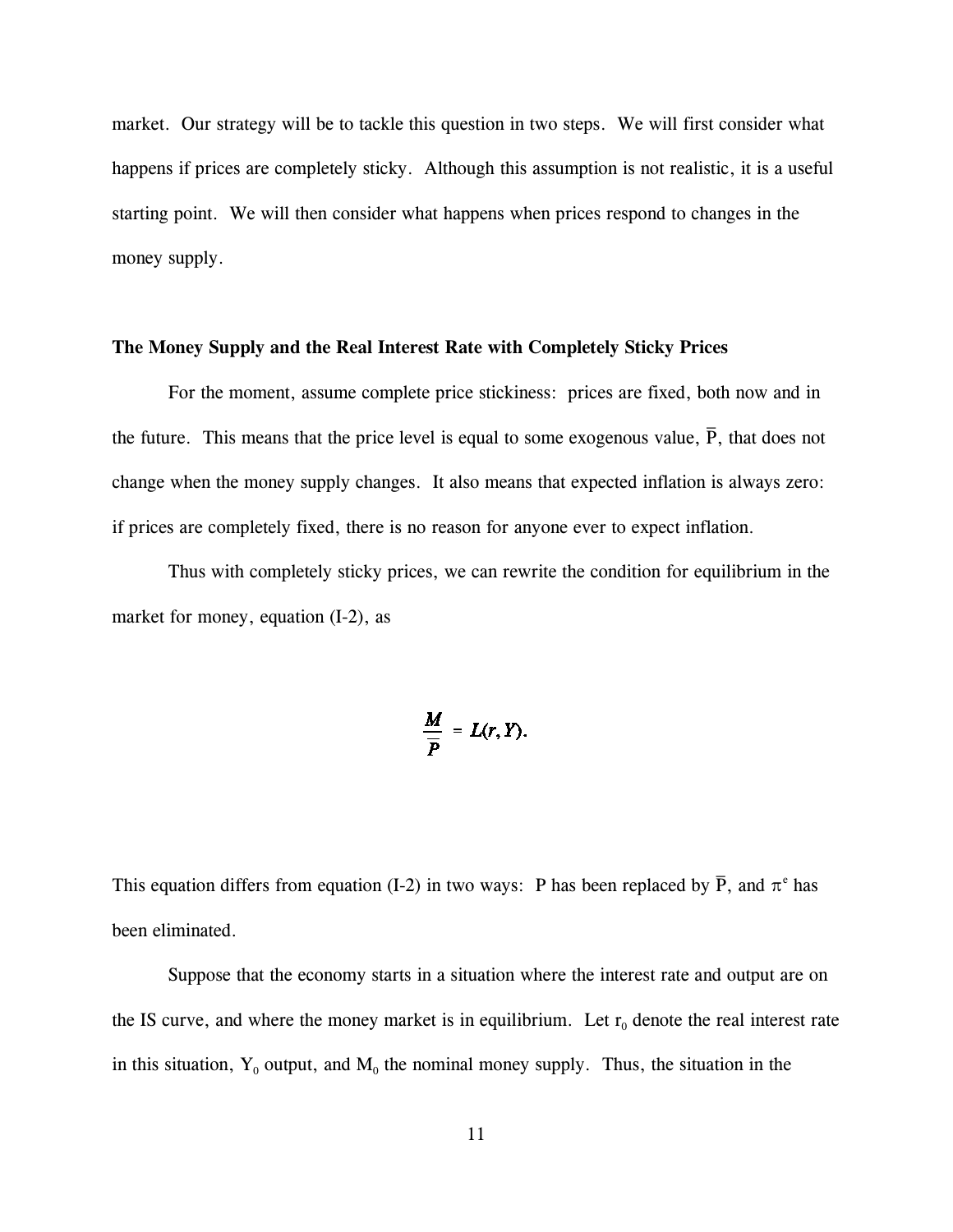money market is described by

$$
\frac{M_0}{\overline{P}} = L(r_0, Y_0).
$$

Now suppose the central bank raises the nominal money supply from  $M_0$  to some higher value,  $M_1$ . Since prices are fixed, the supply of real money balances,  $M/P$ , increases. Thus the supply of real balances now exceeds the demand at the initial values of the real interest rate and income:

$$
\frac{M_1}{\overline{P}} > L(r_0, Y_0)
$$

The money market is no longer in equilibrium. One way for it to get back to an equilibrium would be for the real interest rate to fall: since individuals want to hold more real money balances when the interest rate is lower, a big enough fall in the interest rate would raise the quantity of real balances demanded to match the increase in the real money supply. Alternatively, income could rise: a rise in income, like a fall in the interest rate, increases the amount of real balances people want to hold. Or a combination of a fall in the real interest rate and a rise in income could bring the money market back into equilibrium.

What determines whether it is a fall in the real interest rate, a rise in income, or a combination that restores equilibrium in the money market? The answer is the IS curve. This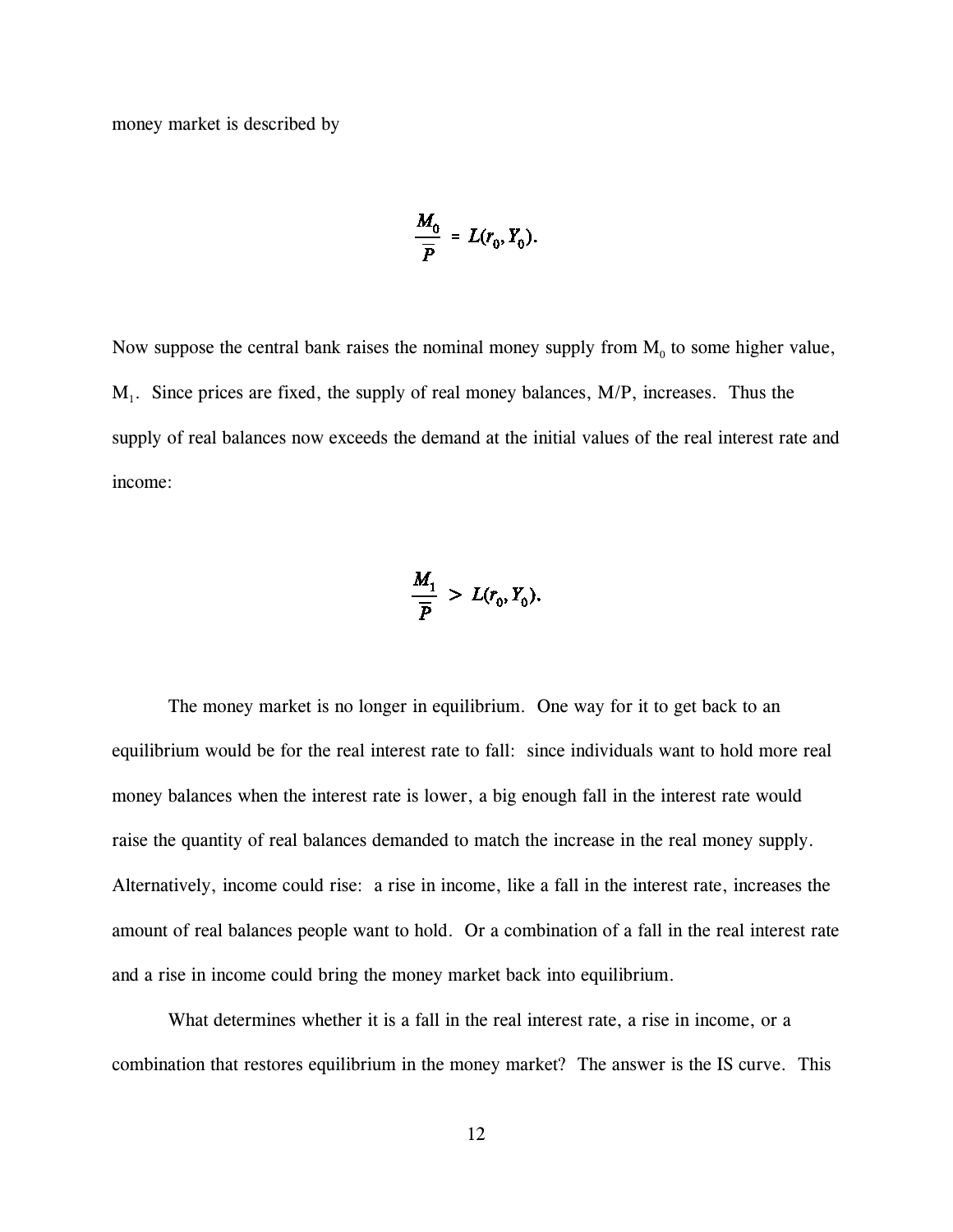is shown in Figure I-9. Initially the economy is at point  $E_0$  on the IS curve, with the money market in equilibrium. When the central bank raises the money supply from  $M_0$  to  $M_1$ , it throws the money market out of equilibrium. A fall in the interest rate, with no change in income, could restore equilibrium. This is shown as point A in the figure. But at this point the goods market is not in equilibrium: planned expenditure is greater than output. Likewise, the increase in the money supply cannot cause only a rise in income. At point B in the figure, the money market is in equilibrium, but again the goods market is not. In this case, the problem is that planned expenditure is less than output.

What happens instead is that the increase in the money supply causes both a fall in the interest rate and an increase in income. Specifically, the economy moves down along the IS curve. Since the interest rate is falling and income rising as we move down the curve, the quantity of real balances demanded is rising. Thus the economy moves down the IS curve until the quantity of real balances demanded rises to match the increase in supply. The new equilibrium is shown as point  $E_1$  in the figure.

This analysis shows that under complete price rigidity, a change in the nominal money supply changes the prevailing real interest rate. Thus the central bank can control the real interest rate. By adjusting the money supply appropriately, it can therefore set the interest rate following a rule like the one described in Sections I-1 and I-2.

# **The Money Supply and the Real Interest Rate with Price Adjustment**

Of course, prices are not completely and permanently fixed. We know that in the long run, an increase in the money supply raises the price level by the same proportion as the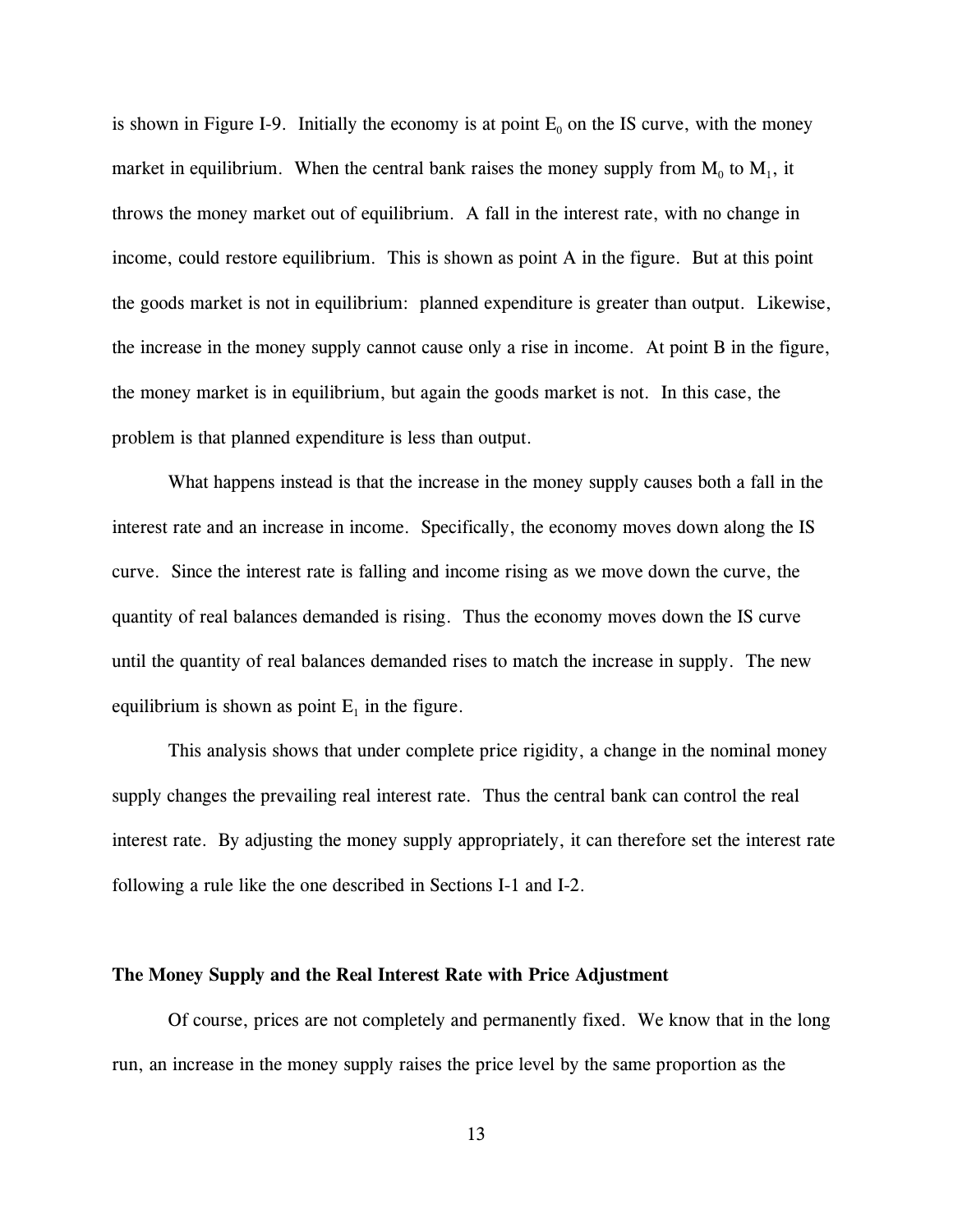increase in the money supply.<sup>6</sup> Prices can adjust in two different ways. Prices that are completely flexible jump up immediately at the time of the increase in the money supply. Prices that are sluggish, on the other hand, rise slowly to their new long-run equilibrium level after the money supply increases.

Because there are two ways that prices adjust, price adjustment has two effects on how a change in the money supply influences the money market. First, the fact that some prices jump at the time of the increase in the money stock lessens the rise in the real money supply. Since not all prices are completely flexible, the price level does not immediately jump all the way to its long-run equilibrium level. That is, at the time of the increase in M, P rises by a smaller proportion than M. Thus, the increase in the nominal money supply, M, still increases the supply of real money balances, M/P.

Second, the fact that some prices are sluggish causes the increase in the money supply to generate expected inflation. When the money supply rises and the price level has not yet adjusted fully to this, people know that prices must continue to rise until they have increased by the same proportion as the money supply. Thus the increase in the money supply raises expected inflation.

To see how these two forces affect the money market, consider again the condition for demand and supply to be equal. As before, we start in a position where the economy is on the IS curve and the money market is in equilibrium. Since we are no longer assuming that prices are completely fixed, we want to allow for the possibility that there is some expected inflation. Thus the initial situation in the money market is described by

 $6$  See Section 4-2 of Mankiw.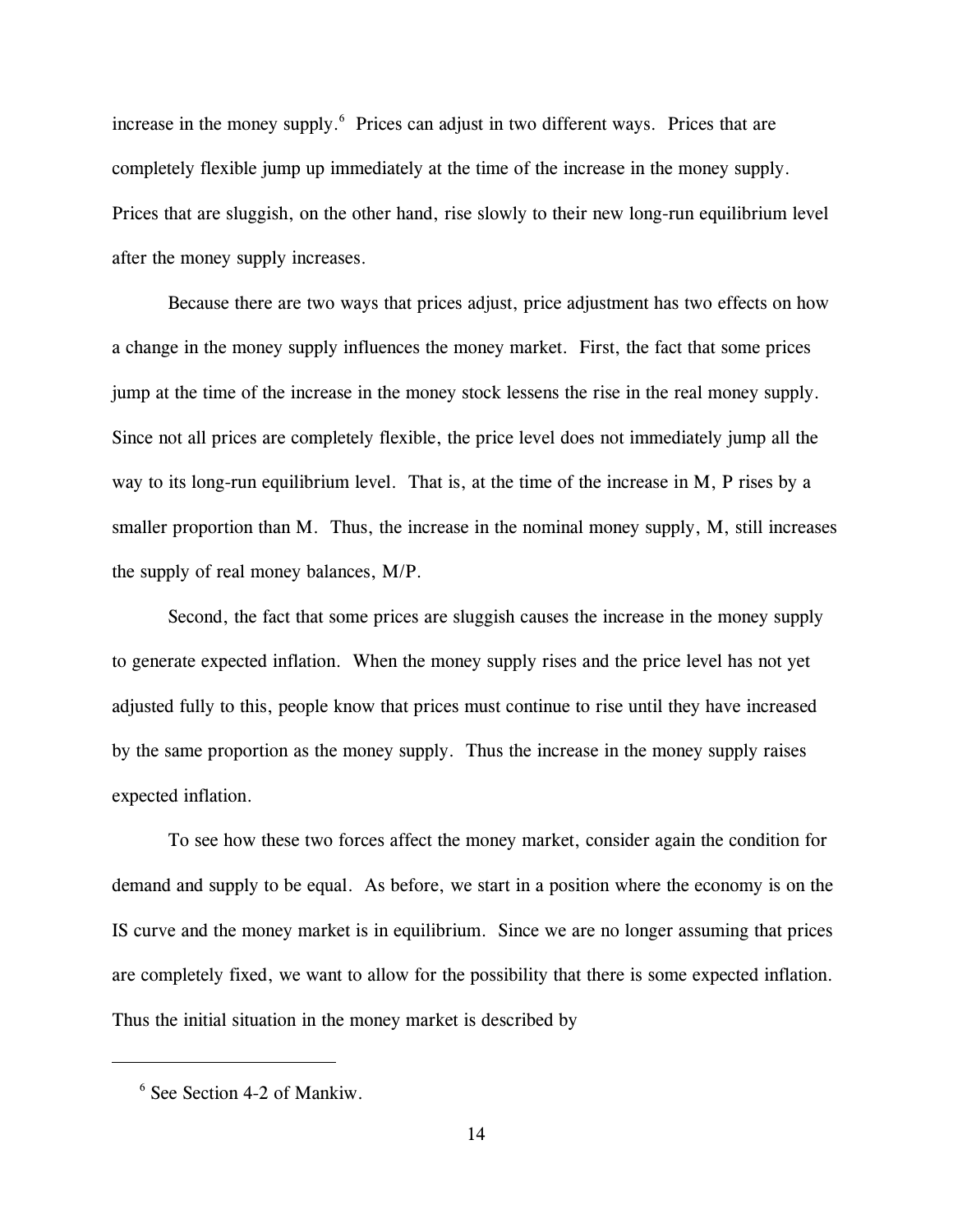$$
\frac{M_0}{P_0} = L(r_0 + \pi_0^e, Y_0).
$$

When the nominal money supply rises from  $M_0$  to  $M_1$ , the price level jumps from its initial value,  $P_0$  to some higher level,  $P_1$ . As described above, the price level rises by a smaller proportion than the nominal money supply; thus  $M_1/P_1$  is greater than  $M_0/P_0$ . In addition, expected inflation rises from  $\pi_0^e$  to some higher level,  $\pi_1^e$ . The increase in expected inflation means that at a given real interest rate, the nominal interest rate is higher than before. Since people want to hold a smaller quantity of real balances when the nominal interest rate is higher, this means that the amount of real balances they want to hold at a given real interest rate and level of income is smaller than before. That is,  $L(r_0 + \pi_f^e, Y_0)$  is less than  $L(r_0 + \pi_f^e, Y_0)$ .

Together, this discussion implies

$$
\frac{M_1}{P_1} > L(r_0 + \pi_1^e, Y_0).
$$

That is, with gradual price adjustment, an increase in the nominal money supply creates an imbalance between the supply and demand of real balances at the initial values of the real interest rate and income, just as it does in the case of completely sticky prices.

From this point, the analysis is the same as it is in the case of completely sticky price. Restoring equilibrium in the money market requires a fall in the real interest rate, a rise in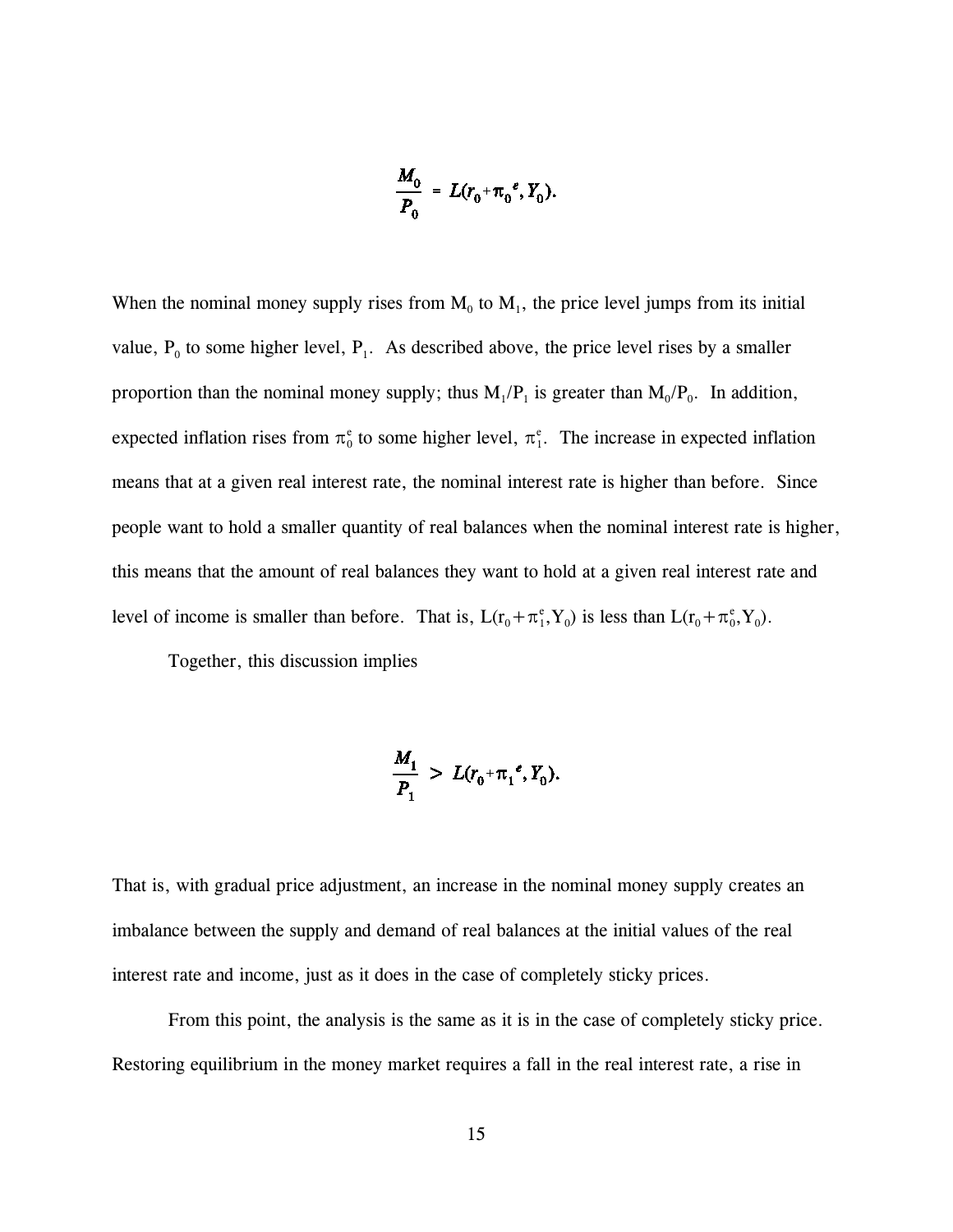income, or a combination. A fall in the interest rate alone, or a rise in income alone, would move the economy off the IS curve, and thus cannot occur. Instead the economy moves down along the IS curve, with the interest rate falling and income rising, until the quantity of real money balances demanded rises to the point where it equals the supply.

Finally, this analysis shows us when the central bank cannot control the real interest rate. If all prices are completely and instantaneously flexible, the price level jumps when the money stock rises by the same proportion as the increase in the money supply. Thus the supply of real balances, M/P, does not change. In addition, the fact that all of the response of prices occurs immediately after the increase in the money supply means that prices are not going to adjust any more. Thus expected inflation does not change. That is, when all prices are completely flexible, a change in the nominal money supply does not affect either the supply or the demand for real balances at a given real interest rate and output. Thus the money market remains in equilibrium at the old levels of the real interest rate and output. In this case, there is no movement along the IS curve, and the central bank is powerless to affect the real interest rate. Since the assumption that all prices adjust completely and instantaneously to changes in the money supply is not realistic, however, this case is not relevant in practice.

There is a second case where the central bank cannot influence the real interest rate. Suppose there is a situation where our usual assumption that the demand for real money balances is increasing in income and decreasing in the nominal interest rate is wrong. Specifically, suppose that people are willing to hold a greater quantity of real balances at the current levels of the interest rate and income. Suppose also that increases in the money supply do not raise expected inflation. In a situation like this, an increase in the money supply does

16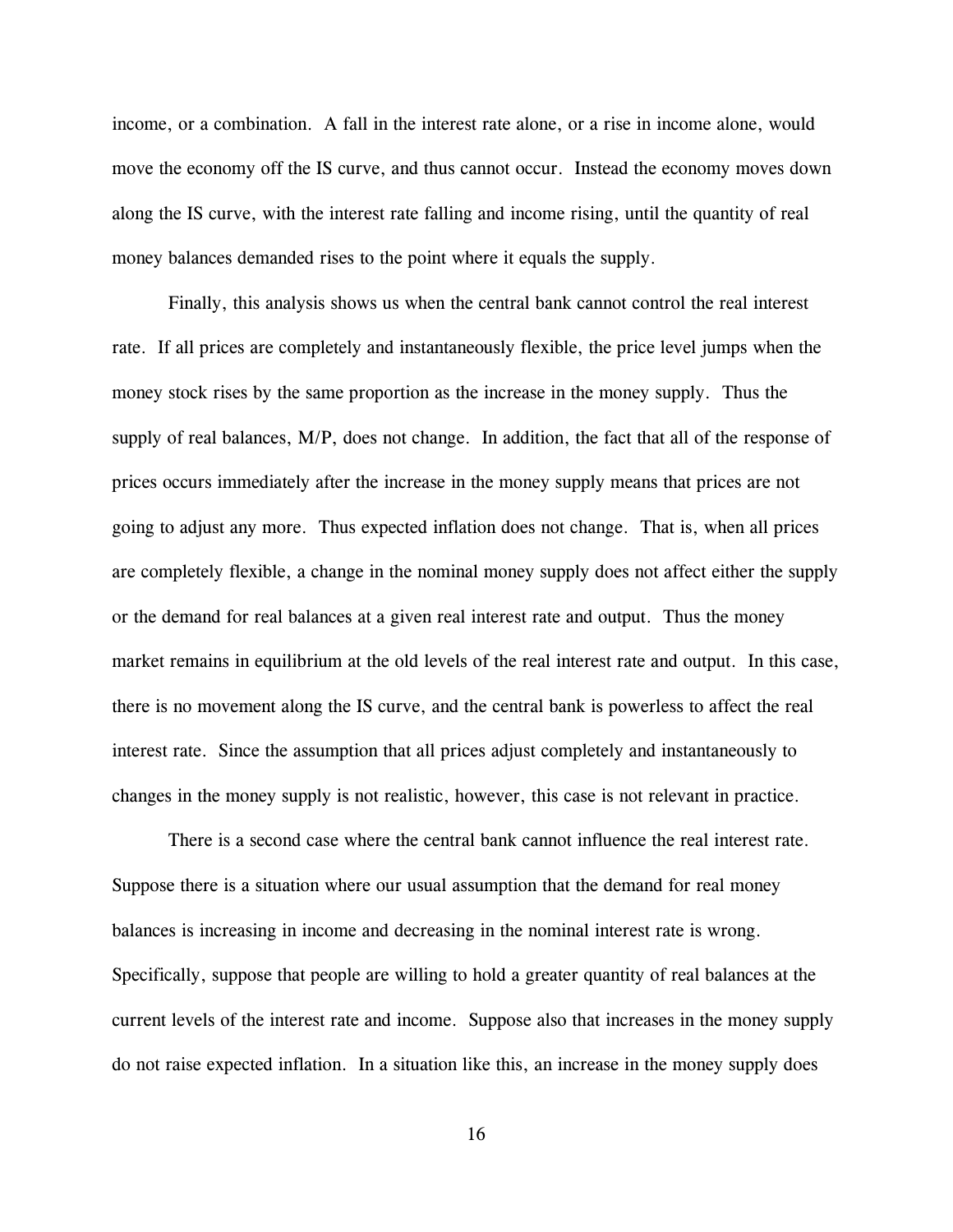not throw the money market out of equilibrium: although the increase raises the supply of real balances, people are wiling to hold the greater supply without any change in the real interest rate or output.

This case is certainly not a good description of the money market most of the time. But it may apply in situations where the nominal interest rate is very close to zero. In such situations, there is almost no opportunity cost to holding money, and so people may be perfectly willing to hold more real balances. And because they are willing to hold more real balances, an increase in the money supply need not cause prices to rise in the long run; as a result, it may not increase expected inflation.

A situation where monetary policy is powerless for these reasons is known as a *liquidity trap*. The great British macroeconomist John Maynard Keynes argued that the major world economies were in such a liquidity trap in the Great Depression. Until recently, most macroeconomists believed that the possibility of a liquidity trap was of little relevance today. But in Japan's depressed economy, nominal interest rates have been virtually zero since the late 1990s. Some economists therefore argue that Japan is in a liquidity trap. Others, however, believe that despite the very low nominal interest rates, increases in the money supply, if they were only tried, would increase expected inflation and thereby lower the real interest rate and stimulate Japan's economy.

17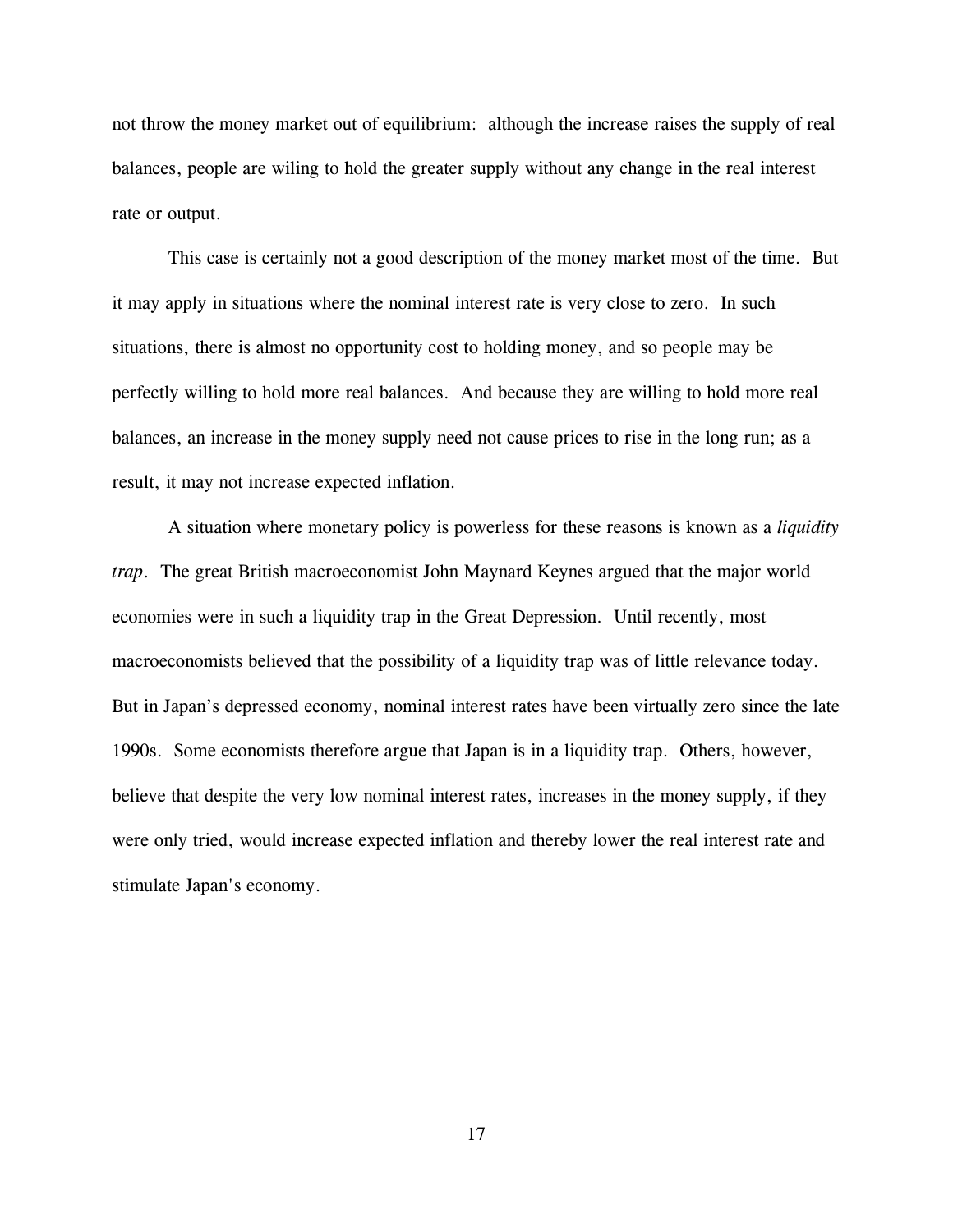# **PROBLEMS**

1. Describe how, if at all, each of the following developments affects the IS and/or MP curves:

a. The central bank changes its monetary policy rule so that it sets a lower level of the real interest rate at a given level of output than before.

b. Government purchases fall, and at the same time the Federal Reserve changes its policy rule to set a higher real interest rate at a given level of output than before.

c. The demand for money increases (that is, consumers' preferences change so that at a given level of i and Y they want to hold more real balances than before).

d. The government decides to vary its purchases in response to the state of the economy, decreasing G when Y rises and increasing it when Y falls.

e. The Federal Reserve changes its policy rule to be more aggressive in responding to changes in output. Specifically, it decides that it will increase the real interest rate by more than before if output rises, and cut it by more than before if output falls.

2. Suppose that prices are completely rigid, so that the nominal and the real interest \_ rate are necessarily equal. Money-market equilibrium is therefore given by  $M/\overline{P} = L(r, Y)$ .

a. Suppose that government purchases increase, and that the Federal Reserve adjusts the money supply to keep the interest rate unchanged.

i. Does the money supply rise or fall?

ii. What happens to consumption and investment?

b. Suppose that government purchases increase, and that the Federal Reserve adjusts the money supply to keep output unchanged.

i. Does the money supply rise or fall?

ii. What happens to consumption and investment?

c. Suppose that government purchases increase, and that the Federal Reserve keeps the money supply unchanged.

i. Does the interest rate rise or fall?

ii. What happens to consumption and investment?

3. Suppose the Federal Reserve wants to keep the real interest rate constant at some level,  $\bar{r}$ . Describe whether it needs to increase, decrease or not change the money supply to do r this in response to each of the following developments. Except in part (d), assume that P is \_ permanently fixed at some exogenous level,  $\overline{P}$ .

a. The demand for money at a given P, i, and Y increases.

b. There is an upward shift of the consumption function.

c. The exogenous price level,  $\overline{P}$ , increases permanently.

d. Expected inflation increases (with no change in the current price level).

4. Suppose that instead of following the interest rate rule  $r = r(Y)$ , the central bank keeps the money supply constant. That is, suppose  $M = \overline{M}$ . In addition, suppose that prices are completely rigid, so that the nominal and the real interest rate are necessarily equal; money-market equilibrium is therefore given by  $\overline{M}/\overline{P} = L(r, Y)$ .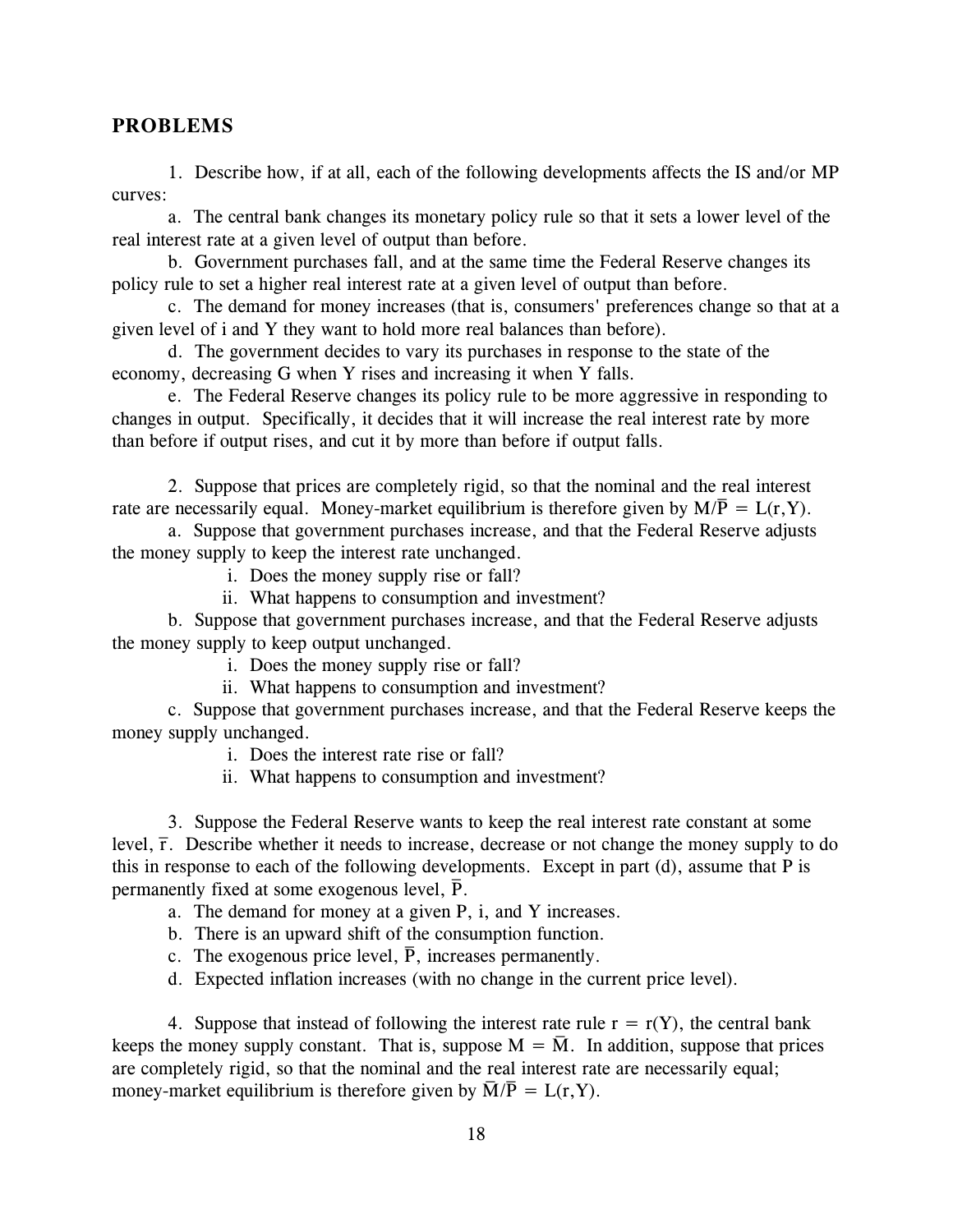a. Suppose that the money market is in equilibrium when  $r = r_0$  and  $Y_0$ . Now suppose Y rises to  $Y_1$ . For the money market to remain in equilibrium at the initial values of M and P, does r have to rise, fall, or stay the same?

b. Suppose we want to show, in the same diagram as the IS curve, the combinations of r and Y that cause the money market to be in equilibrium at a given  $\overline{M}$  and  $\overline{P}$ . In light of your answer to part (a), is this curve upward-sloping, downward-sloping, or horizontal?

c. Using your answer to part (b), describe how each of the following developments \_ affects the interest rate and output when the central bank is setting  $M = \overline{M}$  and prices are completely rigid:

i. Government purchases rise.

ii. The central bank reduces the money supply, M.  $\overline{a}$ 

iii. The demand for money increases. That is, consumers' preferences change so that at a given level of i and Y they want to hold more real balances than before.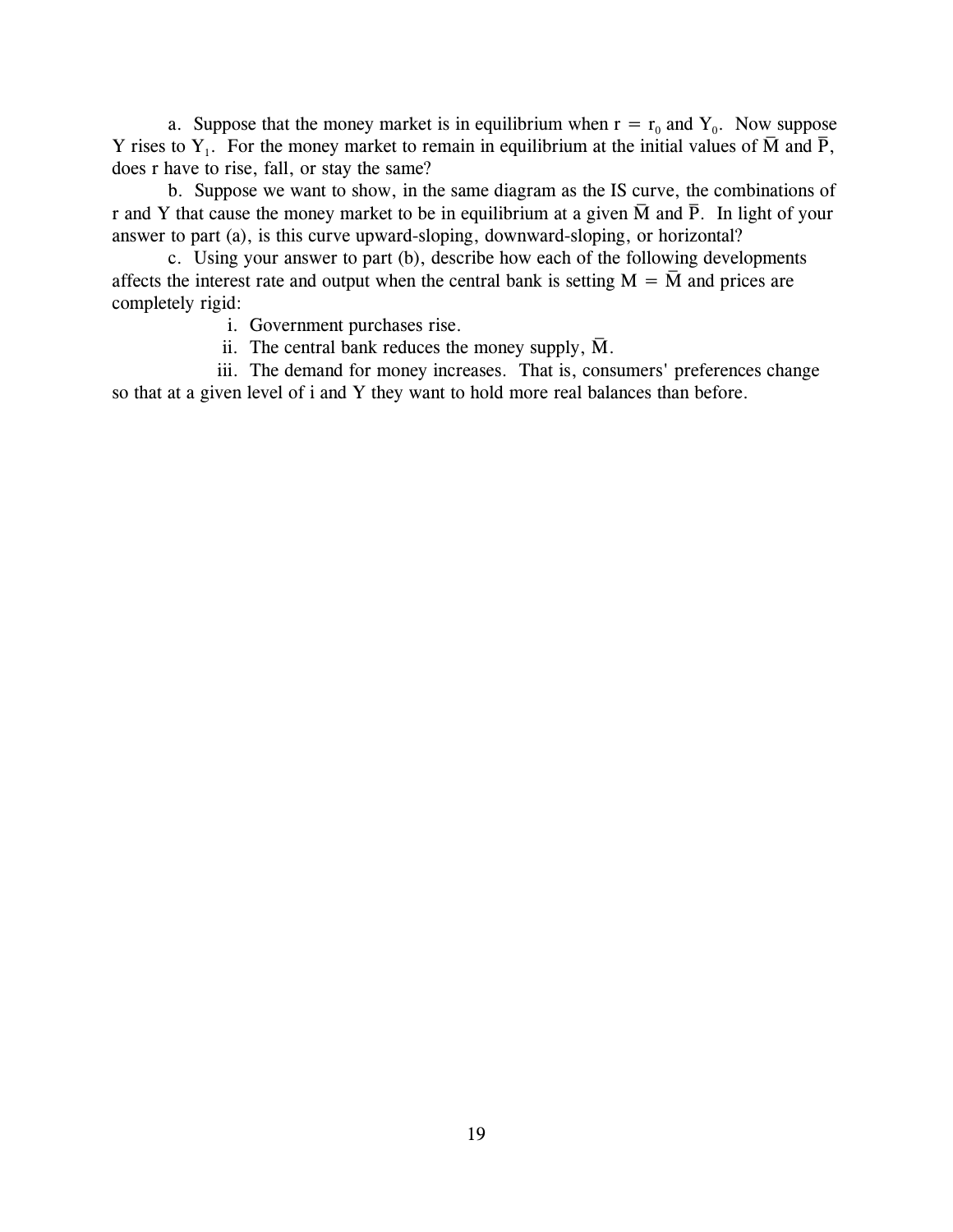# **II The Open Economy**

The analysis in Section I assumed that economies are closed. But actual economies are open. This section therefore extends our analysis of short-run fluctuations to include international trade, foreign investment, and the exchange rate.

We will investigate two sets of issues. The first concern how openness affects the analysis we have done so far. For example, we will analyze how international trade alters the effects of fiscal and monetary policy. We will also explore how open-economy forces introduce new sources of macroeconomic fluctuations. The second set of issues concern the determinants of net exports and the exchange rate in the short run. We will analyze how fiscal and monetary policy and other factors affect these variables.

Before we start, it is crucial to distinguish between two ways that the exchange rate can be determined. The first is for it to be floating. In a floating exchange rate system, the exchange rate is determined in the market. As a result, if there is a change in the economy, the exchange rate is free to change in response. The United States and most other industrialized countries have floating exchange rates.

The alternative is for the exchange rate to be fixed. Under this system, the government keeps the exchange rate constant at some level. Most economies had fixed exchange rates until 1973, and many less developed countries still have them today. We will discuss the mechanics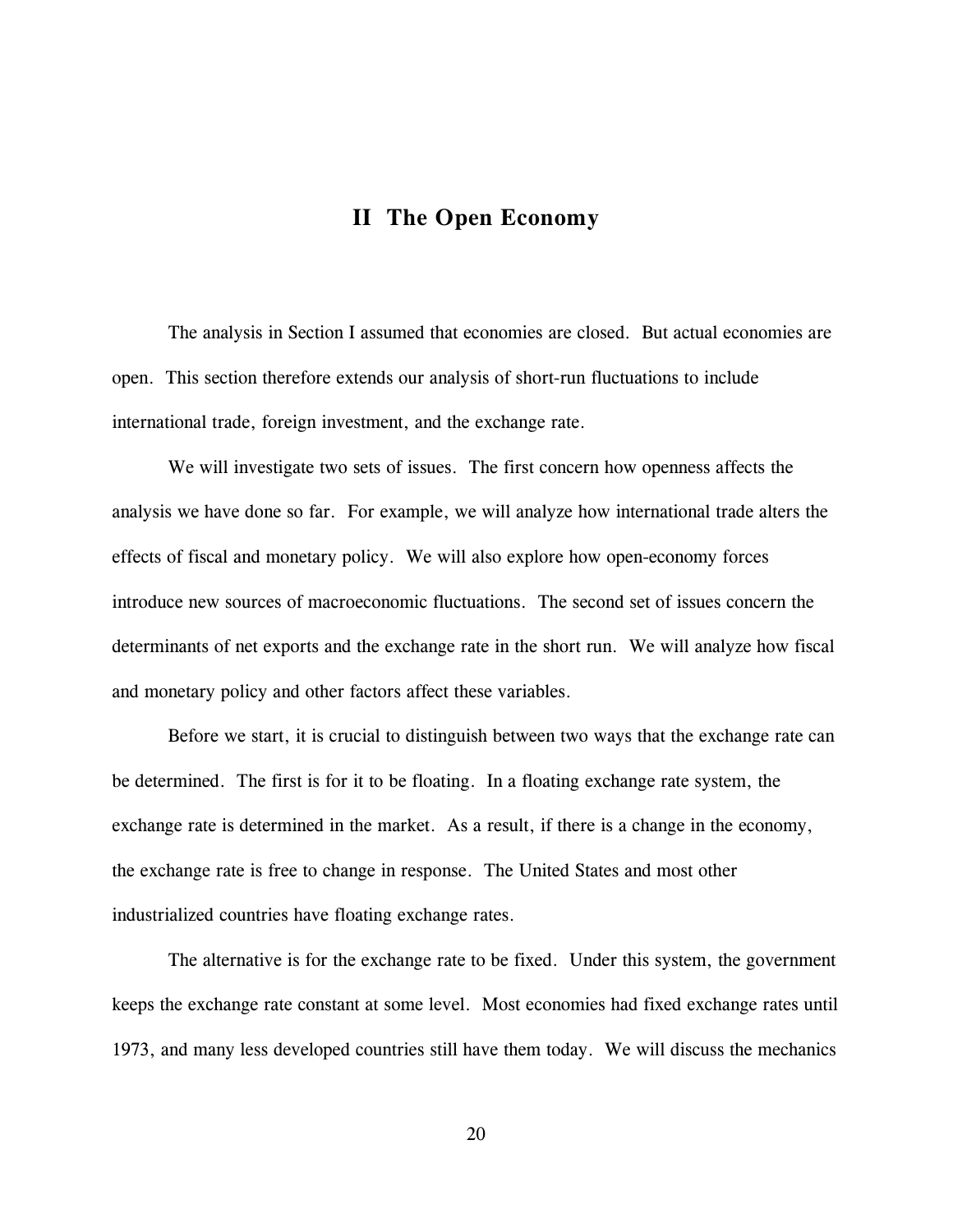of how governments fix exchange rates later. But first we will investigate short-run fluctuations in open economies under floating exchange rates.

# **II-1 Short-Run Fluctuations with Floating Exchange Rates**

#### **Planned Expenditure in an Open Economy**

The assumption that the central bank raises the real interest rate when output rises is just as reasonable for an open economy with floating exchange rates as it is for one that does not engage in international trade. When output is low, the central bank wants to stimulate the economy; when it is high, the central bank wants to dampen it in order to restrain inflation. Thus, we can write  $r = r(Y)$  as before. There is therefore still an upward-sloping MP curve. Where international trade and floating exchange rates alter our analysis involves the IS curve.

The first step in our analysis of the open-economy IS curve is to modify our analysis of planned expenditure to include net exports. Before, we considered only planned expenditure coming from consumption, investment, and government purchases; thus planned expenditure was  $E = C(Y-T) + I(r) + G$ . But foreign demand for our goods -- that is, our exports -- is also a component of planned expenditure on domestically produced output. And the portion of our consumption, investment, and government purchases that is obtained from abroad -- that is, our imports -- is not part of planned expenditure on domestically produced output. Thus total planned expenditure is consumption, planned investment, government purchases, and exports, minus imports. That is, it is the sum of consumption, planned investment, government purchases, and net exports.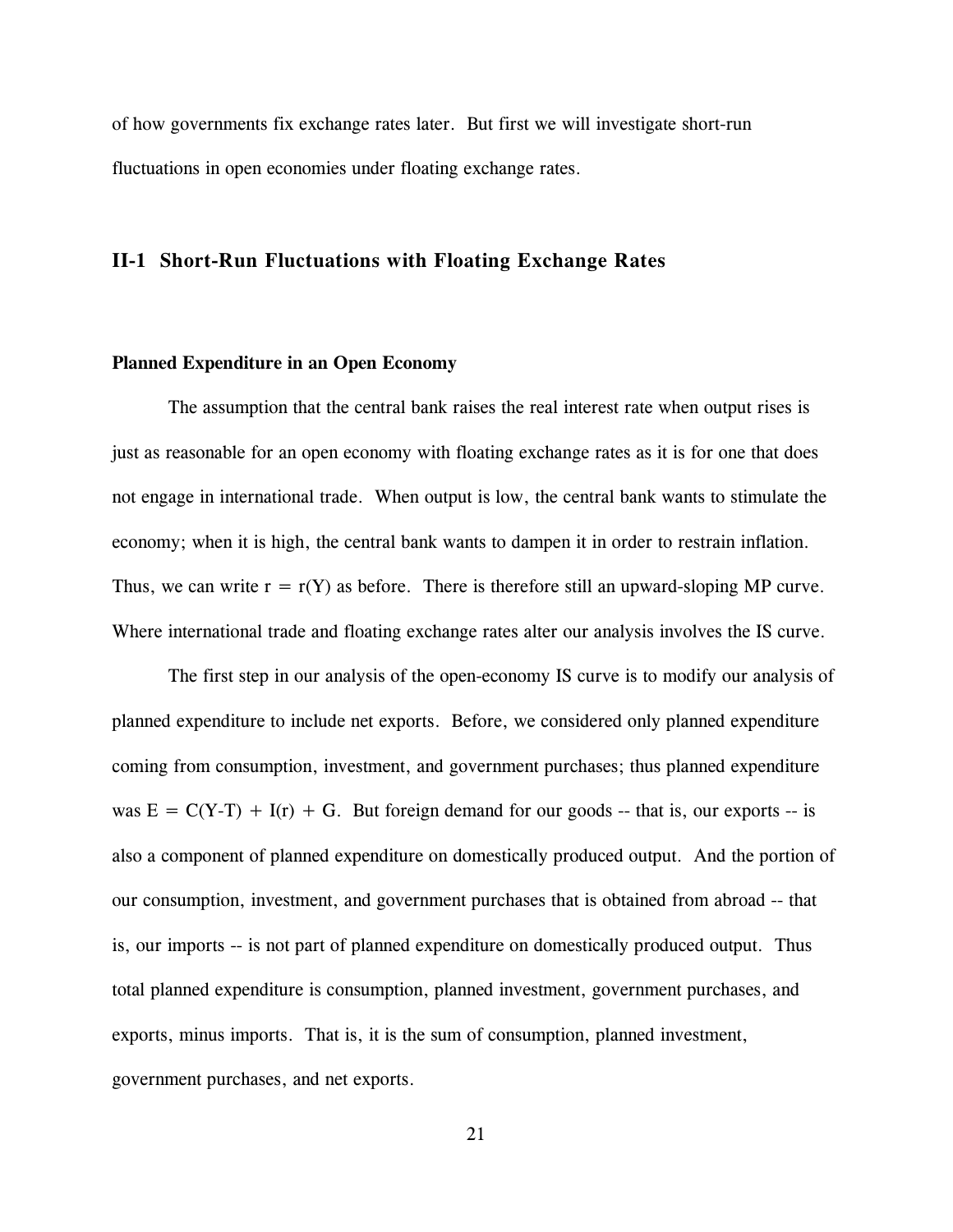The key determinant of net exports is the real exchange rate,  $\varepsilon$ . Recall that the real exchange rate is the relative price of domestic and foreign goods.<sup>1</sup> Specifically,  $\varepsilon$  is the number of units of foreign output an American can obtain by buying one less unit of domestic output. When the real exchange rate increases, foreign goods become cheaper relative to domestic goods. A rise in the real exchange rate therefore causes foreigners to buy fewer American goods, and Americans to buy more foreign goods. That is, a rise in  $\varepsilon$  reduces our exports and increases our imports. Both of these changes reduce our net exports. Thus we write

$$
NX = N X(\varepsilon).
$$

Net exports are a decreasing function of the real exchange rate.

Adding this expression to our usual expression for planned expenditure gives us an equation for planned expenditure in an open economy:

$$
E = C(Y-T) + I(r) + G + NX(\varepsilon).
$$

As in a closed economy, equilibrium requires that planned expenditure equals output:

$$
E = Y.
$$

 $<sup>1</sup>$  See Mankiw, Section 5-3.</sup>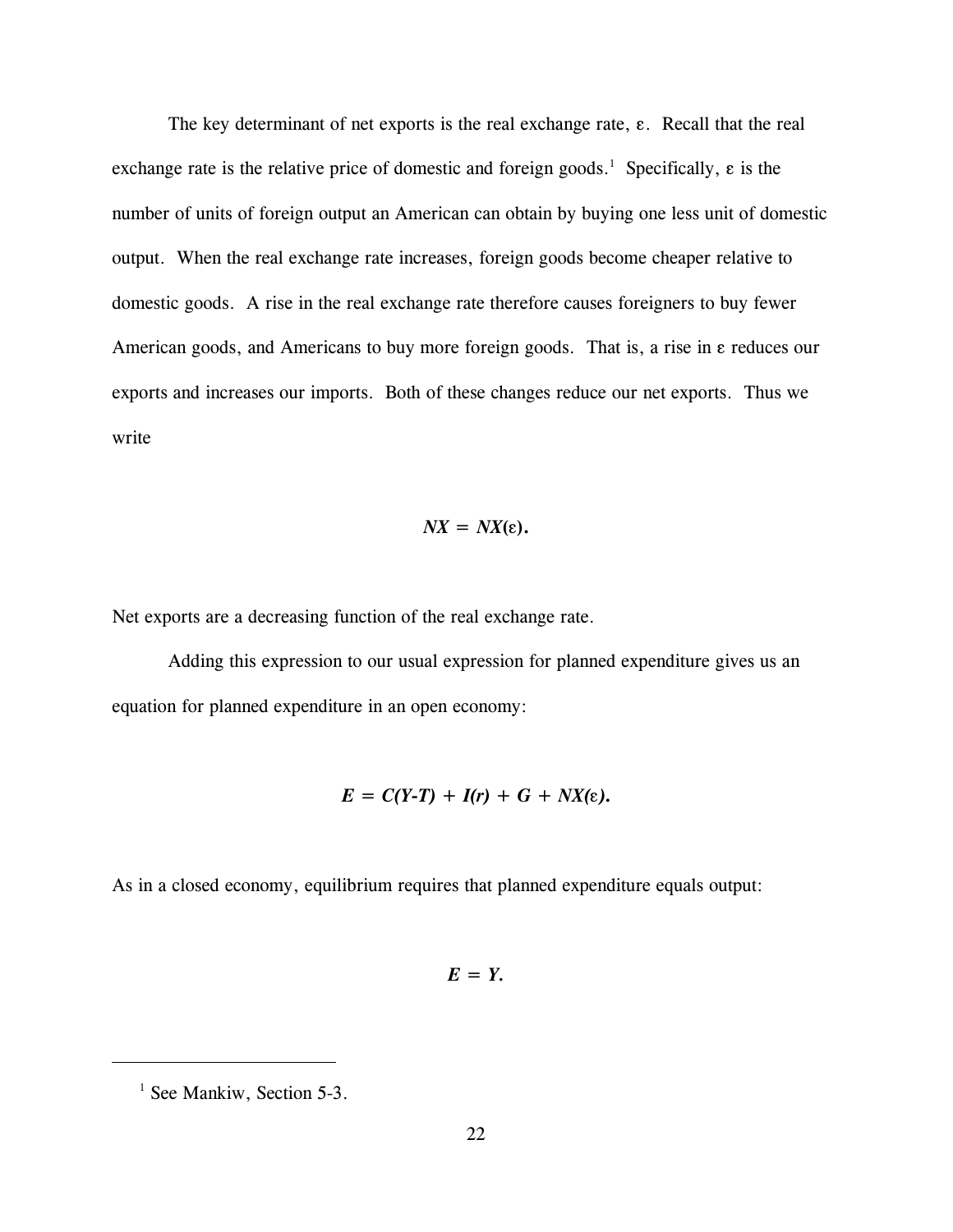If planned expenditure is less than output, firms sell less than they produce, so they accumulate unwanted inventories. They therefore cut back on production. Similarly, if planned expenditure exceeds output, firms' inventories are depleted. They therefore increase production. Equilibrium occurs only when E and Y are equal.

# **Net Exports and the Net Capital Outflow**

We are not yet in a position where we can determine equilibrium output in the goods market at a given interest rate. The problem is that we do not know the level of the exchange rate, and so we do not know the quantity of net exports. To solve this problem, we bring the net capital outflow into our analysis.

Recall that our transactions with foreign countries involve not only goods and services, but also assets. $2$  As a result, our demand for foreign currency in exchange for dollars arises both from our demand for foreign goods and services and from our demand for foreign assets; likewise, foreigners' demand for dollars in exchange for their currency arises from their demand both for American goods and services and for American assets. Thus for the foreignexchange market to be in equilibrium, our demand for foreign goods, services, and assets must equal foreigners' demand for American goods, services, and assets.

We can write the condition for equilibrium in the foreign-exchange market as

$$
M+CO=X+CI.
$$

 $2$  See Mankiw, Section 5-1.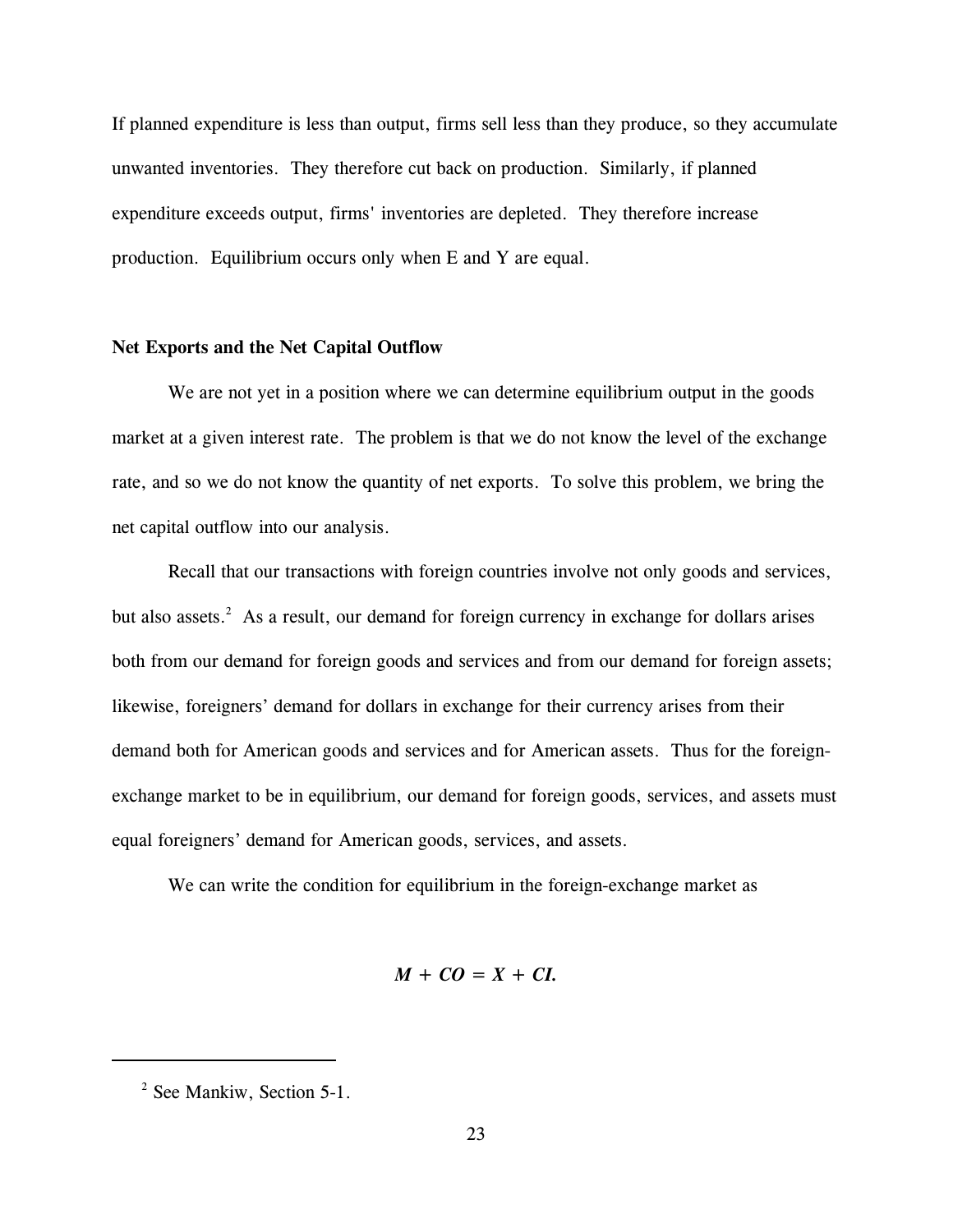Here M and X are imports and exports, CO is the capital outflow (that is, our purchases of foreign assets), and CI is the capital inflow (that is, foreign purchases of American assets). If  $M + CO$  were less than  $X + CI$ , for example, the supply of dollars would be less than the demand, and so the exchange rate would be bid up. The exchange rate therefore adjusts so that  $M + CO$  and  $X + CI$  are equal.

We can rewrite the condition for equilibrium in the foreign-exchange market as

$$
X - M = CO - CI.
$$

The left-hand side is the difference between our exports and imports – that is, our net exports. The right-hand side is the capital outflow minus the capital inflow – that is, the net capital outflow. Thus we have a critical relationship:

$$
NX = CF,
$$

where CF is the net capital outflow.

The key determinant of the net capital outflow is the real interest rate. The real interest rate is the real rate of return that wealthholders obtain on domestic assets. Thus when it rises, Americans buy fewer foreign assets and foreigners buy more American assets. In other words, the net capital outflow falls. Thus,

$$
CF = CF(r).
$$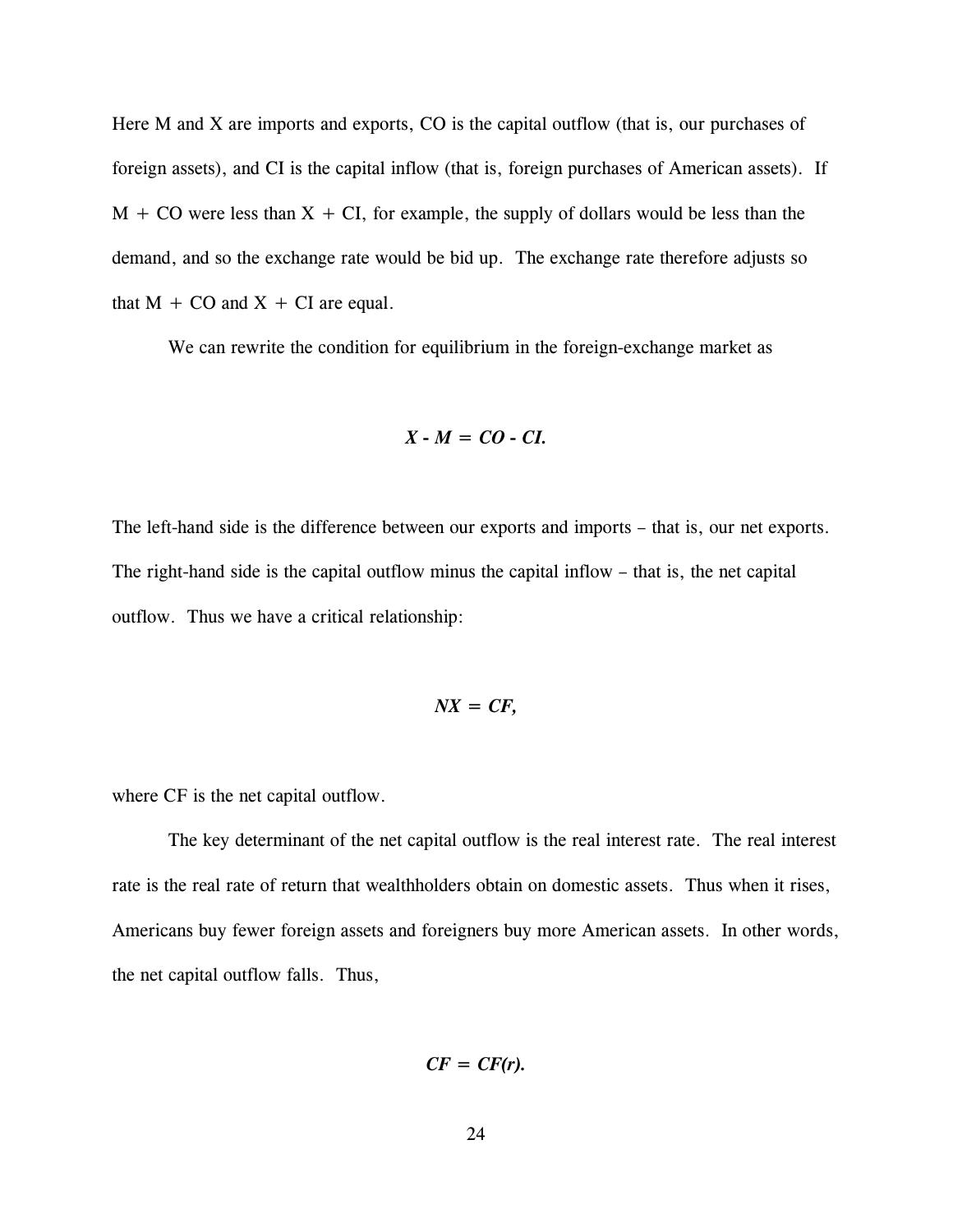The net capital outflow is a decreasing function of the real interest rate.

Note that this assumption about the net capital outflow corresponds to the assumption of imperfect capital mobility or of a large open economy.<sup>3</sup> That is, we are *not* assuming that the domestic interest rate, r, must equal the world interest rate, r\*. The assumption that r must equal r\* is reasonable if a small gap between the two interest rates causes domestic and foreign wealthholders to sell vast quantities of assets in the country where the interest rate is lower and buy vast quantities in the country where the interest rate is higher. In this case, the net capital outflow is enormously positive if r\* exceeds r by even a small amount, and enormously negative if r\* falls short of r by even a small amount. Equilibrium can only occur if r equals r\*. This is often a good first approximation for the long run. But it is usually not a good first approximation for the short run. Short-run differences in interest rates among countries are common. Such differences cause wealthholders to sell assets in the country where the interest rate is low and buy in the country where it is high; this is our assumption that CF is a decreasing function of r. But they do not cause it to occur so rapidly that the only possible outcome is for the two interest rates to be equal.

## **The IS Curve with Floating Exchange Rates**

What we have found is that equilibrium in the foreign-exchange market requires that net exports and the net capital outflow be equal. We can therefore substitute the net capital outflow for net exports in the expression for planned expenditure,  $E = C(Y-T) + I(r) + G +$  $NX(\varepsilon)$ . The resulting expression is

 $3$  See the appendix to Chapter 5 of Mankiw.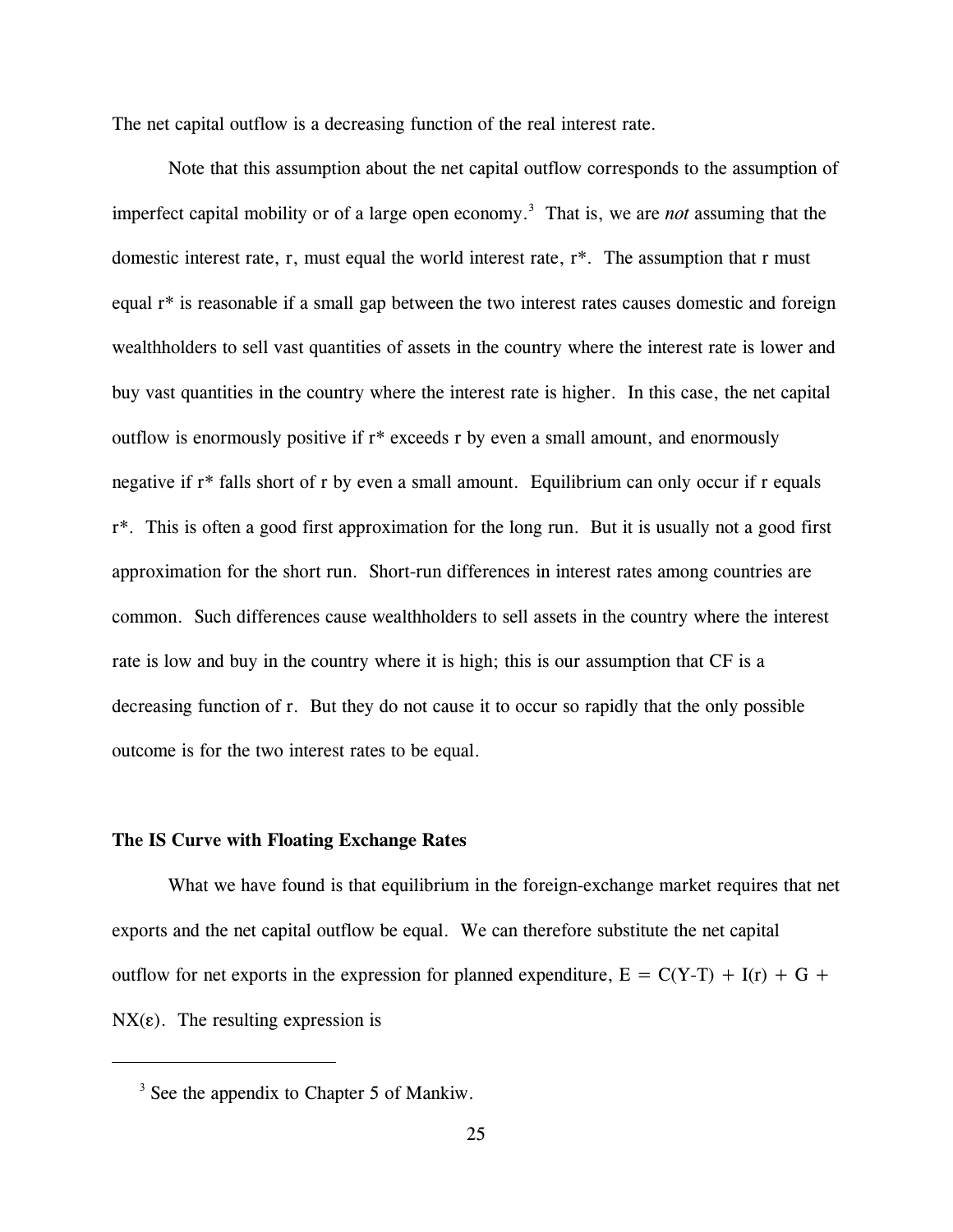$$
E = C(Y-T) + I(r) + G + CF(r).
$$

We can use this expression to obtain the IS curve for this model. As before, we start with the Keynesian cross diagram shown in Figure II-1. The diagram is drawn for a given value of the interest rate. The point where the planned expenditure line crosses the 45-degree line shows equilibrium income in the goods market given the interest rate. To derive the IS curve, we suppose the interest rate rises. The increase in the interest rate decreases two components of planned expenditure, investment and the net capital outflow. As the figure shows, the planned expenditure line shifts down, and so equilibrium income falls. Thus, there is a negative relationship between the interest rate and equilibrium income. That is, there is a downward-sloping IS curve, just as there is in a closed economy. It is shown together with the MP curve in Figure II-2. As before, the IS and MP curves determine the interest rate and output.

It is important to keep in mind that the IS curve is *not* drawn for a given level of the exchange rate. As we move down the curve, the interest rate is falling, and so the net capital outflow is rising. Since net exports must equal the net capital outflow, net exports are also rising. But remember that net exports depend on the exchange rate:  $NX = NX(\epsilon)$ . Since net exports are a decreasing function of the exchange rate, the exchange rate must be falling for net exports to be rising. That is, the exchange rate is falling as we move down the IS curve.

The economics of why this occurs is straightforward. Suppose the interest rate in the United States falls. This increases Americans' desire to trade dollars for foreign currencies to buy foreign assets, and reduces foreigners' desire to trade their currencies for dollars to buy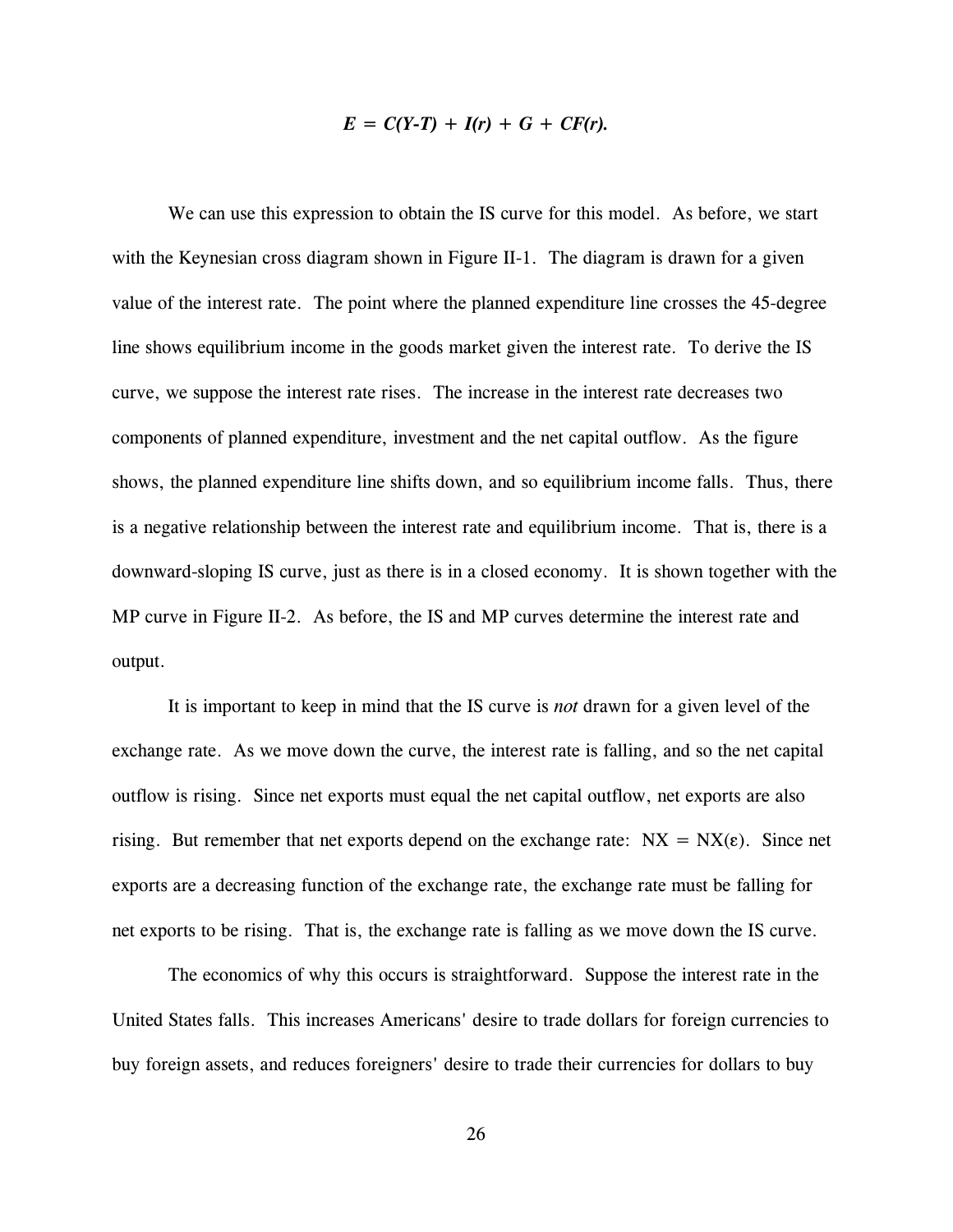American assets. These changes cause the value of the dollar in terms of foreign currencies to fall; that is, they cause the exchange rate to depreciate. This depreciation makes American goods cheaper relative to foreign goods, and thus raises our net exports.

This discussion implies that a fall in the interest rate affects planned expenditure through two channels. As in a closed economy, it increases investment. But it also increases the net capital outflow; equivalently, it causes the exchange rate to depreciate and thereby increases net exports. As a result, a change in the interest rate is likely to have a larger effect on equilibrium income than in a closed economy. It is for this reason that the open-economy IS curve in Figure II-2 is fairly flat.

#### **The Determination of Net Exports and the Exchange Rate**

The IS-MP diagram does not provide an easy way for us to tell how various developments affect net exports and the exchange rate. To see how these two variables are determined, we add two diagrams to the IS-MP diagram. The three diagrams are shown together in Figure II-3.

The first new diagram shows the net capital outflow as a function of the interest rate. This diagram is placed directly to the right of the IS-MP diagram. The vertical scales of both the new diagram and the IS-MP diagram measure the real interest rate. The intersection of the IS and MP curves determines the real interest rate. The dotted horizontal line connecting the two diagrams brings the real interest rate determined by this intersection over to the net capital outflow diagram. We can then use the CF schedule to see the level of the net capital outflow.

The second new diagram shows net exports as a function of the real exchange rate. It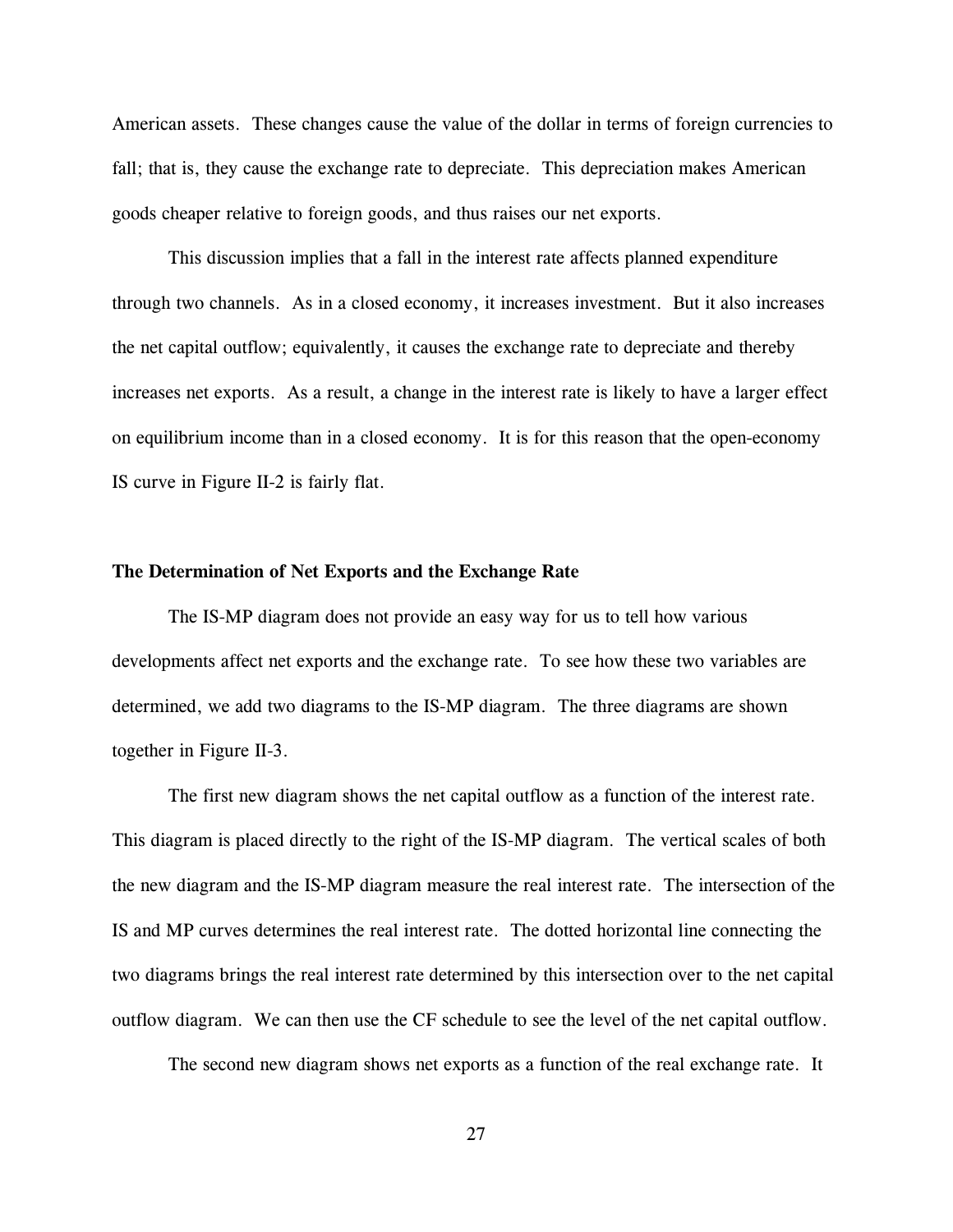is placed directly below the net capital outflow diagram. The horizontal axis of this diagram measures net exports, while the horizontal axis of the diagram above measures the net capital outflow. Net exports must equal the net capital outflow. Thus we can bring the level of the net capital outflow from the top diagram down to show the level of net exports. This is shown by the dotted vertical line connecting the net capital outflow and net exports diagrams.

Finally, we can use the net exports schedule to find the exchange rate. We know the level of net exports from the fact that they must equal the net capital outflow. But the amounts of American goods that foreigners want to purchase, and of foreign goods that Americans want to purchase, depend on the exchange rate. Thus the exchange rate adjusts so that net exports equal the level of the net capital outflow determined by the interest rate. That is,  $\varepsilon$  adjusts so that  $NX(\epsilon) = CF(r)$ . This is shown by the dotted horizontal line in the net exports diagram.

The key rule in using the three diagrams is always to start with the IS-MP diagram, then proceed to the net capital outflow diagram, and finally to use the net exports diagram. The IS and MP curves determine the interest rate and output. This interest rate and the CF schedule then determine the net capital outflow. Finally, the net capital outflow determines the level of net exports, and the level of net exports and the NX schedule determine the exchange rate. Changes in the later diagrams do not affect the earlier ones.<sup>4</sup>

 $4$  Note, however, that CF(r) appears both in the IS curve in the first diagram and in the CF schedule in the second. Thus a development that changes the net capital outflow at a given real interest rate changes both the first and second diagrams.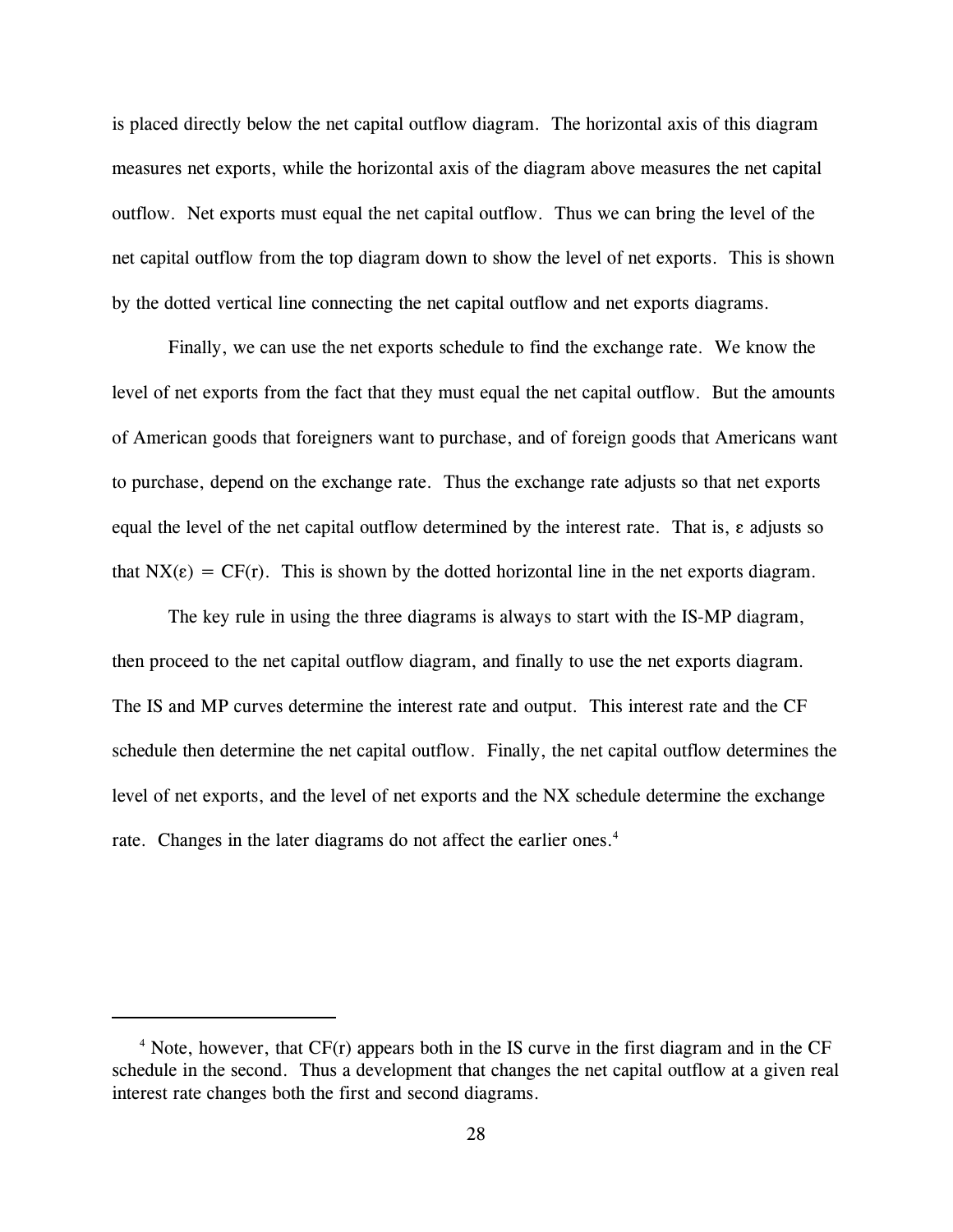# **II-2 Using the Model of Floating Exchange Rates**

### **Fiscal Policy**

Let us begin by considering the effects of fiscal policy. Specifically, as in Section I, suppose there is a rise in government purchases. This development is analyzed in Figure II-4.

Government purchases are a component of planned expenditure. As a result, an increase in government purchases shifts the IS curve to the right. The reasoning is the same as for a closed economy. The rise in government purchases increases planned expenditure at a given interest rate and output; that is, it shifts the planned expenditure line in the Keynesian cross diagram up. Thus equilibrium income at a given interest rate is higher than before. The rightward shift of the IS curve moves the economy up along the MP curve. Thus, just as in a closed economy, the increase in government purchases raises both output and the interest rate. And the fact that the interest rate rises means that government purchases again crowd out investment.

To see how the rise in government purchases affects the net capital outflow, we draw a horizontal line from the new level of the interest rate in the IS-MP diagram over to the net capital outflow diagram. As that diagram shows, because the net capital outflow is a decreasing function of the interest rate and the interest rate rises, the net capital outflow falls.

One way to think about this result is to remember that the net capital outflow necessarily equals the difference between saving and investment.<sup>5</sup> Equivalently, we can write

 $<sup>5</sup>$  See Mankiw, Section 5-1.</sup>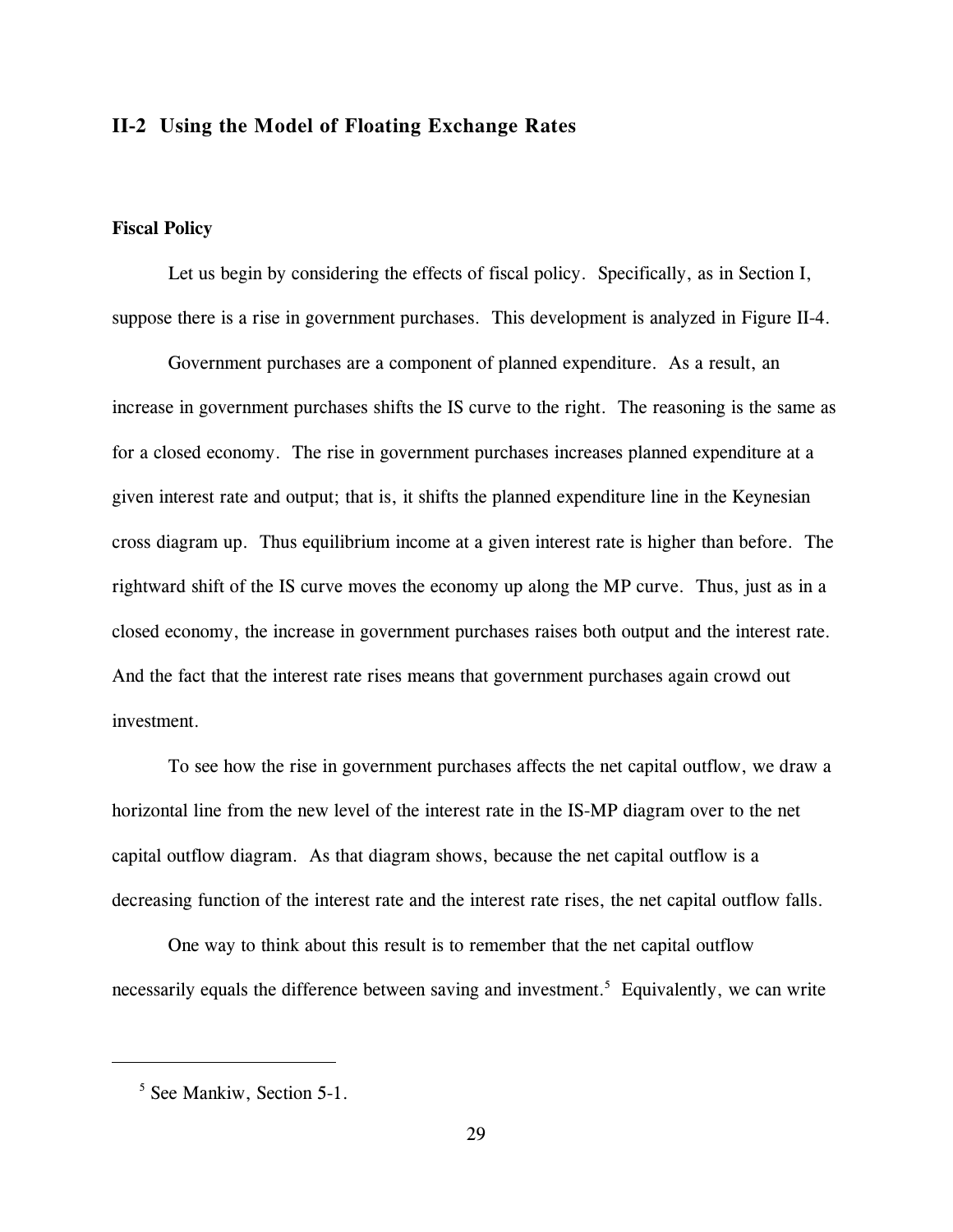# $S = I + CF$ .

This equation tells is that there are two possible uses of national saving: it can be used to finance domestic investment, and it can be used to purchase foreign assets. When government purchases rise, national saving falls. This fall in national saving leads to falls in both uses of saving, investment and the net capital outflow.

The final step is to see what happens to net exports and the exchange rate. To do this, we draw a vertical line down from the new level of the net capital outflow to the net exports diagram. Since the net capital outflow falls, net exports fall too. That is, government purchases crowd out not just investment, but also net exports. And, as the net exports diagram shows, for net exports to fall the exchange rate must rise. That is, expansionary fiscal policy causes the exchange rate to appreciate. In terms of the foreign-exchange market, the rise in the interest rate makes foreigners more willing to trade their currencies for dollars to buy American assets, and Americans less willing to trade dollars for foreign currencies to buy foreign assets. Thus the value of the dollar in terms of foreign currencies rises. This appreciation reduces net exports.

## **Monetary Policy**

Figure II-5 analyzes the effects of a decision by the central bank to adopt a tighter monetary policy rule. That is, the central bank sets a higher real interest rate at a given level of output than before.

This change in monetary policy corresponds to an upward shift of the MP curve. Thus,

30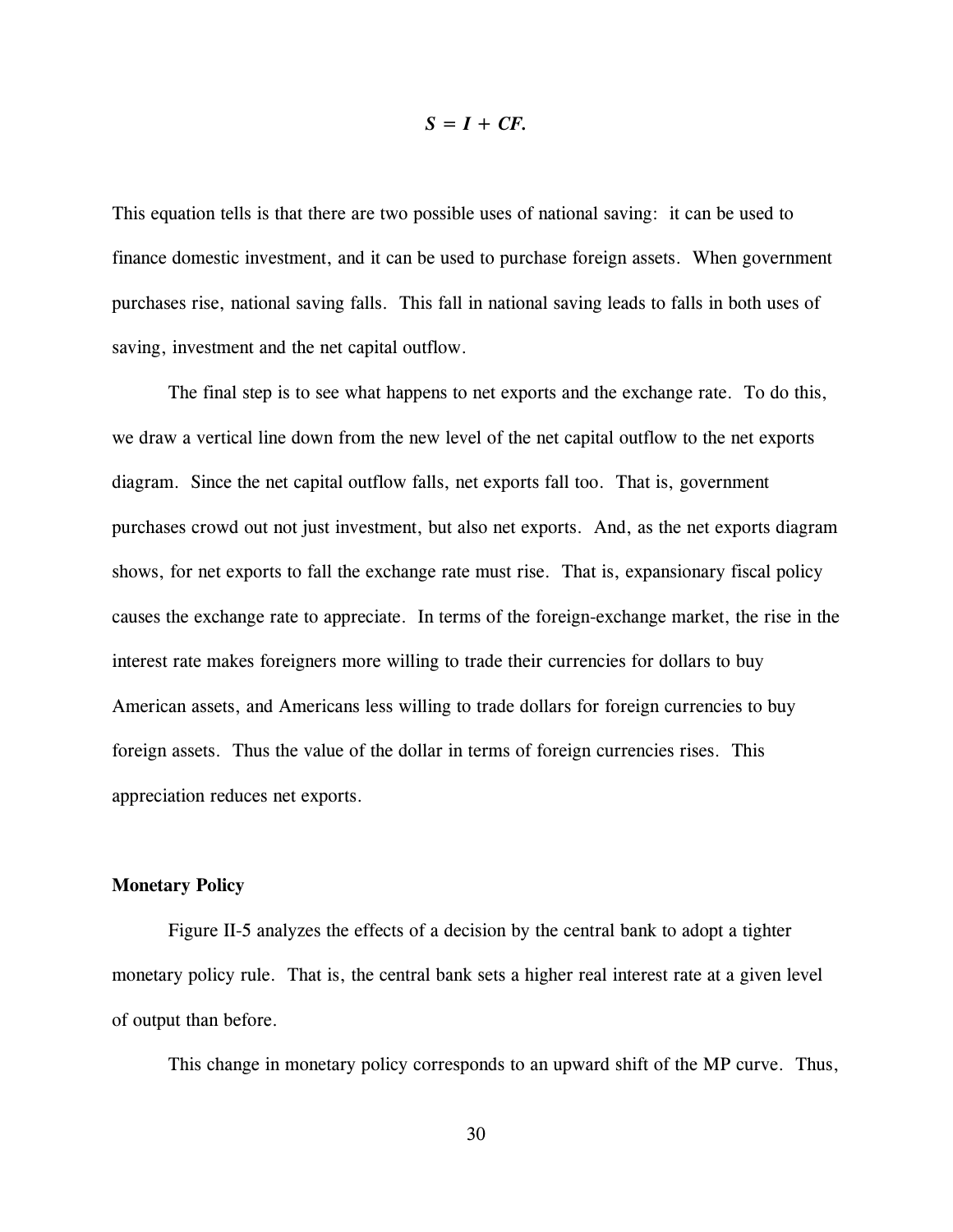as the IS-MP diagram in the figure shows, the interest rate rises and output falls. These effects of tighter monetary policy are the same as in a closed economy.

the net capital outflow diagram shows that the rise in the interest rate reduces the net capital outflow. The net exports diagram then shows that because the net capital outflow is lower, net exports are lower as well. Finally, the fact that the NX schedule is downwardsloping means that when net exports fall, the exchange rate rises.

This analysis shows us that monetary policy works through two channels in an open economy. First, as in a closed economy, an increase in the interest rate reduces investment. Second, the increase raises the value of the dollar, and thus reduces net exports.

#### **Trade Policy**

It is often proposed that governments adopt various types of protectionist policies - policies that restrict imports through tariffs, quotas, and other means. It is therefore natural to examine the macroeconomic effects of such policies. Of course, this will not be a complete analysis of protection: as you have no doubt learned in other economics courses, protection has important microeconomic effects as well.

Suppose that the government restricts imports of certain types of goods. This means that at a given exchange rate, imports are lower than before. Since net exports equal exports minus imports, it follows that net exports are higher than before at a given exchange rate. That is, the net exports schedule shifts to the right. This is shown in the net exports diagram in Figure II-6.

The figure shows that the only effect of the protection is to cause the exchange rate to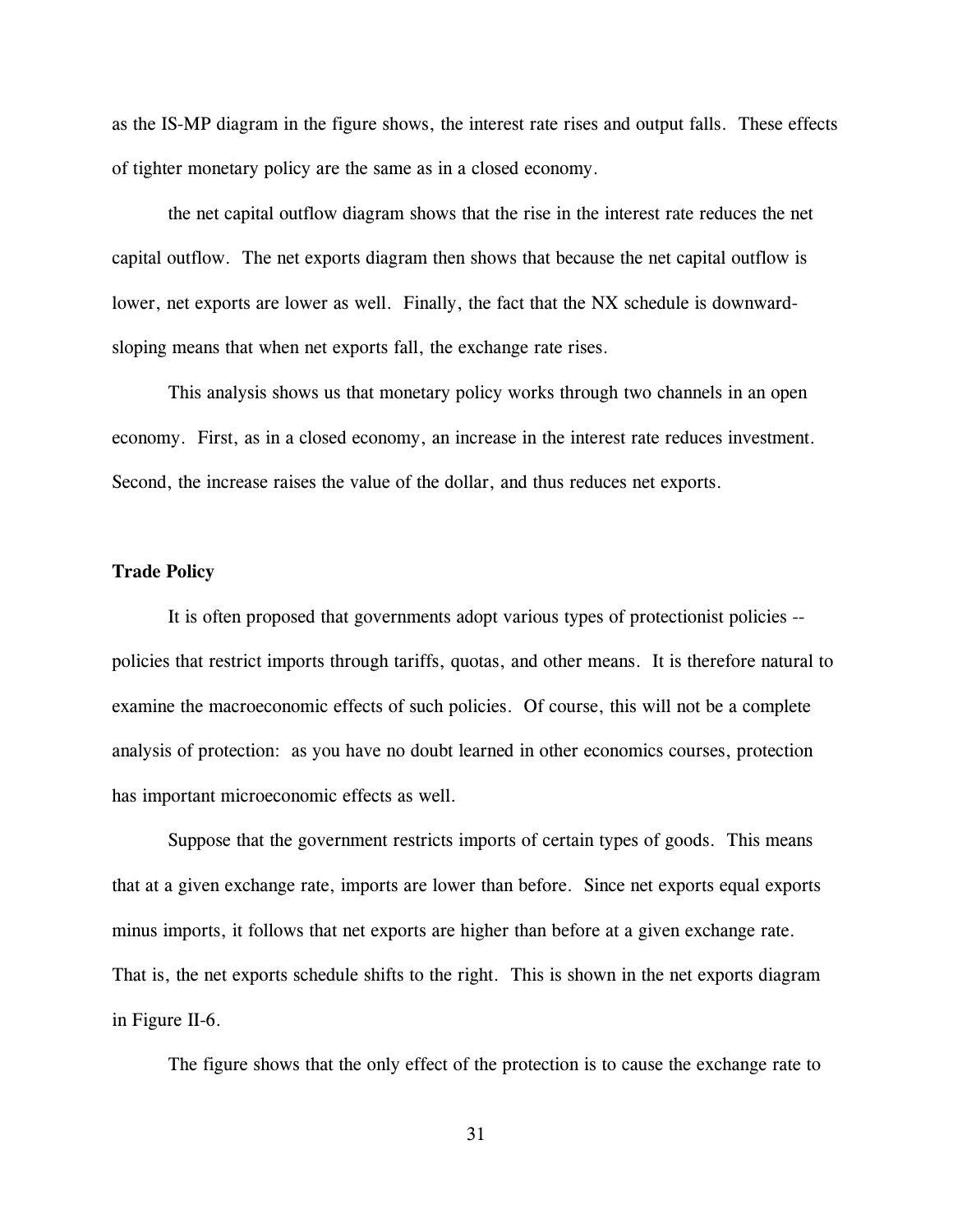appreciate. Output, the interest rate, and even net exports are unaffected. In terms of the mechanics of the model, this is an illustration of the rule that changes in the later diagrams of our three-diagram analysis do not affect the earlier ones. In terms of the economics, what lies behind the surprising result that trade policies do not affect net exports is the fact that net exports must equal the difference between saving and investment. Trade policies do not change either saving or investment, and so they do not affect net exports. Instead, they affect the exchange rate. At the old exchange rate, foreigners' desire to trade their currencies for American dollars is the same as before, since American goods and assets are just as attractive as before. But the amount of dollars Americans want to exchange for foreign currencies is lower, since there are now restrictions on their ability to buy certain foreign goods. Thus the value of the dollar in terms of foreign currencies increases. It rises to the point where the downward impact of the higher exchange rate on net exports just offsets the upward effect from the protection. Net exports remain at their initial level.

# **II-3 Short-Run Fluctuations with Fixed Exchange Rates**

# **The Mechanics of Fixing the Exchange Rate**

Some countries choose to keep their exchange rates constant rather than letting them adjust in response to economic developments. Of course, a government cannot fix the exchange rate by fiat. Instead, it must participate in the foreign exchange market in a way that keeps its exchange rate at the desired level.

Specifically, the way a country fixes its exchange rate is by having its central bank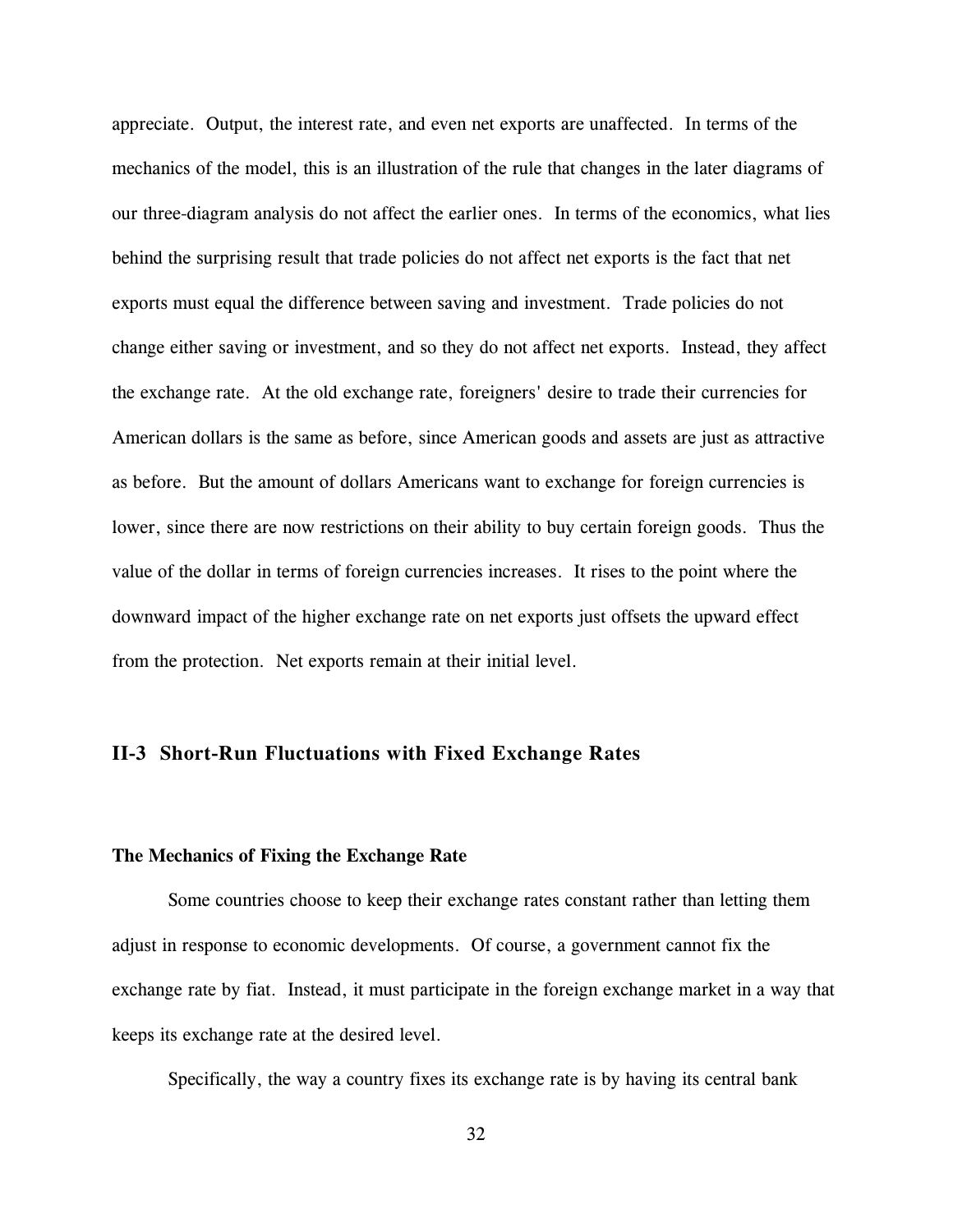stand ready to either buy or sell domestic for foreign currency at the desired exchange rate. For example, suppose the United States wants to fix its exchange rate with Japan at 100 yen per dollar. To do this, the Federal Reserve must be willing to trade dollars for yen at this exchange rate. The Federal Reserve's willingness to trade at this rate would keep the exchange rate at this level. No one would pay more than 100 yen for a dollar, since the Federal Reserve would sell dollars at this rate. And no one would sell a dollar for less than 100 yen, since the Federal Reserve would buy at this rate.

When a currency trader wants to trade yens for dollars with the Federal Reserve under this system, the Federal Reserve has no difficulty in providing the dollars. Since the Federal Reserve controls the U.S. money supply, it can just issue new dollars to meet the trader's demand. But the Federal Reserve cannot issue Japanese yen. Thus if the currency trader wants to trade dollars for yen, the Federal Reserve must have reserves of yen available (or be able to borrow yen). If traders' desire for yen becomes too great, the Federal Reserve is unable to meet it, and so must abandon the fixed exchange rate. We will see in a moment how the fact that a central bank cannot supply unlimited amounts of foreign currency limits its choices under fixed exchange rates.

The difference between the central bank's purchases and sales of foreign currency is called the *reserve gain*, which we denote RG. If the bank is selling more reserves than it is purchasing, RG is negative -- that is, the central bank is losing reserves of foreign currency.

The central bank's purchases and sales of foreign currency are purchases and sales of foreign assets. Thus they enter into the overall net capital outflow. Specifically, since the net capital outflow equals our purchases of foreign assets minus our sales of assets to foreigners,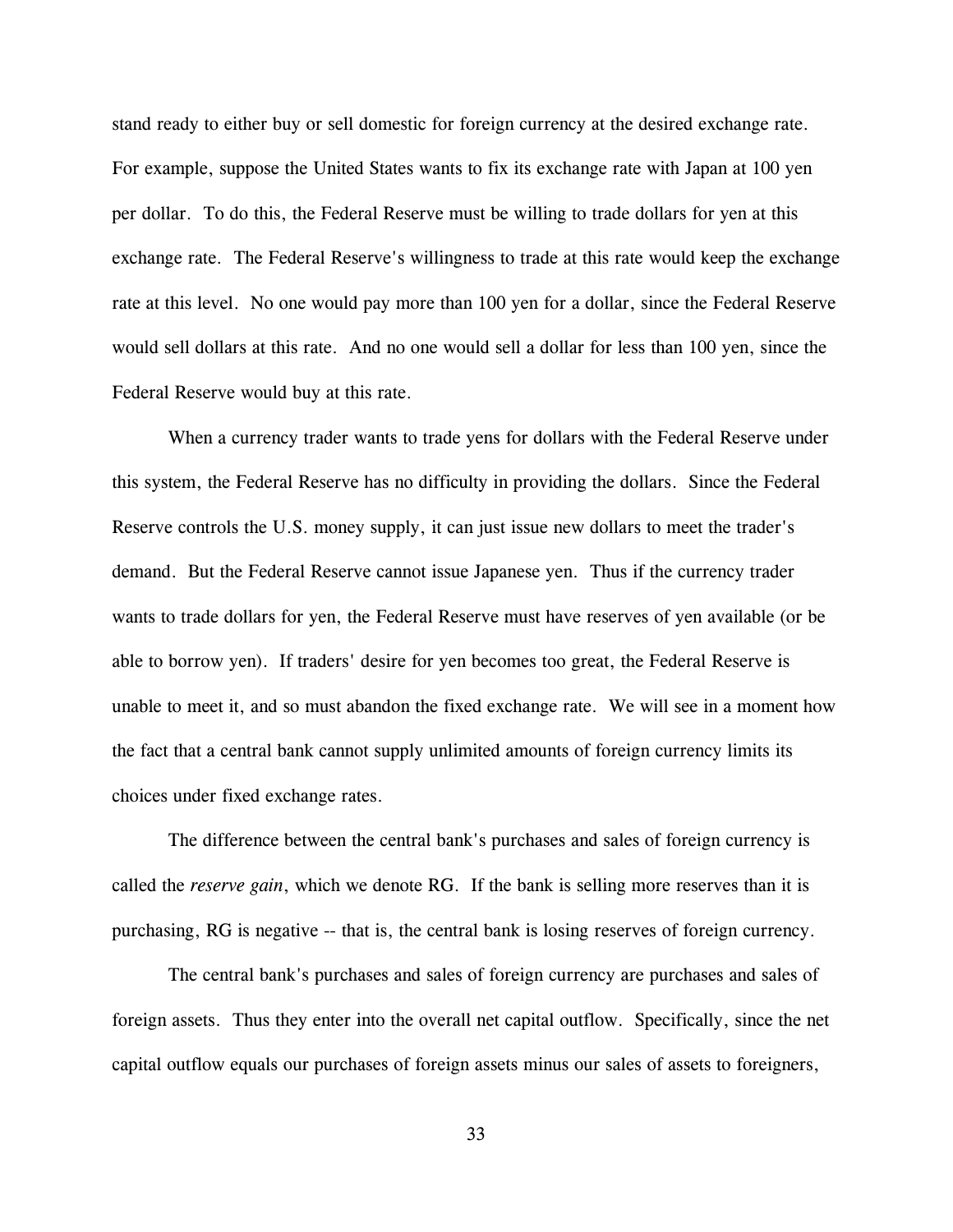and since RG equals the central bank's purchases of foreign currency minus sales, RG enters into the overall net capital outflow positively.

Because the reserve gain is a part of the net capital outflow, it is useful to divide the overall net capital outflow into two components. The first component is all of the net capital outflow other than the reserve gain. For simplicity, we will refer to this as the "private" net capital outflow (although it includes some transactions in foreign assets involving governments), and denote it PCF. As discussed before, the private net capital outflow depends negatively on the real interest rate. That is,  $PCF = PCF(r)$  -- the private net capital outflow is a decreasing function of the real interest rate.

The second component of the net capital outflow is the reserve gain. Thus the overall net capital outflow is

$$
CF = PCF + RG.
$$

We know from our earlier analysis that the overall net capital outflow equals net exports. Since the overall net capital outflow is  $PCF + RG$ , it follows that

$$
RG = NX - PCF.
$$

This relationship is easiest to understand by starting with the case where PCF is zero and net exports are negative. The combination of negative net exports and no PCF means that the amount of dollars Americans are trading to obtain foreign currency exceeds the amount of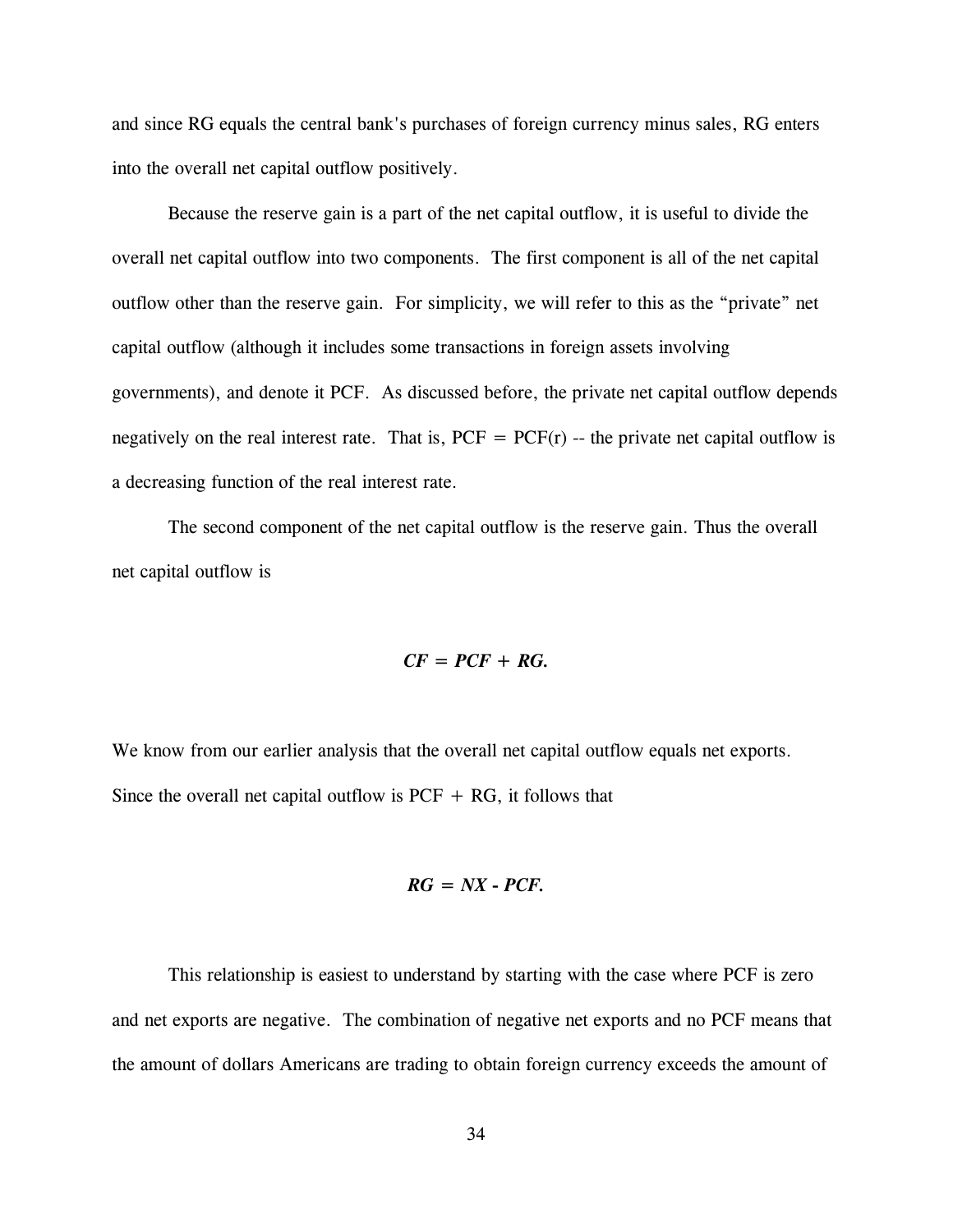dollars foreigners are obtaining in exchange for their currency. The only way this can come about is if some of the foreign currency Americans are obtaining for their dollars is coming from the central bank. That is, when PCF is zero and net exports are negative, the central bank is losing reserves, and so RG is negative.

More generally, NX - PCF equals the difference between total sales to foreigners (not only goods and services, but also assets) and total purchases from foreigners (again, of goods, services, and assets). If this difference is positive, the central bank must be gaining reserves. If it is negative, the central bank must be losing reserves.

### **The IS Curve with Fixed Exchange Rates**

With the exchange rate fixed, our expression for planned expenditures becomes

$$
E = C(Y-T) + I(r) + G + NX(\bar{\varepsilon}),
$$

where  $\bar{\epsilon}$  denotes the fixed level of the exchange rate. Since the reserve gain need not be zero,  $\overline{\epsilon}$ net exports need not equal PCF. Thus we can no longer substitute for net exports in the equation for planned expenditure and have the exchange rate change as we move along the IS curve. Instead, we now draw the IS curve for the fixed value of the exchange rate.

To see how equilibrium output in the goods market depends on the interest rate, we again consider the effects of a rise in the interest rate. This change lowers investment, and therefore reduces planned expenditure at a given level of income. Thus equilibrium output falls. That is, there is again a negative relation between the interest rate and equilibrium output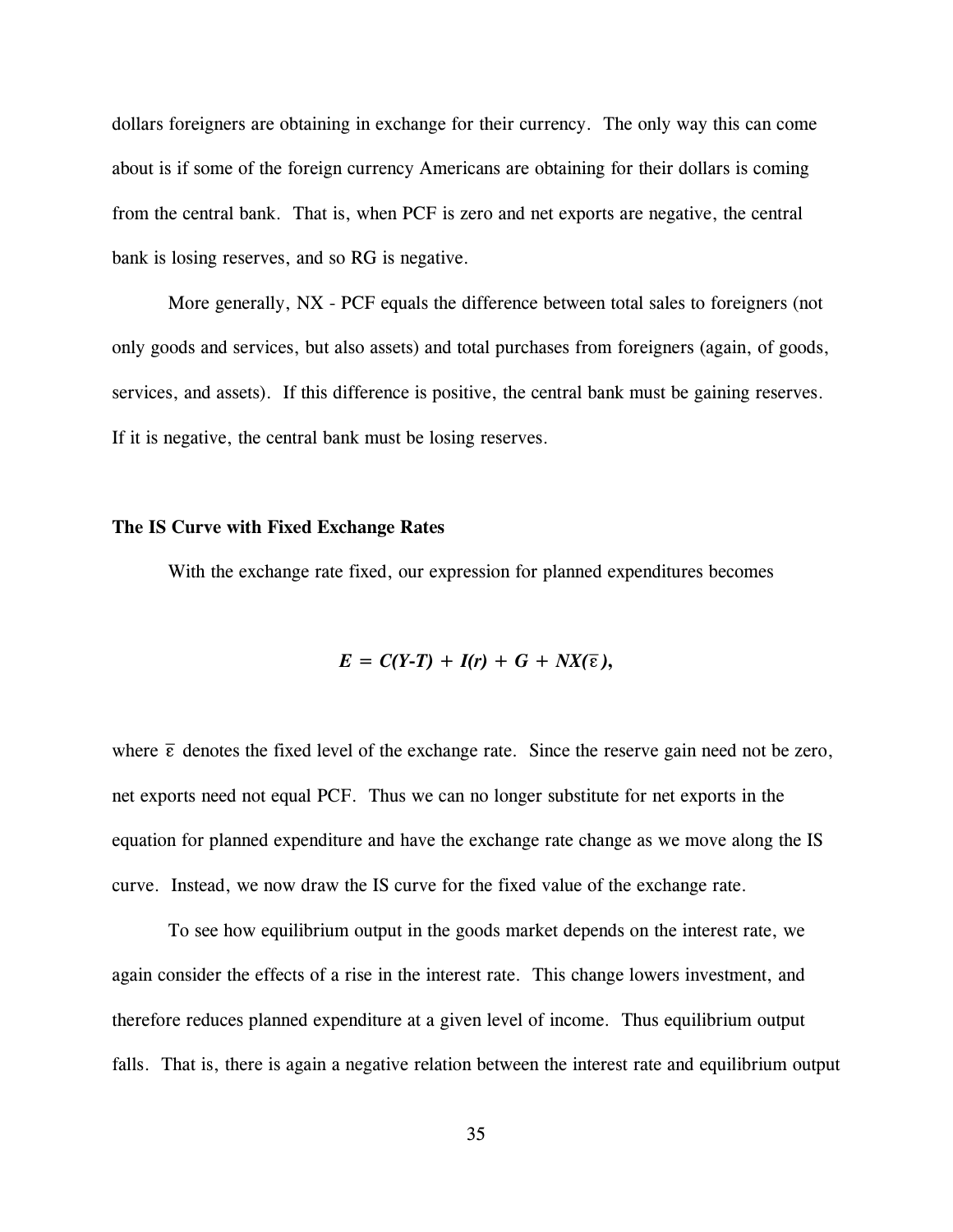-- a downward-sloping IS curve.

The fact that the exchange rate is fixed eliminates one of the two channels through which the interest rate influences equilibrium output under flexible exchange rates: a rise in the interest rate no longer leads to an appreciation of the exchange rate and a fall in net exports. Thus, moving to fixed exchange rates makes the IS curve steeper.<sup>6</sup>

# **Monetary Policy with Fixed Exchange Rates**

As always, the central bank would like to raise the real interest rate when output rises and lower it when output falls. With a fixed exchange rate, however, there are limits on its ability to do this: the desire to keep the exchange rate fixed limits its choices. In particular, there is some limit to the reserve losses a central bank can sustain. It simplifies the analysis to assume that the central bank starts with no reserves at all, and thus that its reserve gain cannot be negative. That is, it faces the constraint

# $RG > 0.$

 $\delta$  Note that we have implicitly assumed that the central bank is holding the *real* exchange rate fixed. (We did this by writing the real exchange rate,  $\varepsilon$ , as  $\overline{\varepsilon}$  in the expression for planned expenditure.) Like all assumptions in our models, this one is not completely accurate. Most countries that have a fixed exchange rate hold the nominal rather than the real exchange rate fixed. But assuming that they fix the real exchange rate captures the essence of the difference between fixed and floating exchange rates: both nominal and real exchange rates are dramatically less volatile under fixed exchange rates. The alternative assumption that the central bank holds the nominal exchange rate fixed makes the model very hard to use. Every time the price level changes, the real exchange rate changes, and so net exports change and the IS curve shifts. Thus for most questions, the assumption that it is the real exchange rate that is fixed is preferable: it simplifies the analysis greatly without affecting the model's main messages.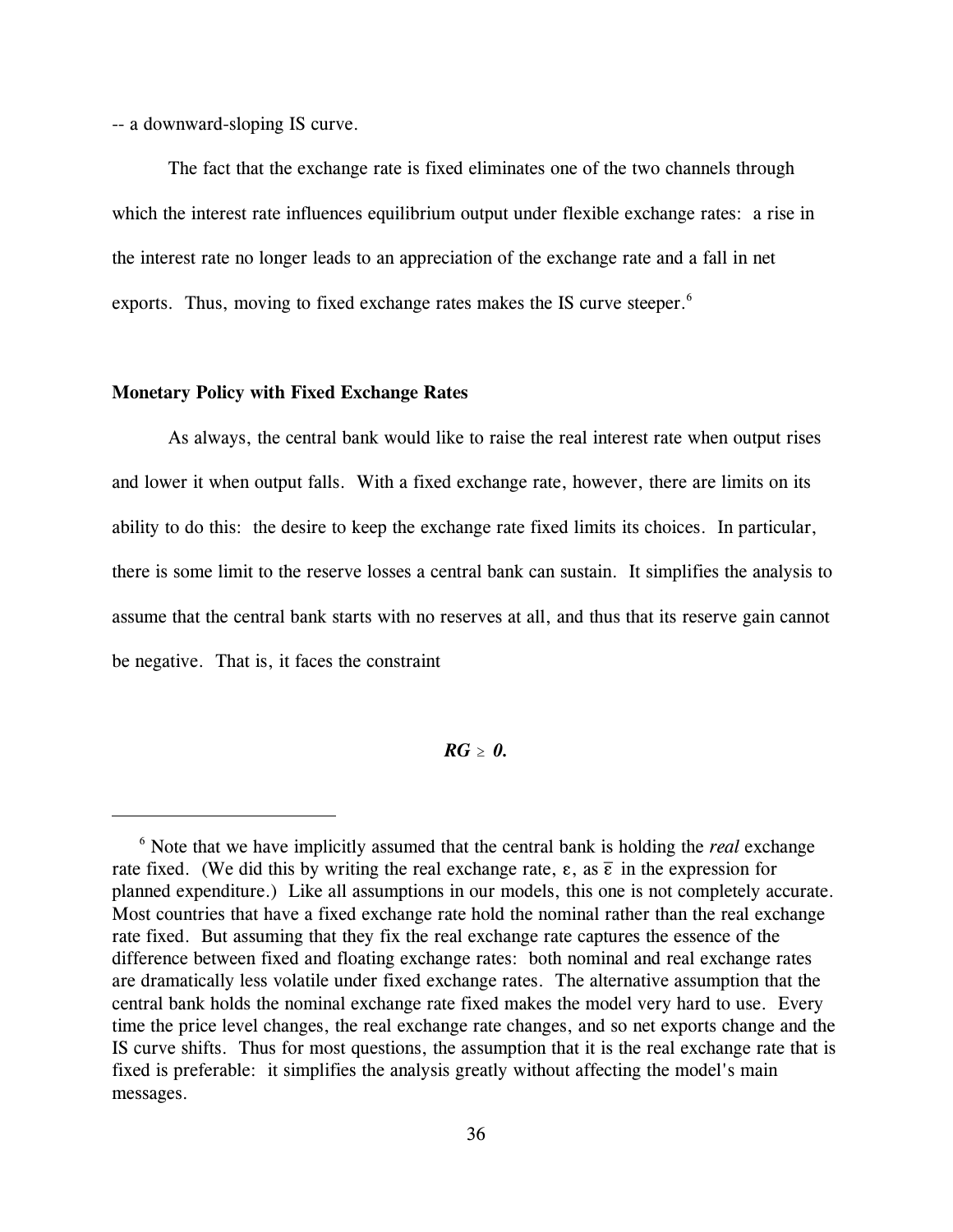Recall that  $RG = NX$  - PCF, and that PCF is a decreasing function of the real interest rate. Thus as the real interest rate falls, the reserve gain falls. Intuitively, a fall in the interest rate makes domestic assets less attractive relative to foreign assets. Thus domestic residents want to trade more domestic currency for foreign currency in order to buy foreign assets, and foreign residents want to trade less of their countries' currencies for the domestic currency to buy domestic assets. To prevent these changes from causing the exchange rate to depreciate, the central bank must provide foreign currency in exchange for domestic currency -- that is, its reserve gain must fall.

At some point, the interest rate becomes sufficiently low that the reserve gain reaches zero. Once this point is reached, the central bank cannot lower the real interest rate further. We let  $\bar{r}$  denote the interest rate that results in a reserve gain of zero. \_ r

Because the central bank cannot set the interest rate freely under a fixed exchange rate, our assumption about how it conducts monetary policy has two parts. First, if the central bank can set the real interest rate according to the usual MP relationship,  $r = r(Y)$ , it does so. Second, if following its usual rule is not feasible  $-$ - that is, if it would lead to  $RG < 0$  -- the central bank sets the real interest rate to the lowest feasible level,  $\bar{r}$ . We can \_ r express this as:

$$
r = \begin{cases} r(Y) & \text{if } NX(\overline{\epsilon}) \text{ - } PCF(r(Y)) \geq 0 \\ \overline{r} & \text{otherwise.} \end{cases}
$$

This discussion shows how fixing the exchange rate constrains monetary policy. The central bank is free to set a high interest rate, since this only leads foreigners to want to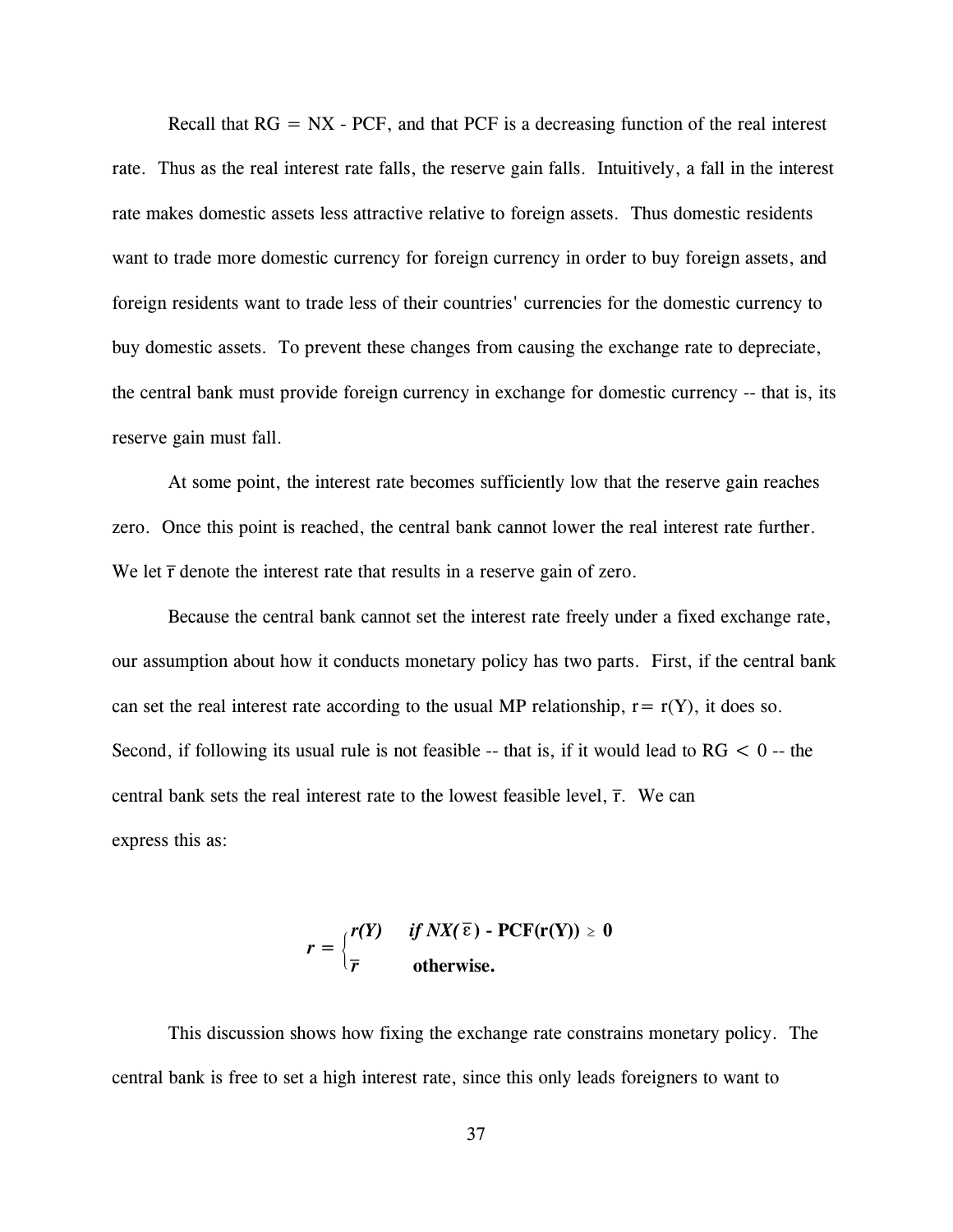purchase domestic currency to obtain high-yielding domestic assets, and it can meet this demand simply by printing money. But it faces a limit to its ability to lower interest rates. When domestic interest rates are low, people want to convert domestic to foreign currency. And since the central bank cannot print foreign currency, it has a limited ability to meet this demand.

Figure II-7 shows the derivation of the modified MP curve. The left-hand diagram plots the reserve gain as a function of the real interest rate; we refer to this as the RG curve. Recall that the reserve gain equals NX minus PCF. Thus

$$
RG(r) = N X(\overline{\varepsilon}) - PCF(r).
$$

Since PCF is a decreasing function of r, the RG curve slopes up.  $\bar{r}$  is the interest rate that \_ r leads to a reserve gain of zero.

The right-hand panel of the figure shows how the central bank sets the real interest rate as a function of real output. When Y is very low, the central bank would like to set the real interest rate below  $\bar{r}$ ; this is shown by the dashed line in the figure. It cannot do this, however, \_ r because it would lead to  $RG < 0$ . It therefore sets the real interest rate to  $\bar{r}$ . This is the flat  $\overline{a}$ r portion of the function. Once Y becomes high enough, however, the central bank would like to set r above  $\bar{r}$ , and it is free to do so; thus in this case it follows its usual rule. This is the  $\overline{a}$ r upward-sloping portion of the function. We call the curve showing the central bank's entire rule -- first flat, then upward-sloping -- the  $\widetilde{MP}$  curve.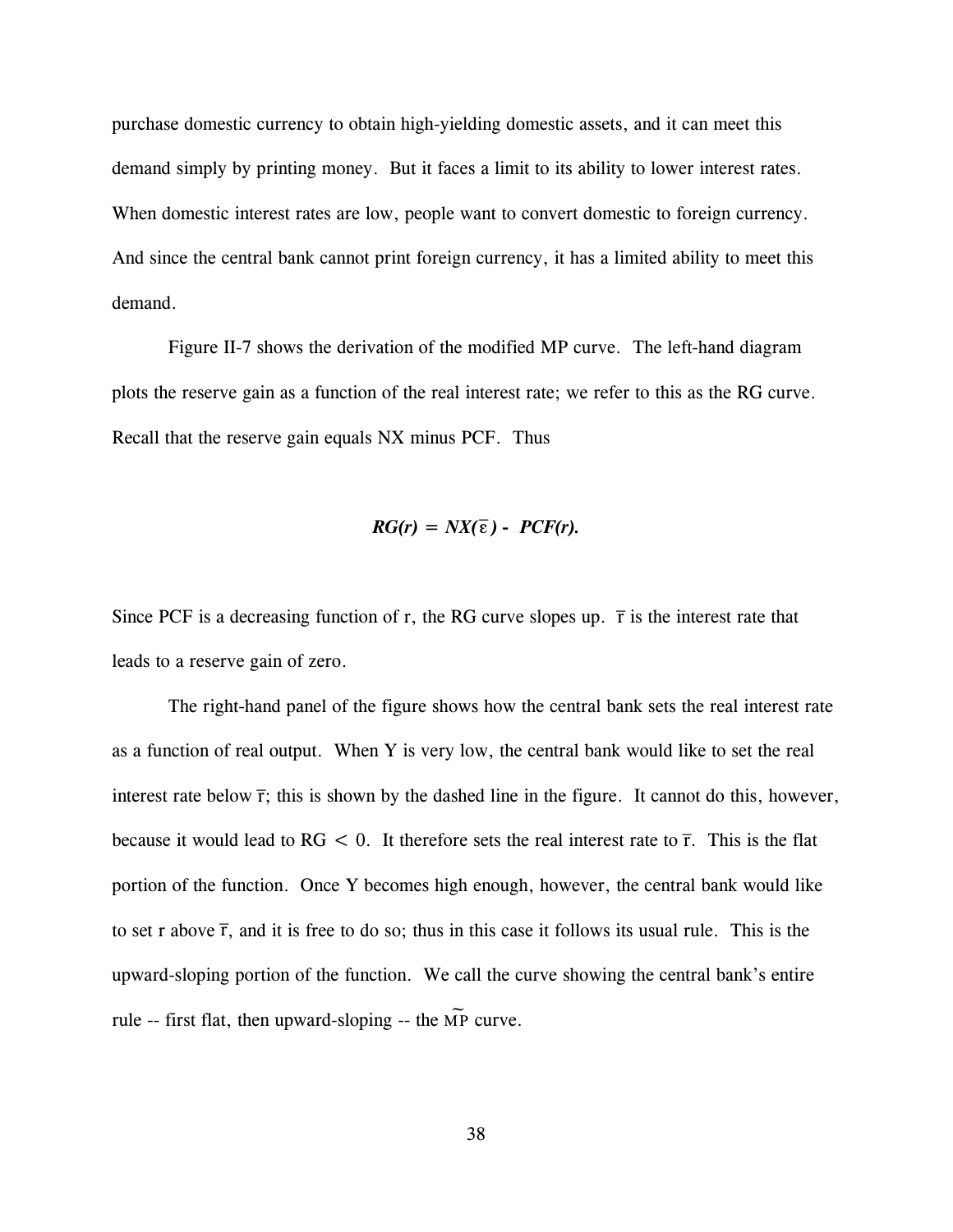### **The Determination of Output and the Interest Rate**

Figure II-8 brings the IS curve back into the analysis by adding it to the diagram with the  $\widetilde{MP}$  curve. As before, the key rule in using the diagrams is to begin with the diagram on the left. The point where RG is zero determines  $\bar{r}$ . We can then bring  $\bar{r}$  over the right-hand \_ r \_ r diagram to find position of the  $\widetilde{MP}$  curve. The intersection of the IS and  $\widetilde{MP}$  curves determines r and Y. If the intersection is in the flat part of the MP curve, the interest rate is  $\bar{r}$  and the \_  $\widetilde{MP}$  curve, the interest rate is  $\overline{r}$ reserve gain is zero. If the intersection is in the upward-sloping part, the interest rate is above and the reserve gain is positive. In the case shown in Figure II-8, the intersection is in the \_ r upward-sloping part.

# **II-4 Using the Model of Fixed Exchange Rates**

# **Fiscal Policy**

To see how the model works, we begin with our standard example of an increase in government purchases. The effects of this change are shown in Figure II-9. The rise in purchases has no effect on the reserve gain for a given r; that is, it does not affect the RG curve, and so it does not affect  $\bar{r}$ . It does, however, shift the IS curve to the right for the usual \_ r reasons. Thus, as the IS- $\widetilde{MP}$  diagram in the figure shows, output and the interest rate rise. The rise in the interest rate increases the central bank's reserve gain; thus the desire to keep the exchange rate fixed is not a barrier to expansionary fiscal policy.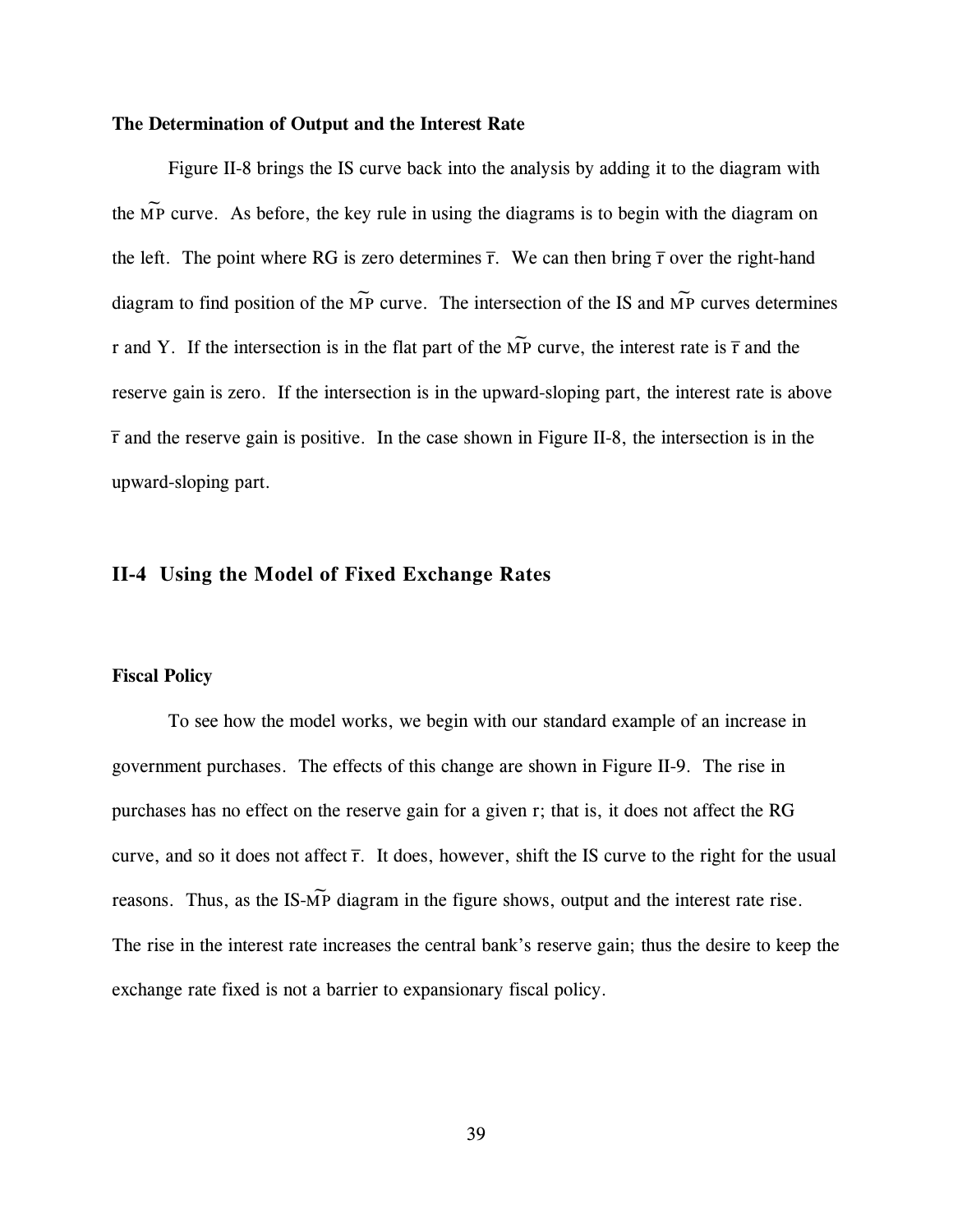### **Monetary Policy**

The next change we consider is a fall in the interest rate the central bank desires to set for a given level of output. That is, we consider a downward shift of the  $r(Y)$  function. This change is analyzed in Figure II-10. The change corresponds to a downward shift of the upward-sloping portion of the  $\widetilde{MP}$  curve. For values of Y where the central bank wanted to set an interest rate above  $\bar{r}$ , it can now set a lower interest rate than before. But the central bank  $\overline{a}$ r still cannot set the interest rate below  $\bar{r}$ . Thus the flat portion of the curve is unchanged. \_ r

If the central bank is starting from a situation where it is gaining reserves, the change lowers the interest rate and increases output. As the interest rate falls, however, so does the reserve gain. Thus there is a limit on the central bank's ability to conduct expansionary monetary policy: it can expand only to the point where the reserve gain equals zero. This is the case shown in the figure.

### **Trade Policy**

We saw in Section II-2 that protection shifts the demand for net exports: if the government limits imports, net exports at a given exchange rate increase. With floating exchange rates, the exchange rate rises to offset this, and output, the interest rate, and net exports are unaffected. But with fixed exchange rates, the exchange rate cannot change. As a result, protection has macroeconomic effects.

These effects are shown in Figure II-11. With net exports higher at a given exchange rate and the exchange rate fixed, the reserve gain,  $NX(\bar{\epsilon})$  - PCF(r), is higher than before at a  $\overline{a}$  $\overline{\epsilon}$ given interest rate. Thus the RG curve in the first diagram shifts to the right, and so  $\bar{r}$  falls. In \_ r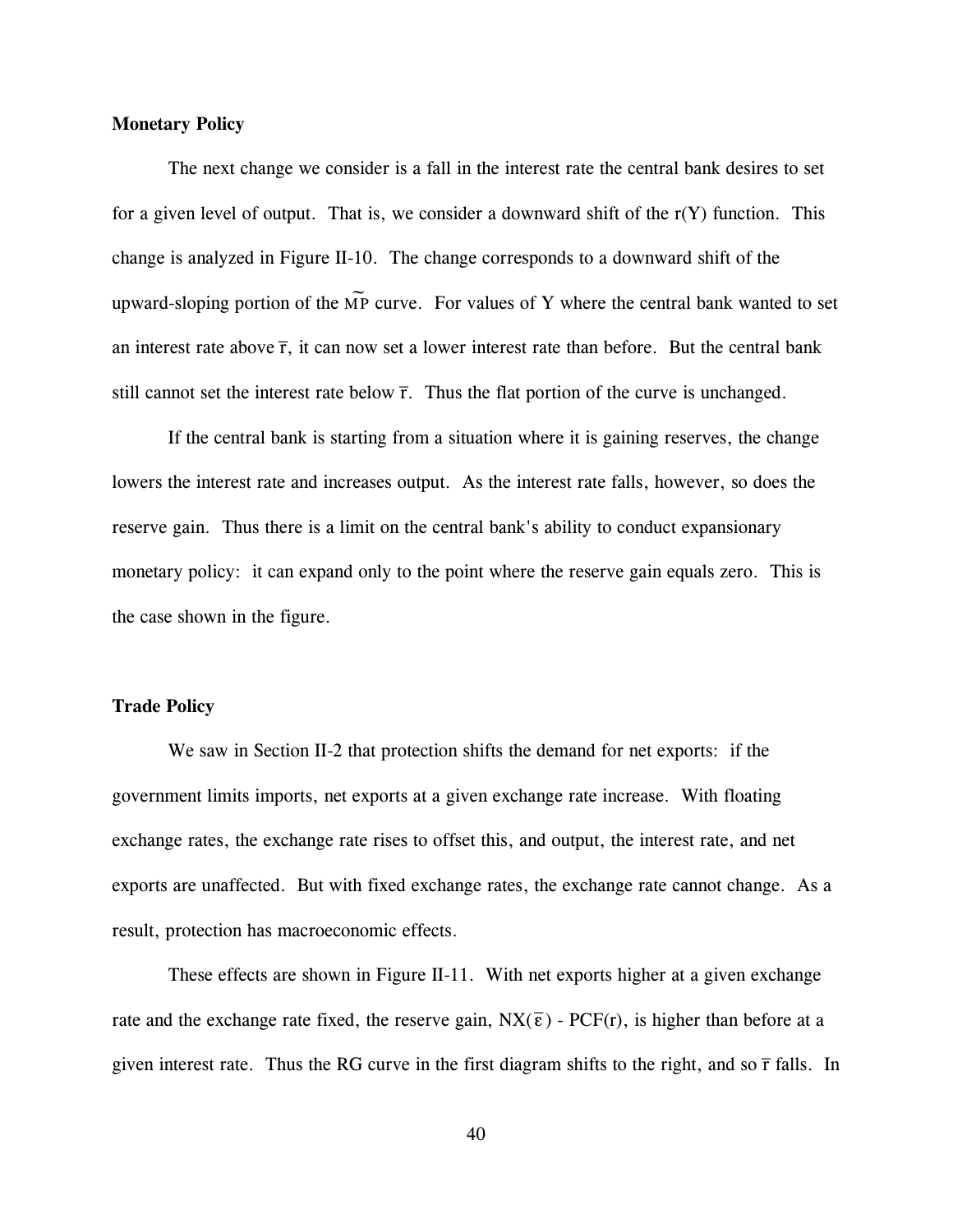addition, the rise in net exports shifts the IS curve to the right. The result is that output rises. What happens to the interest rate is unclear. In the case shown in the figure, r is initially above  $\bar{r}$ ; in this case r unambiguously rises. In the case where the central bank is initially  $\overline{a}$ r constrained by the need to fix the exchange rate, however, it is possible for r to fall.

The fact that protection increases output in the short run does not imply that it is desirable. As you will see in Section III, there are disadvantages as well as advantages to raising output. And if policymakers do want to raise output, they can use monetary and fiscal policy (or, as we will see shortly, a change in the fixed exchange rate). Those policies, unlike protection, do not create microeconomic distortions.

### **A Fall in Export Demand**

In many third world countries, most exports consist of just a few commodities. Bolivia exports mainly tin, for example, and Venezuela exports mainly oil. As a result, developments in the market for a single commodity can have a large effect on the demand for a country's exports. Thus our next example is a decline in the demand for a country's exports.

This development is analyzed in Figure II-12. Initially, the IS and  $\widetilde{MP}$  curves intersect at point  $E_0$ . The fall in export demand means that exports are lower at a given exchange rate. Both the RG curve in the first diagram and the IS curve in the second diagram shift to the left. These changes raise  $\bar{r}$  and cause output to fall. The intersection of the new IS and  $\widetilde{MP}$  curves is at point  $E_1$ . In the case considered in the figure, the rise in  $\bar{r}$  forces the central bank to raise r the real interest rate. This preserves the fixed exchange rate, but makes the decline in output greater.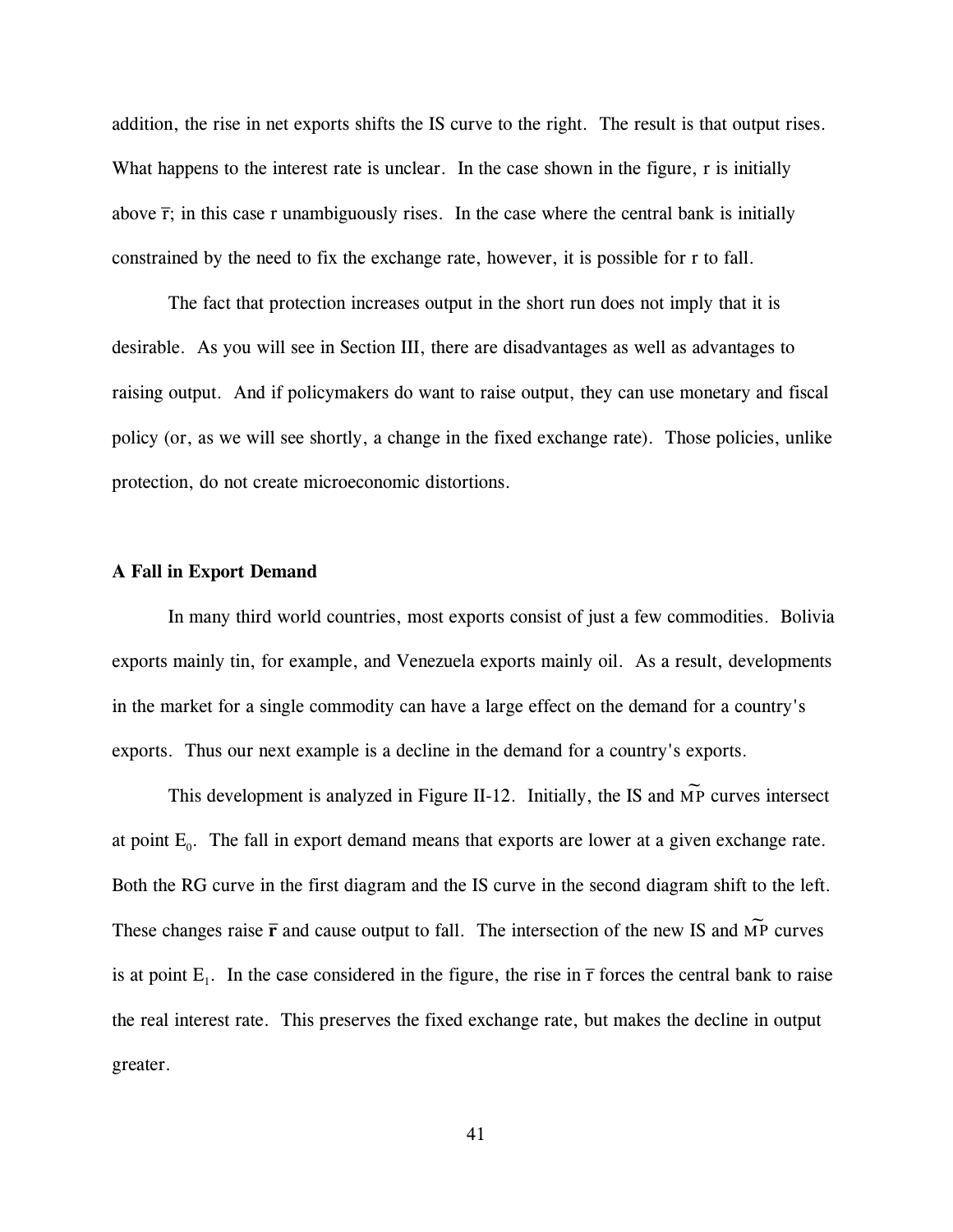### **Devaluation**

With a fixed exchange rate, the government has another type of macroeconomic policy available: it can change the exchange rate. Figure II-13 shows the effects of a *devaluation* - that is, a reduction in the fixed exchange rate. The reduction in  $\bar{\epsilon}$  increases net exports. Thus  $\overline{a}$  $\overline{\epsilon}$ both the RG curve and the IS curve shift to the right. Output rises, and the interest rate can either rise or fall.

In situations where a government wants to expand the economy, devaluation is often a reasonable policy. For example, if a country faces a fall in demand for its net exports and must raise the interest rate if it is to maintain its exchange rate, devaluation is often an attractive alternative. Such a policy dampens rather than magnifies the fall in output stemming from the decline in export demand. Likewise, devaluation has macroeconomic effects that are similar to protection, but without the microeconomic costs.

Devaluation does have a cost, however. A lower real exchange rate means that the country's residents must give up more domestically produced goods in order to buy foreign goods. This effect of devaluation acts to reduce standards of living.

An increase in the fixed exchange rate is known as *revaluation*. Its effects are the opposite of a devaluation's.

# **PROBLEMS**

1. Describe how, if at all, each of the following developments affects income, the exchange rate, and net exports in an open economy with floating exchange rates:

a. The discovery of new investment opportunities causes investment demand to be higher at a given interest rate than before.

b. The central bank changes its monetary policy rule so that it sets a lower real interest rate at a given level of output than before.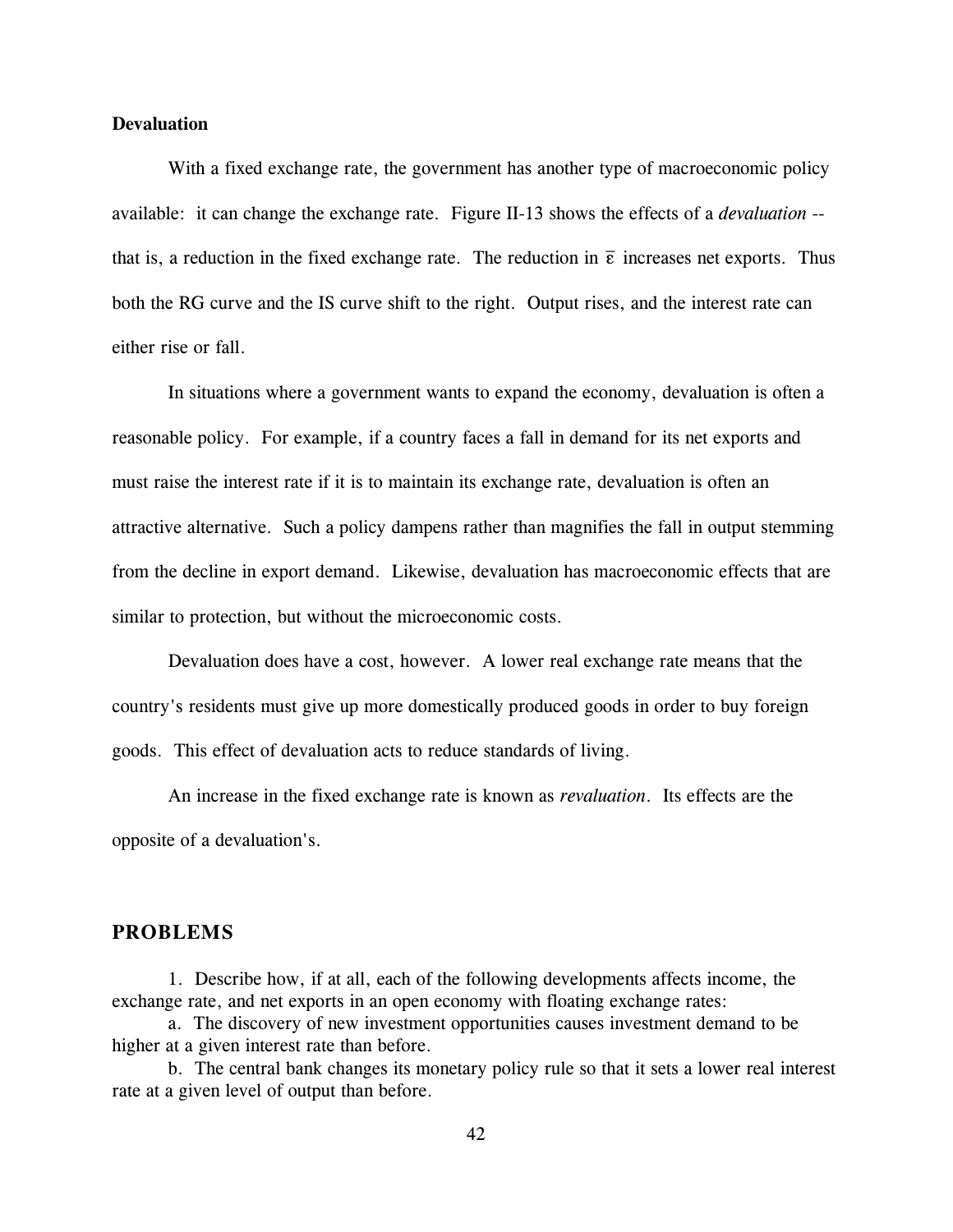c. Foreign goods become more fashionable -- that is, American demand for foreign goods at a given exchange rate increases.

d. Foreigners become more confident about America's future. Specifically, the CF function changes so that CF is lower at a given r than before.

e. The demand for money decreases (that is, consumers' preferences change so that at a given level of i and Y they want to hold fewer real balances than before).

2. Suppose the government wishes to lower the exchange rate,  $\varepsilon$ , but not to change real output, Y. What monetary or fiscal policy, or combination of the two, does it need to use to do this? Assume that exchange rates are floating.

3. Suppose that capital mobility increases (that is, that a given change in r has a larger impact on CF than before). Does this change increase, decrease, or not affect the power of monetary policy -- that is, does it cause a given change in r to have a larger, smaller, or the same impact on Y than before? Assume that exchange rates are floating.

4. We found in Section II-2 that protection does not affect net exports under floating exchange rates. Can you determine how it affects each of the two components of net exports, exports and imports?

5. In many third world countries, foreign investors are concerned about whether the country's government and firms will repay their debts. As a result, foreign purchases of domestic assets depend not just on the domestic interest rate (r), but also on the government's budget deficit (G-T). Specifically, a higher budget deficit reduces foreign purchases of domestic assets. Suppose the government in such an economy reduces government purchases. Assume that exchange rates are floating.

a. What happens to output, consumption, and investment?

b. Can you tell what happens to the net capital outflow, net exports, and the exchange rate?

6. Describe how, if at all, each of the following developments affects the IS and/or  $\widetilde{MP}$ curves in an open economy with fixed exchange rates:

a. The discovery of new investment opportunities causes investment demand to be higher at a given interest rate than before.

b. The central bank's preferences change so that it wants to set a higher interest rate at a given level of output than before.

c. Foreigners become more confident about the country's future. Specifically, the CF function changes so that CF is lower at a given r than before.

7. Consider an open economy with fixed exchange rates. Suppose that foreign goods become more fashionable -- that is, the demand for foreign goods at a given exchange rate increases. Describe how this change affects output and the interest rate if:

a. The reserve gain is initially zero.

b. The reserve gain is initially substantially positive.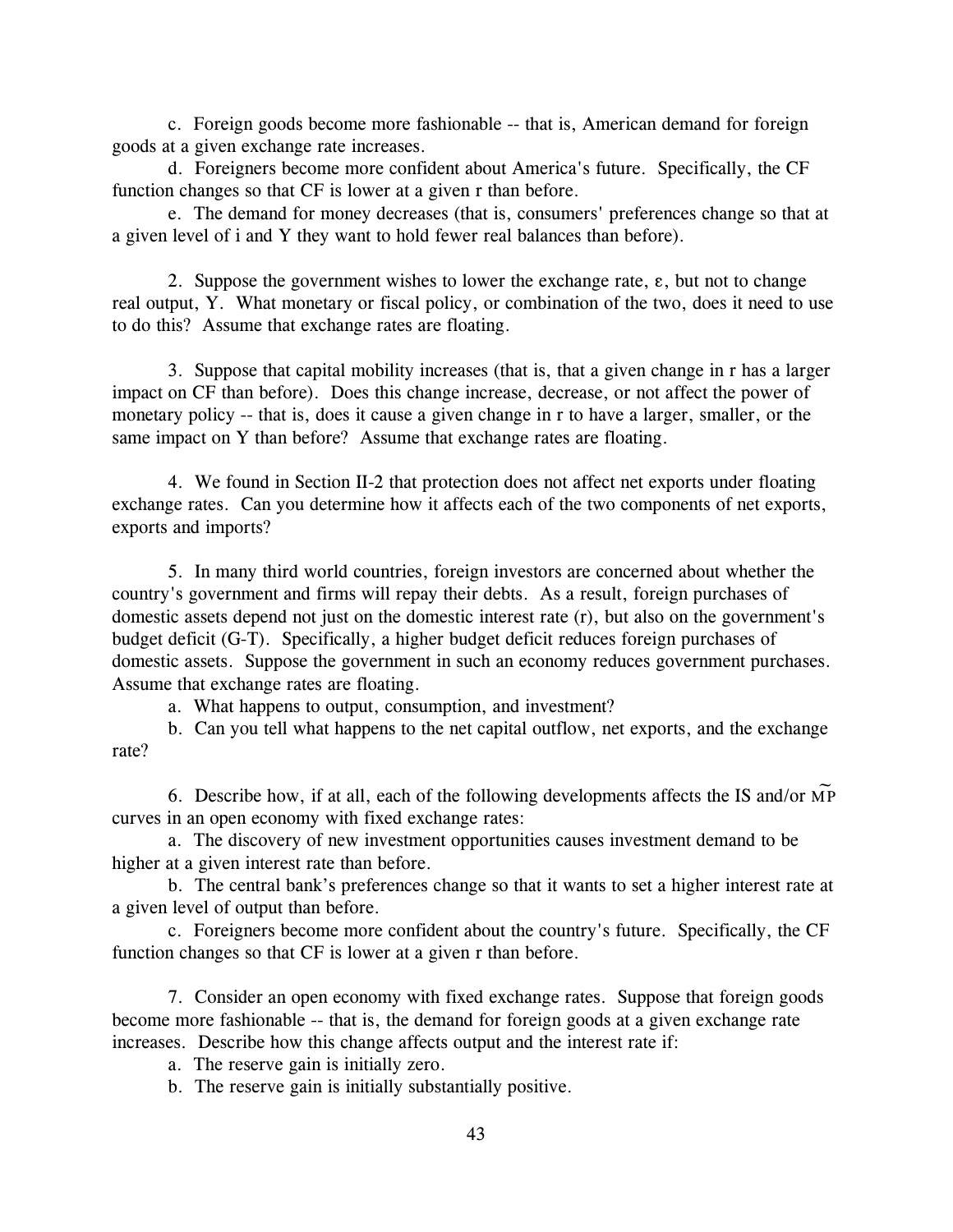# **III Aggregate Supply**

So far, our analysis of short-run fluctuations has focused on the factors that determine output, the interest rate, the exchange rate, and net exports at a point in time. This analysis goes under the heading of *aggregate demand*, since it is based on the idea that output is determined by the overall demand for goods and services.

We now want to extend the analysis to incorporate inflation. The behavior of inflation stems from how firms respond to the demand for their goods and services. This behavior therefore goes under the heading of *aggregate supply*. Together, aggregate demand and aggregate supply determine not only output and inflation at a point in time, but how they change over time.

# **III-1 Extending the Model to Include Aggregate Supply**

# **The Behavior of Inflation**

Our basic assumption about the behavior of inflation is the following: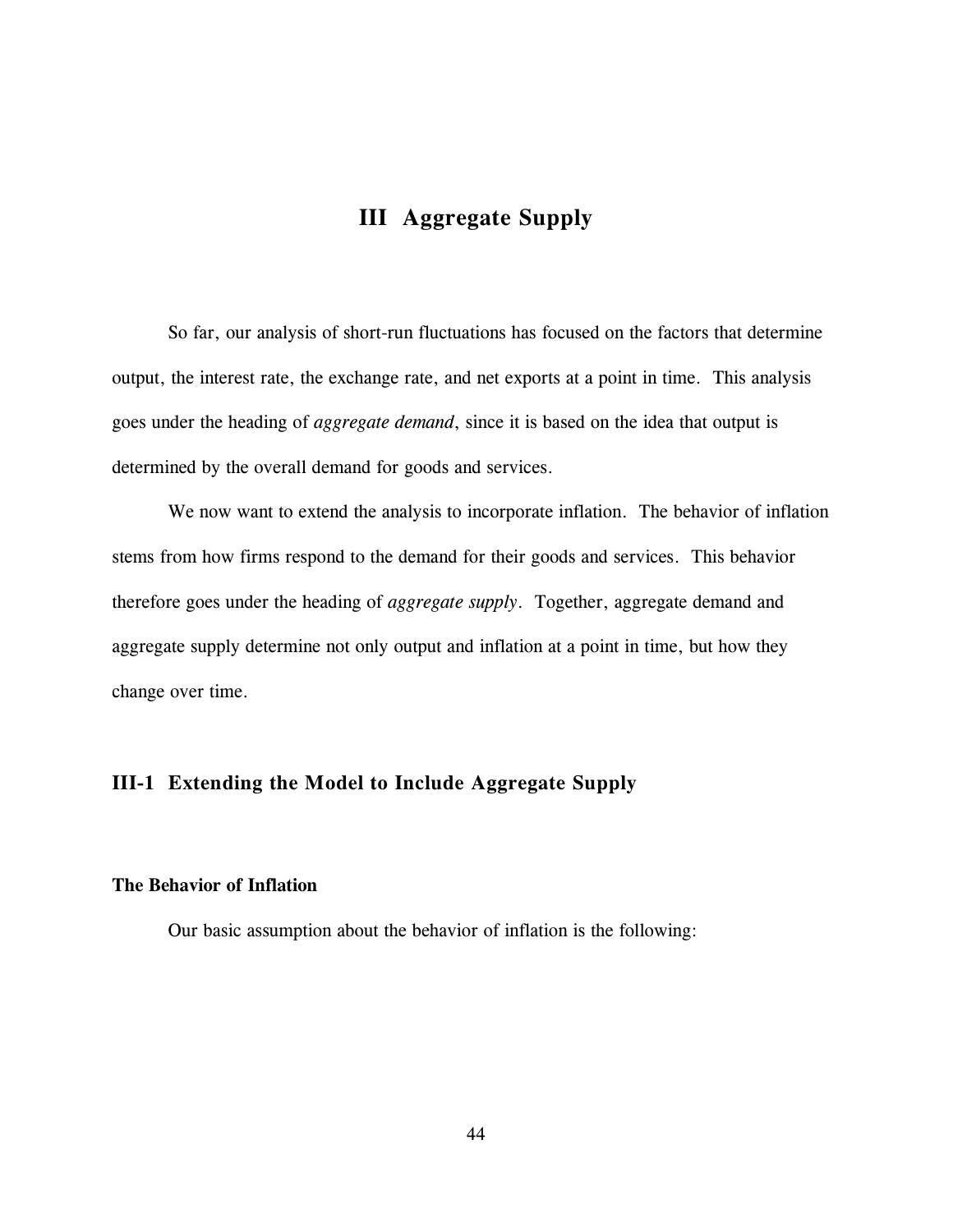*At a point in time, the rate of inflation is given. When output is above its natural rate, inflation rises. When output is below its natural rate, inflation falls. When output equals its natural rate, inflation is constant.*

Recall that the natural rate of output, Y, is the level of output that prevails when prices are completely flexible; it is the level of output that is produced when the unemployment rate is at its natural rate,  $\bar{u}$ . In the short run, however, prices are not completely flexible. As a result, output does not always equal its natural rate. But prices are not completely rigid either. When output is below its natural rate, firms have idle capacity and little trouble finding new workers and retaining their current ones. As a result, they raise their prices by less than they were raising them before. Similarly, when output is above its natural rate, firms must run extra shifts and have difficulty finding and retaining workers. As a result, they raise their prices by more than before.

This description of how inflation behaves is not only intuitively appealing, but a good description of how actual economies work. In the United States, inflation has generally fallen when output has been below its natural rate and risen when output has been above its natural rate. During the severe recession of 1982-1983, for example, when unemployment rose to almost 11 percent and output was far below its natural rate, inflation fell from close to 10 percent to under 4 percent. During the boom of the 1960s, when unemployment fell below 4 percent, inflation rose from around 1 percent to over 4 percent.

 $<sup>1</sup>$  See Mankiw, Chapter 3.</sup>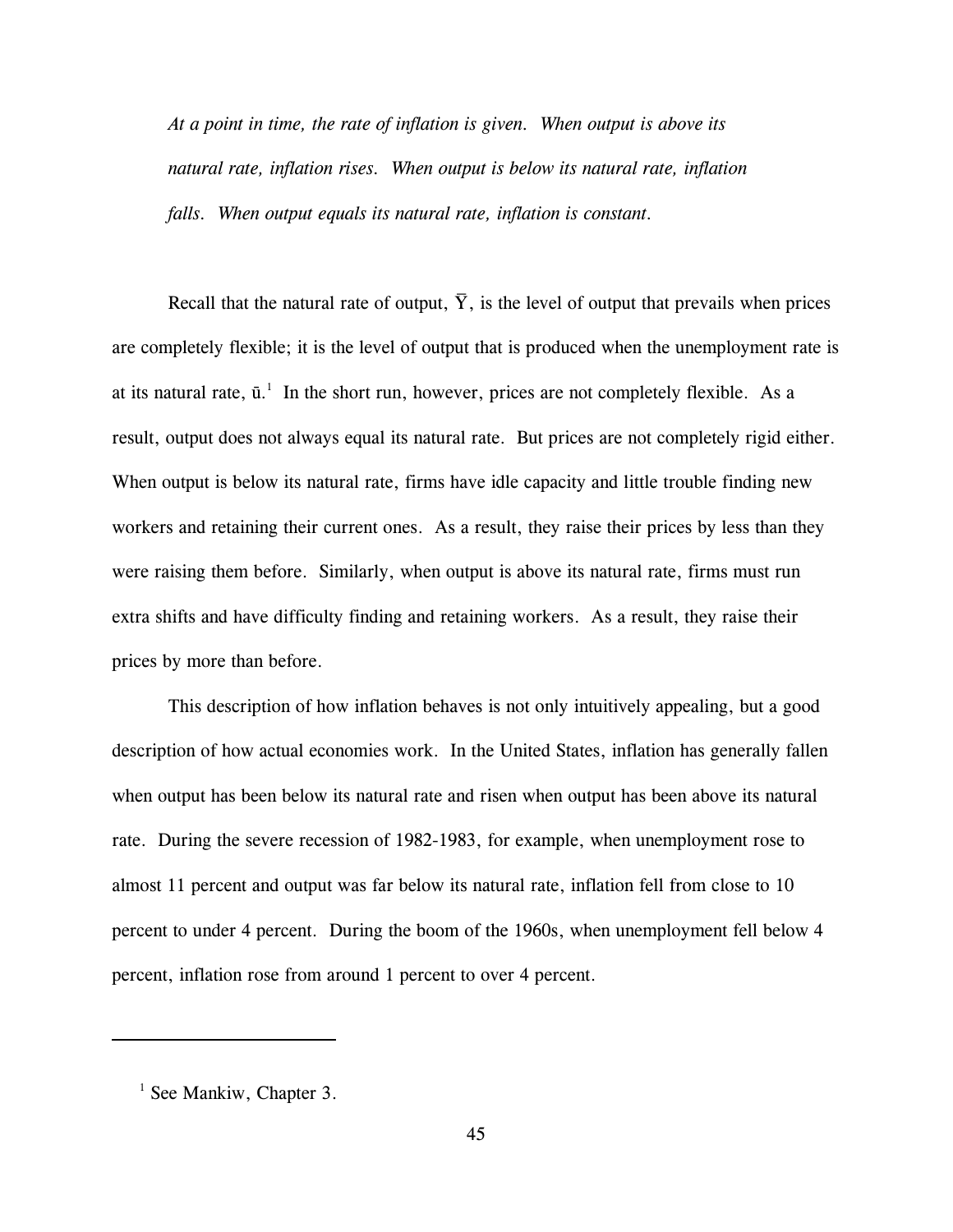This pattern does not just hold in the United States. Laurence Ball identified 65 episodes in 19 industrialized countries in which inflation fell substantially. He found that in a large majority of the episodes, output was below its natural rate. That is, periods of belownormal output are associated with falling inflation.<sup>2</sup>

Two aspects of our assumption about aggregate supply are very important. First, inflation at a point in time is given -- that is, inflation does not respond immediately to disturbances. If, say, the government uses fiscal policy to increase aggregate demand, the immediate effect of the policy is to raise output with no change in inflation. Only later does the above-normal output cause inflation to rise. This process will be clearer shortly, when we consider the rest of the model and some examples.

Second, our assumption concerns the behavior of inflation, not prices. Below-normal output does not cause most firms to actually reduce their prices. For example, inflation remained positive -- that is, the price level continued to rise -- during the 1982-1983 recession. Instead, below-normal output causes firms to raise their prices by less than before. Although inflation remained positive in the 1982-1983 recession, it fell substantially from what it had been before the recession.

Of course, like all of our assumptions, our assumption about inflation is not a perfect description of what actually happens. Sometimes inflation does not fall when output is below its natural rate, and sometimes it does not rise when output is above the natural rate. The behavior of inflation in the United States in the late 1990s is a prominent example of such

 $2$  Laurence M. Ball, "What Determines the Sacrifice Ratio?" in N. Gregory Mankiw, editor, *Monetary Policy* (Chicago: University of Chicago Press, 1994), pp. 155-182.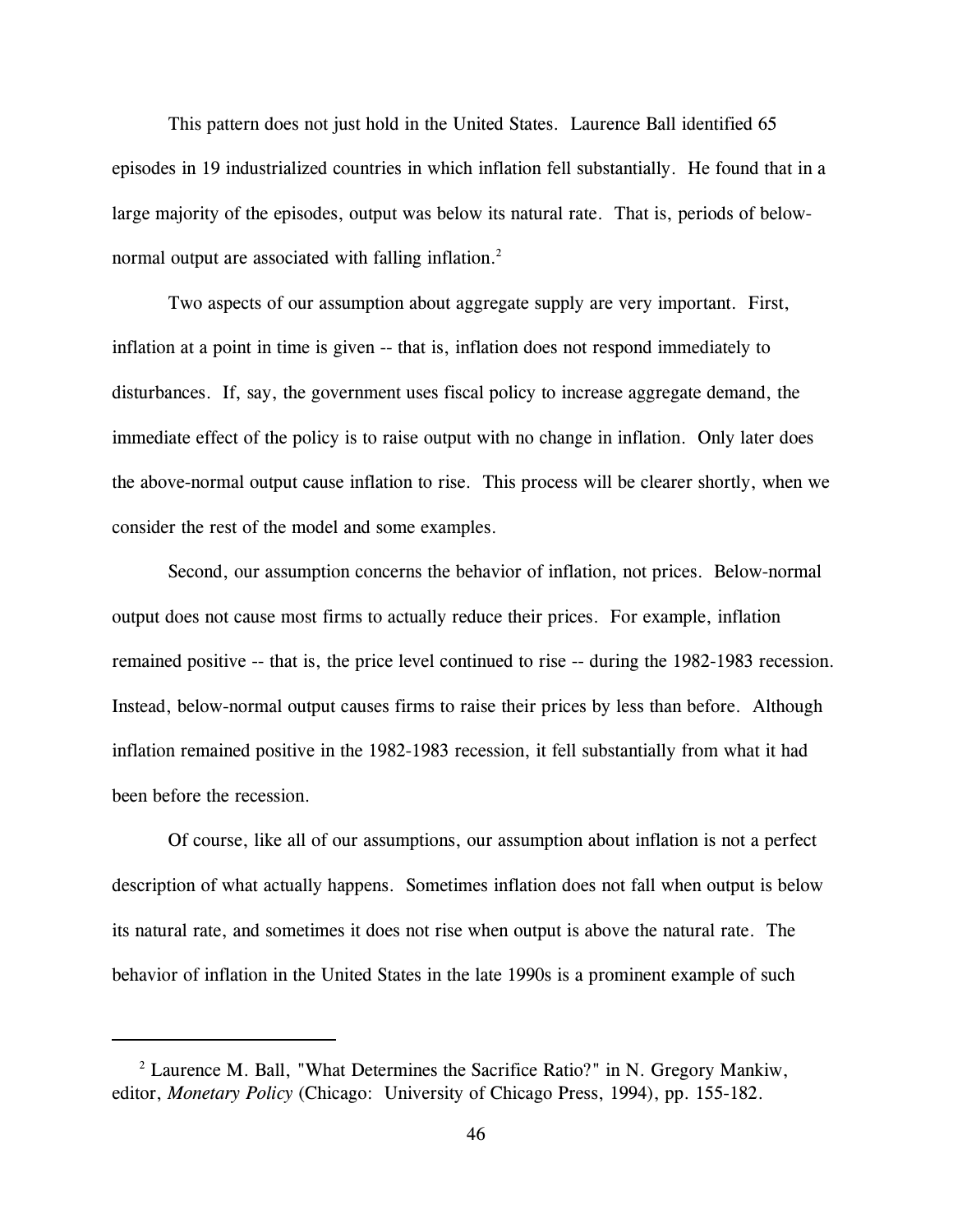exceptions. Output was well above its natural rate, but inflation did not increase at all. We will incorporate such exceptions into our analysis by allowing for the possibility of *inflation shocks*. The causes and consequences of such shocks are discussed in Section III-3.

### **The Effect of Inflation on Monetary Policy**

The analysis in Sections I and II concerned the economy at a point in time. Thus it was reasonable to take inflation as given, and not to concern ourselves with how the central bank responds to inflation. But now we want to incorporate inflation into our analysis. We do not have a complete understanding of inflation's effects. But there is some evidence that it may have substantial harms. It appears to lower investment of all kinds by creating uncertainty and reducing confidence in future government policies, to divert some of the economy's productive capacity into such activities as forecasting inflation and trying to offset its effects, and to magnify the microeconomic distortions created by the tax system. Because of these harms, central bankers dislike inflation. When it rises, they raise the real interest rate to reduce output and thereby control it. When it falls, their need to restrain output is smaller, and so they cut the real interest rate. In terms of the IS-MP diagram, this means that the MP curve shifts up when inflation rises and shifts down when it falls.

This discussion implies that we must extend our assumption about monetary policy:

*The central bank's choice of the real interest rate depends not only on output, but also on inflation. When inflation rises, the central bank raises the real interest rate. When inflation falls, the central bank lowers the real interest rate.*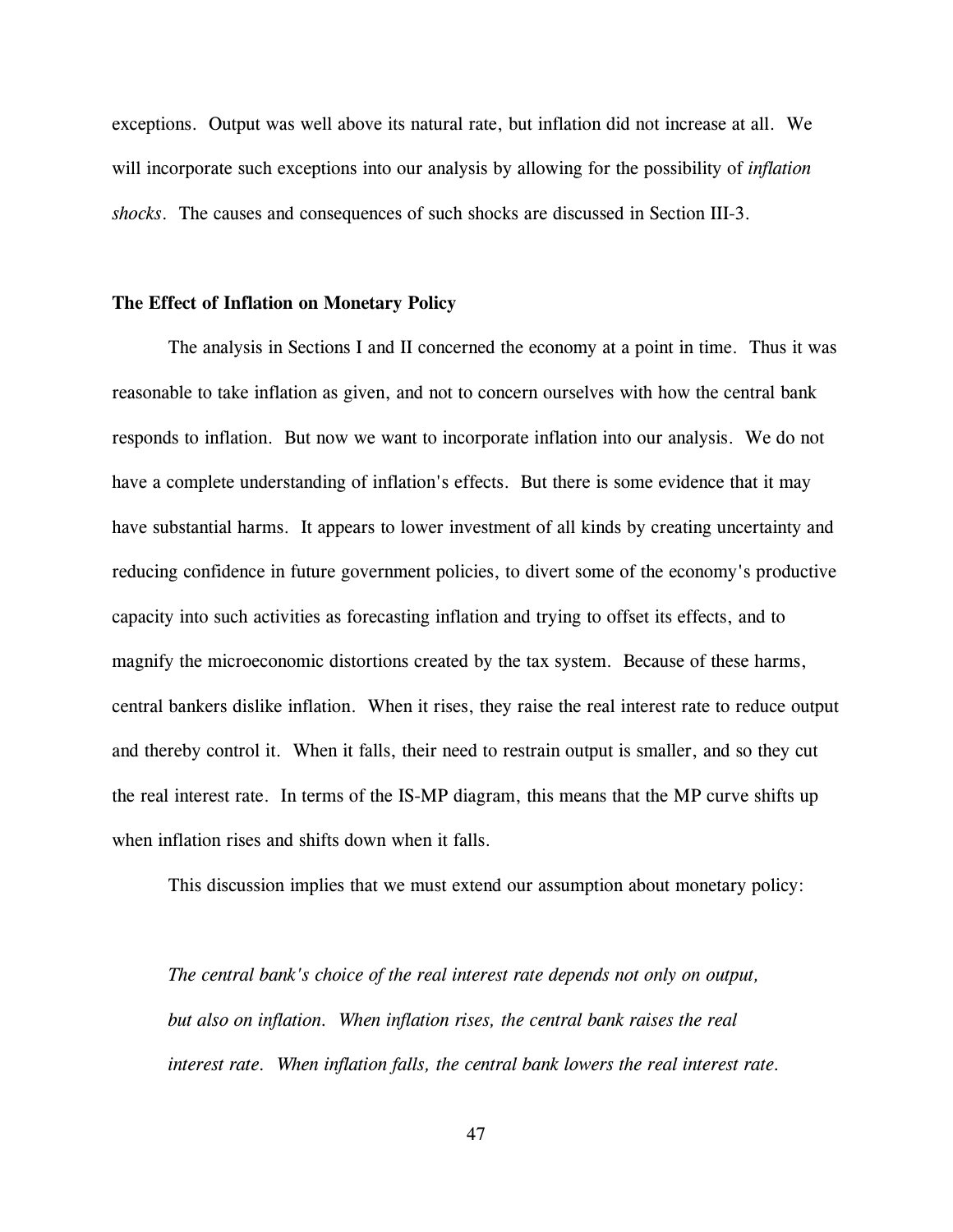We can state this assumption in terms of an equation:

$$
r=r(Y,\pi).
$$

The function  $r(Y,\pi)$  is increasing in both Y and  $\pi$ .

#### **The AD-IA Diagram**

The two key variables in our analysis are output and inflation. It is therefore useful to summarize our model using a diagram in terms of these variables.

We start with aggregate supply. Inflation at a point in time is given. This is shown by the horizontal line in Figure III-1. This line shows that inflation at a point in time does not depend on output at that time.

Instead, output affects inflation by causing it to rise or fall gradually over time. That is, the line shifts up or down depending on whether output is above or below its natural rate. Because the line determines how inflation behaves over time, we call it the inflation adjustment, or IA, line.

Now consider aggregate demand. The higher is inflation, the higher is the real interest rate that the central bank sets. That is, a rise in inflation shifts the MP curve up. This is shown in the top diagram of Figure III-2. When inflation rises from  $\pi_0$  to  $\pi_1$ , the MP shifts up from  $MP_0$  to  $MP_1$ . The economy moves up along the IS curve, and so output falls. Thus, as the bottom diagram in the figure shows, there is a downward-sloping relationship between inflation and output. It is labeled AD (for aggregate demand).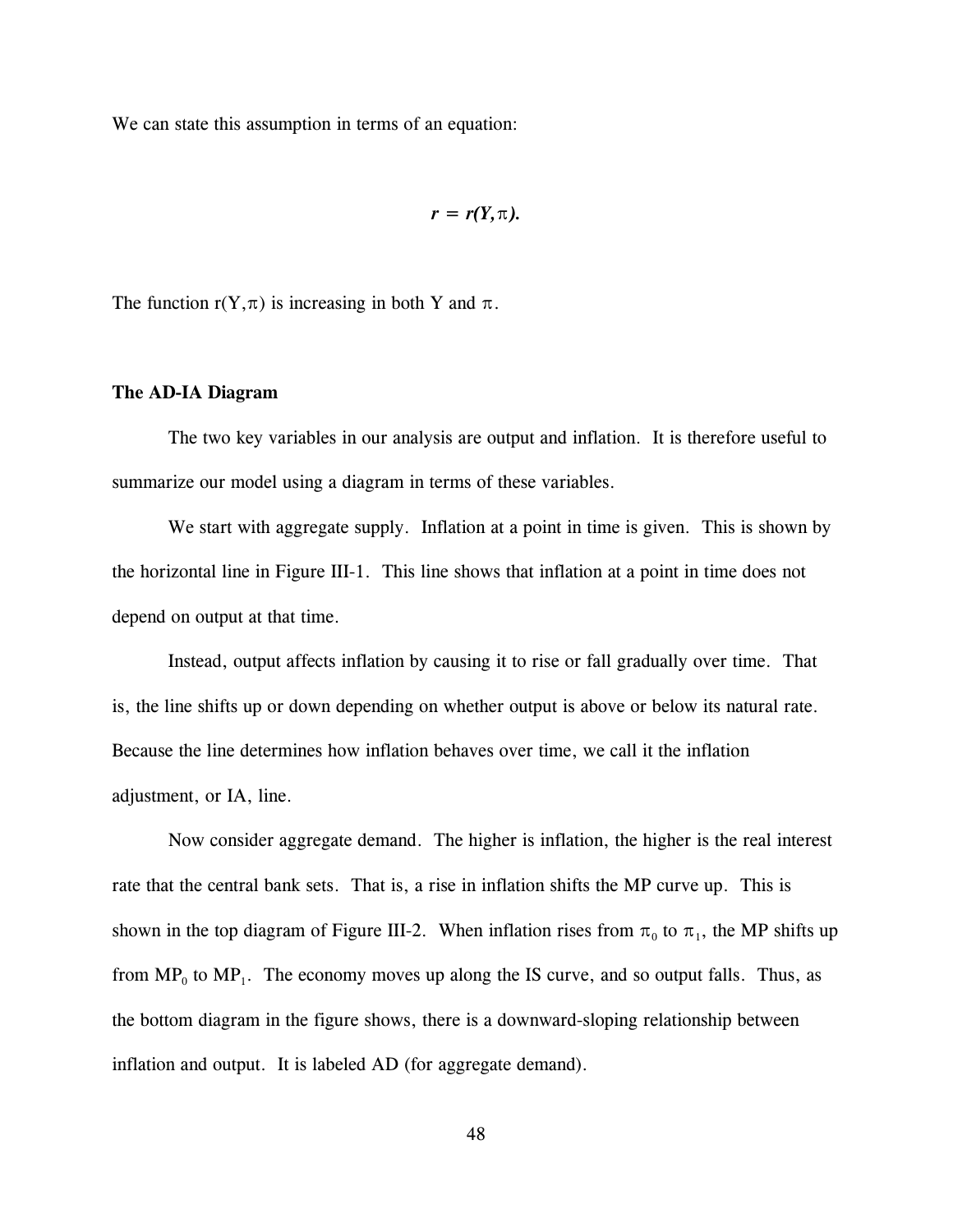The AD and IA curves are shown together in Figure III-3. The curves determine output and inflation at a point in time. The AD curve tells us what output is given inflation, and the IA curve tells us what inflation is. Notice that we can use the AD-IA diagram both for a closed economy and for an open economy with floating exchange rates. In both cases, the AD curve is downward-sloping, and the IA curve is horizontal and moves up or down depending on whether output is above or below its natural rate.<sup>3</sup>

# **The Behavior of Output and Inflation over Time**

The final step in our analysis is to describe how inflation and output change. To address this issue, we must bring in the rest of our assumption about aggregate supply: although inflation at a point in time is given, it rises if output is above its natural rate and falls if it is below. This is shown in Figure III-4, which adds a dashed vertical line at the natural rate of output to the AD-IA diagram. Output is determined by the intersection of the AD and IA curves (point A in the diagram). Thus to see if output is above or below its natural rate, we need to look at whether this intersection is to the right or the left of the  $Y = Y$  line. In the case shown, it is to the right; that is, output is above its natural rate. According to our

<sup>&</sup>lt;sup>3</sup> The case of fixed exchange rates is slightly more complicated, because the central bank cannot set the real interest rate freely. But analyzing the long-run equilibrium of an open economy with fixed exchange rates is not very interesting. If the economy's reserve gain in the long run is zero, this means the long-run equilibrium is the same as it would be if the central bank were letting exchange rates float. And if the economy's long-run reserve gain is positive, this means that the central bank is accumulating reserves of foreign currencies indefinitely, which is not realistic. We will therefore devote little attention to the case of fixed exchange rates in this section.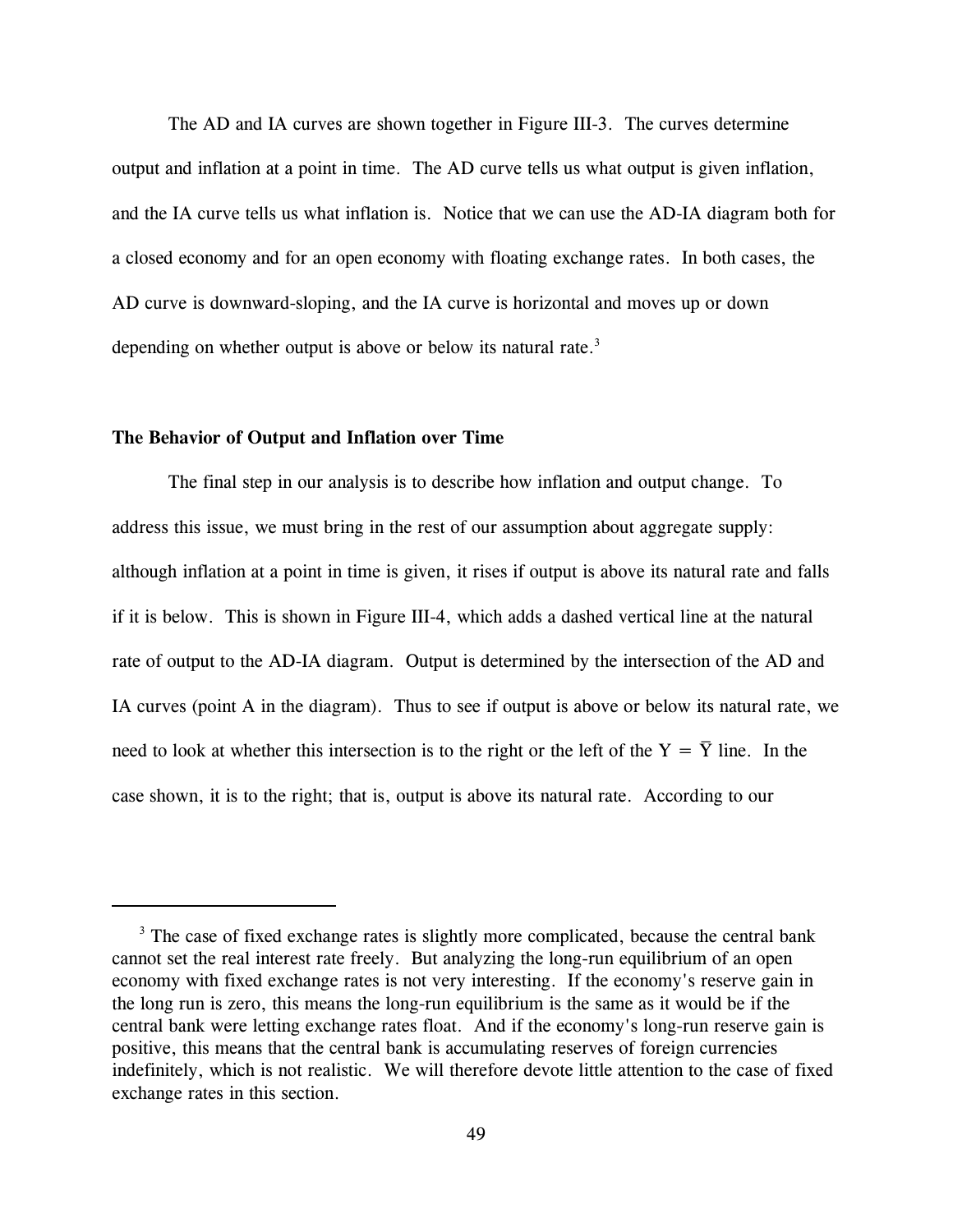assumption about aggregate supply, this means that inflation is rising. This is shown by the arrows above the IA line. $4$ 

As the IA line shifts up, inflation and output move along the AD curve. Thus inflation is rising and output falling. This is shown by the arrows on the AD curve. In the background, the increases in inflation are causing the central bank to raise the real interest rate for a given level of output, and these changes in monetary policy are causing output to fall. These *shifts of* the MP curve in response to changes in inflation in the IS-MP diagram correspond to *movements along* the AD curve in the AD-IA diagram.

Since output was initially greater than its natural rate, it remains above even after it has fallen somewhat. Thus inflation continues to rise. The process continues until output reaches its natural rate. This is the point labeled  $E_{LR}$  (for long run) in the diagram. Once the economy reaches that point, our assumption about inflation implies that inflation remains steady. Thus, there is no further change in inflation or output until some type of disturbance occurs.

Figure III-5 shows the long-run equilibrium. The IA curve comes to rest at the point where it intersects the AD curve at  $Y = \overline{Y}$ . Since output is at its natural rate, inflation is steady -- that is, the IA curve is no longer shifting.

Finally, one can use the IS-MP diagram to see what the real interest rate is at the longrun equilibrium. Output equals its natural rate. Thus the IS and MP curves must intersect at  $Y = Y$ . This is shown in Figure III-6. As that diagram shows, the real interest rate in a \_

<sup>&</sup>lt;sup>4</sup> Throughout our analysis of the short run, we will neglect the fact that technological progress and increases in the labor force and the capital stock cause the natural rate of output \_ to be rising over time. Thus we will keep the  $\overline{Y}$  line fixed rather than showing it as shifting gradually to the right. Accounting for changes in  $\overline{Y}$  makes the analysis more complicated without giving us any important additional insights.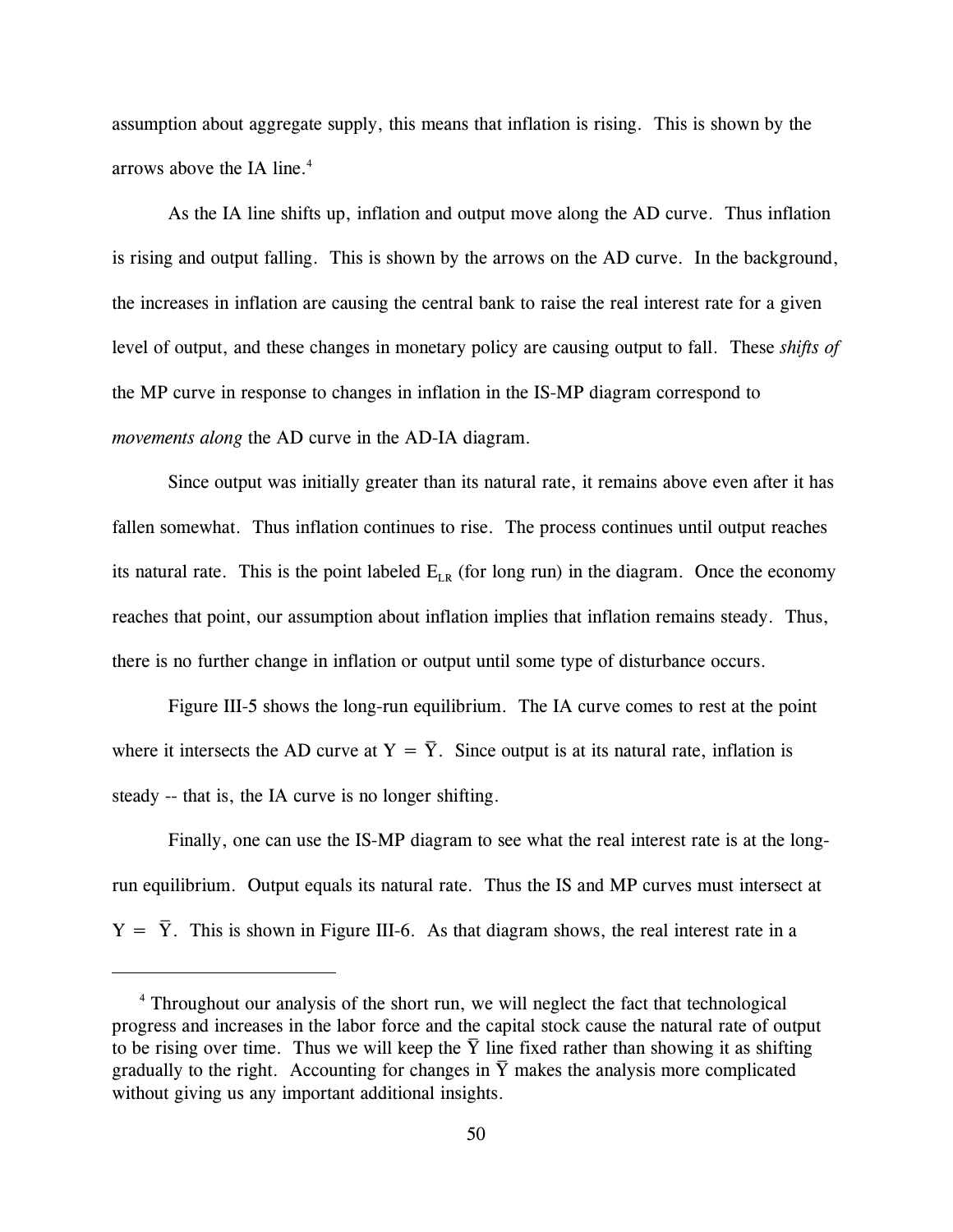long-run equilibrium is the value of r on the IS curve at  $Y = Y$ . This is labeled  $r_{LR}$  in the diagram.

\_

As one would expect, the level of the real interest rate in the long run implied by the analysis is the same as the level we would find if we just assumed that prices are flexible, and that output therefore equals its natural rate. Remember that another way of thinking about the IS curve is that it shows, as a function of output, the real interest rate at which the market for loans is in equilibrium.<sup>5</sup> That is, if we are considering a closed economy, the IS curve shows the real interest rate at which saving and investment are equal as a function of output. If we are considering an open economy with floating exchange rates, the curve shows, as a function of output, the real interest rate at which saving equals the sum of investment and the net capital outflow. Thus, the long-run real interest rate shown in Figure III-6 is simply the real interest rate that equilibrates the market for loans when output is at its natural rate.

# **III-2 Changes on the Aggregate Demand Side of the Economy**

Now that we have developed our model, we can use it to understand how various developments affect the economy. This section considers changes involving aggregate demand. The next section considers changes involving aggregate supply.

<sup>&</sup>lt;sup>5</sup> See Mankiw, Section 10-1.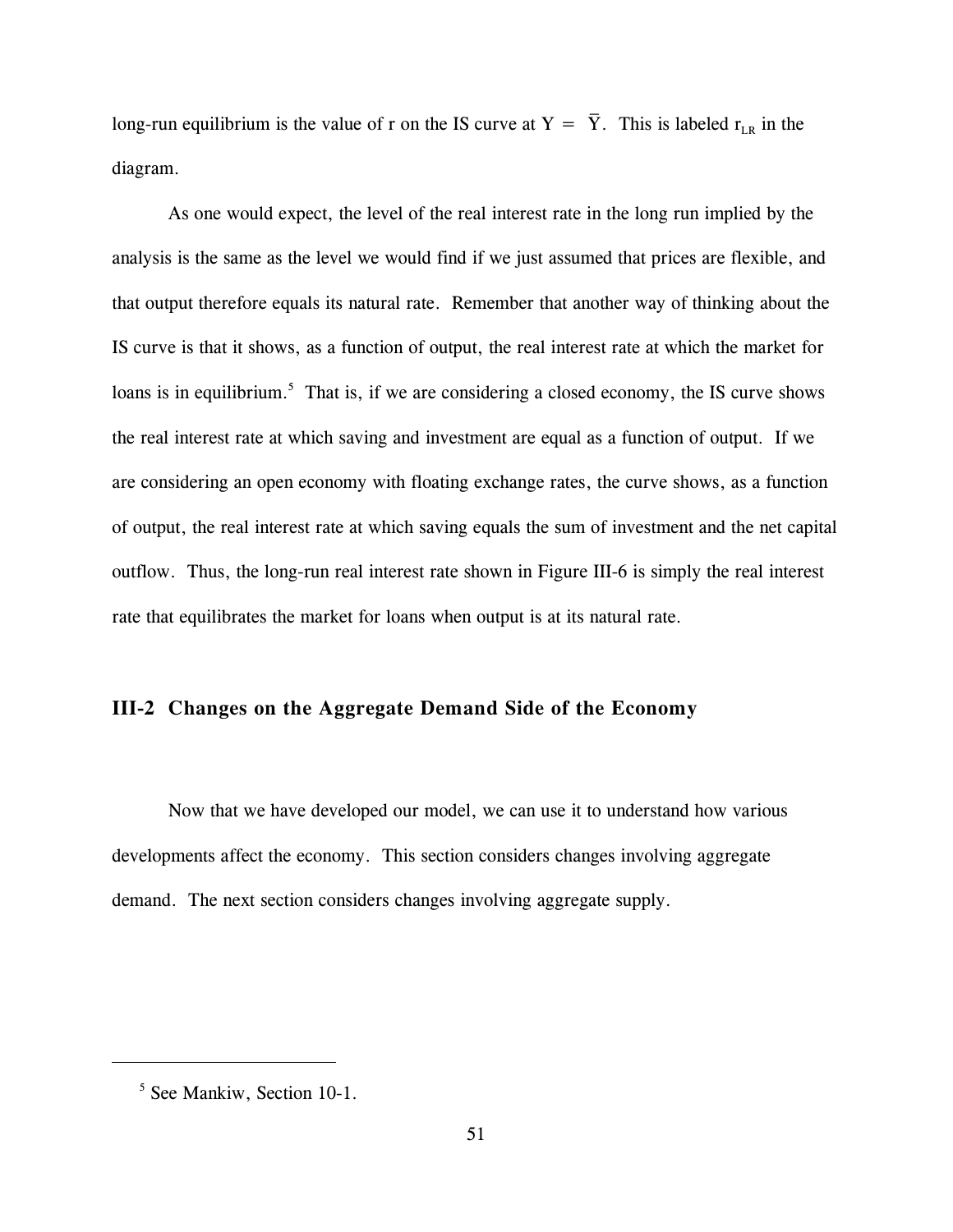### **Fiscal Policy**

Our first example is the one we usually start with: an increase in government purchases. Specifically, consider a situation where the economy starts in a long-run equilibrium. That is, output equals its natural rate, and as a result inflation is steady at some level. There is then an increase in government purchases. Specifically, government purchases rise from their initial level to a higher level, and then remain at that higher level. Because this is our first example, we will work through it in detail.

We begin by considering the immediate effects of the increases -- that is, the effects before inflation starts to change. To do this, we use the IS-MP model from Section I. The increase in government purchases shifts the IS curve to the right. The result, as Figure III-7 shows, is that output and the interest rate both rise.

The IS-MP diagram shows that at the initial level of inflation, output is higher than before. We could repeat this analysis for other inflation rates. Our choice of the inflation rate would affect where we drew the MP curve, because inflation affects the real interest rate the central bank sets for a given level of output. But each time, the increase in government purchases would shift the IS curve to the right, and so output would be higher at that inflation rate than before.

What this analysis is telling us is that the rise in government purchases shifts the AD curved to the right: at a given inflation rate, output is higher than before. This is shown together with the IA line in Figure III-8. The figure confirms what we already know from the IS-MP diagram and the fact that inflation does not respond immediately to economic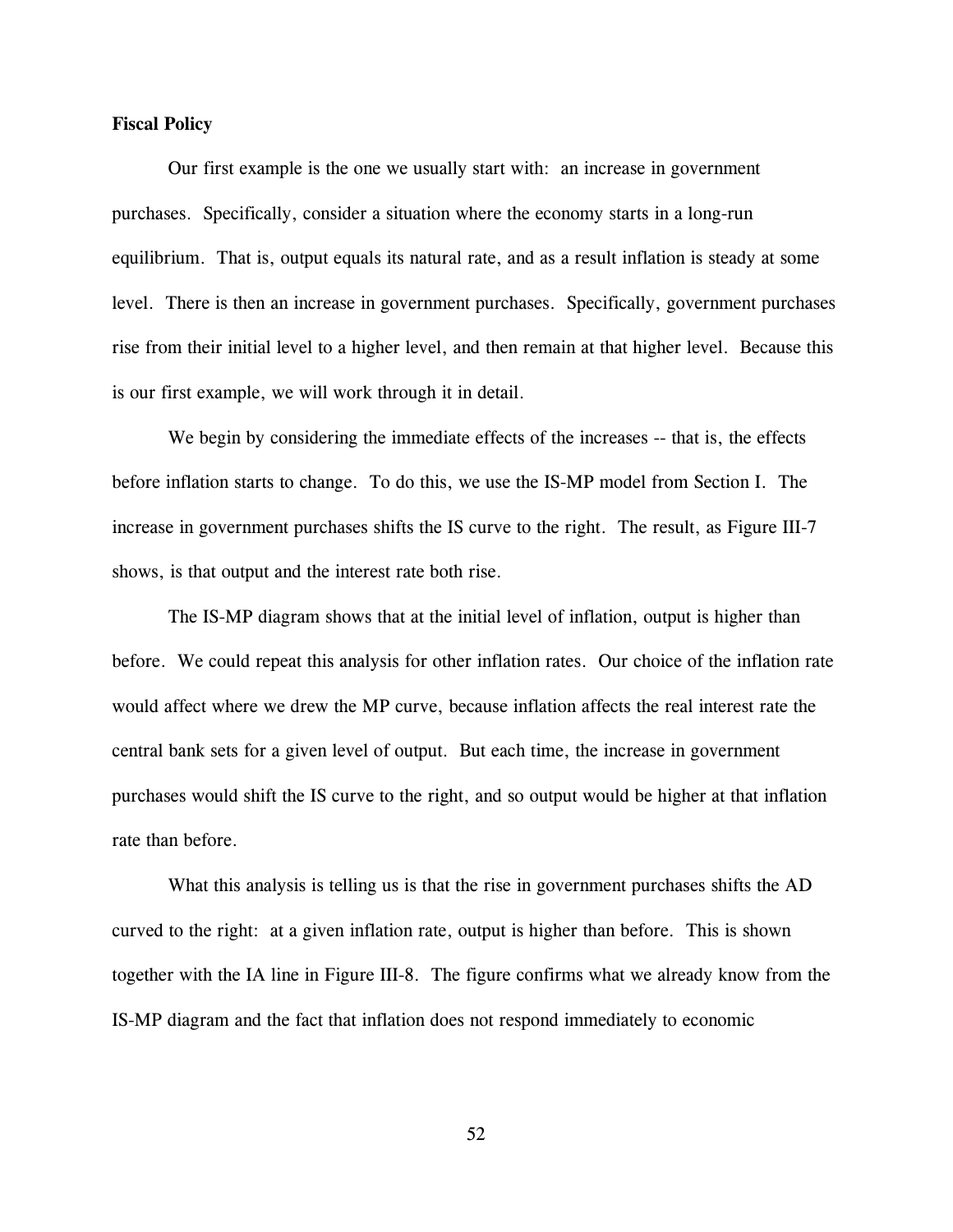developments: the immediate effect of the increase in government purchases is to raise output and leave inflation unchanged.

The importance of the AD-IA diagram is that it allows us to trace out the effects of the increase in government purchases after its immediate impact. Since government purchases remain at their higher level, there are no additional shifts of the AD curve. But output is now above its natural rate. Thus inflation rises; that is, the IA curve begins to shift up. Output falls back toward the natural rate and inflation increases as the economy moves up along the AD curve. This process is depicted in Figure III-9.

The process continues until output returns to its natural rate; this is shown as point  $E_{LR}^1$ in the figure. At that point, there are no further changes in inflation. Thus inflation is steady at a higher level than it began. That is, the IA curve stops moving when it intersects the new AD curve at  $Y = \overline{Y}$  (point  $E_{LR}^1$ ). \_

In the background, the increases in inflation are causing the central bank to raise the real interest rate at a given level of output. That is, the MP curve is shifting up. The economy moves up along the downward-sloping IS curve, so the real interest rate rises and output falls. The process continues until output returns to its natural rate. Thus, the real interest rate increases immediately because of the increase in government purchases, and then rises gradually further as the economy is moves to its new long-run equilibrium because inflation rises.

Figure III-10 shows the positions of the IS and MP curves in the new long-run equilibrium. The IS curve is to the right of where it was initially because of the increase in government purchases. The MP curve is above where it was initially because of the rise in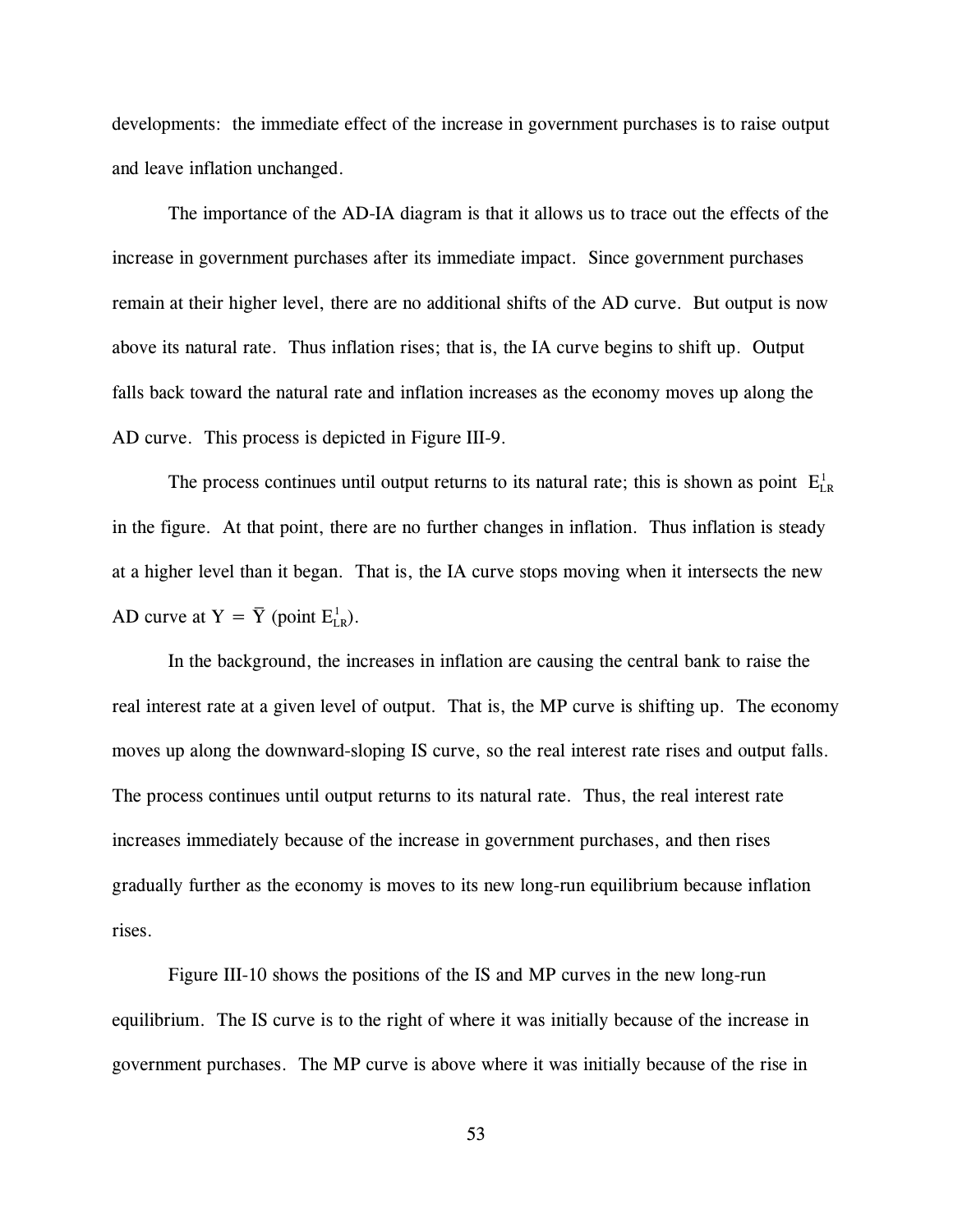inflation. Thus the diagram also shows us that the increase in government purchases raises the real interest rate in the long run. This result is consistent with what you have already learned about the long-run effects of an increase in government purchases.<sup>6</sup>

We can also see how the increase in government purchases affects the different components of output. Consumption depends on disposable income, Y - T. Since the event we are considering does not involve any changes in taxes, the behavior of consumption is similar to the behavior of output. Consumption rises at the time of the increase in government purchases because of the increase in output, and then declines gradually back to its initial level as output returns to its natural rate.

Investment is determined by the real interest rate; the higher is the real interest rate, the lower is investment. Thus investment falls at the time of the increase in government purchases (because of the initial rise in the interest rate), and then falls more as the economy adjusts to its new long-run equilibrium (because of the additional increases in the interest rate).

We can also find the behavior of net exports exchange rates if exchange rates are floating.<sup>7</sup> The key is to use the fact that net exports must equal the net capital outflow (see Section II-1). The net capital outflow is a decreasing function of the real interest rate. Thus the net capital outflow -- and hence net exports -- falls at the time of the increase in government purchases, and falls further as the economy moves to its new long-run equilibrium. In the background, the exchange rate is adjusting so that net exports equal the

<sup>&</sup>lt;sup>6</sup> See Mankiw, Section 3-4.

 $^7$  As discussed above, for the most part we are not considering the case of fixed exchange rates in this section. See n. 3.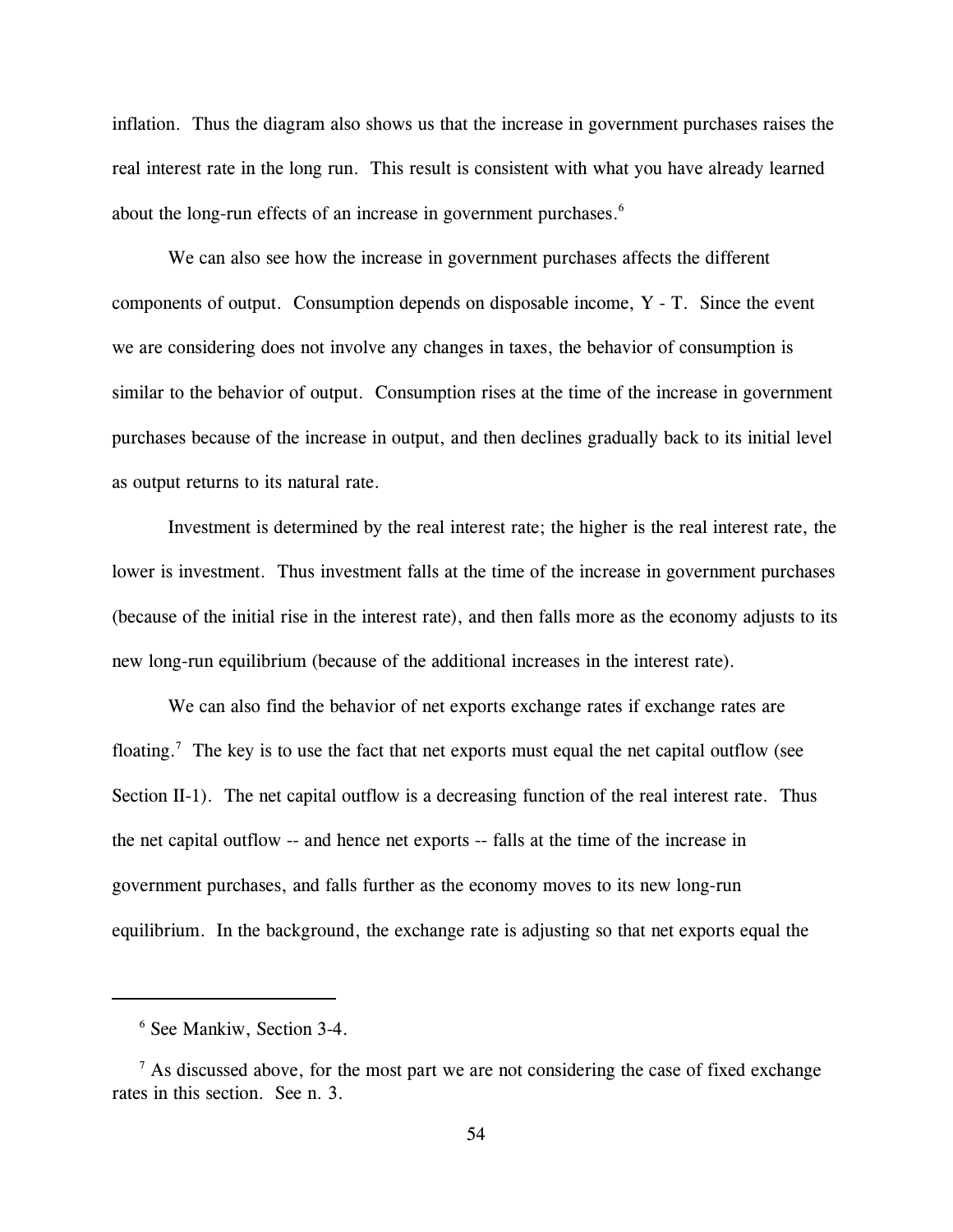level of the net capital outflow determined by the real interest rate at each point in time. Thus the exchange rate appreciates at the time of the increase in government purchases, and increases more after that. If we wanted to, we could show all of this using a three-diagram figure like that in Figure II-3.

In practice, of course, the economy is never exactly in a long-run equilibrium when a change occurs, and there are always other developments as the economy is adjusting to the change. The reason for making the unrealistic assumption that the increase in government purchases is the only force influencing the economy is that it allows us to see the effects of the increase clearly. If the economy begins away from a long-run equilibrium or there are other shocks while the economy is adjusting to the increase in government purchases, the analysis we have done would show how an increase in purchases would cause the path of the economy to differ from what it would have been otherwise. Suppose, for example, that the rise in government purchases occurs when output is already above its natural rate. In the absence of the increase, inflation would have risen gradually and output would have returned gradually to its natural rate. In this case, the increase in government purchases causes output to rise farther above its natural rate and to take longer to return to the natural rate than it would have otherwise, and causes inflation to rise by more than it would have otherwise. To avoid cluttering up the discussion with endless references to what would have happened otherwise, we focus on the case where the only development affecting the economy is the increase in government purchases.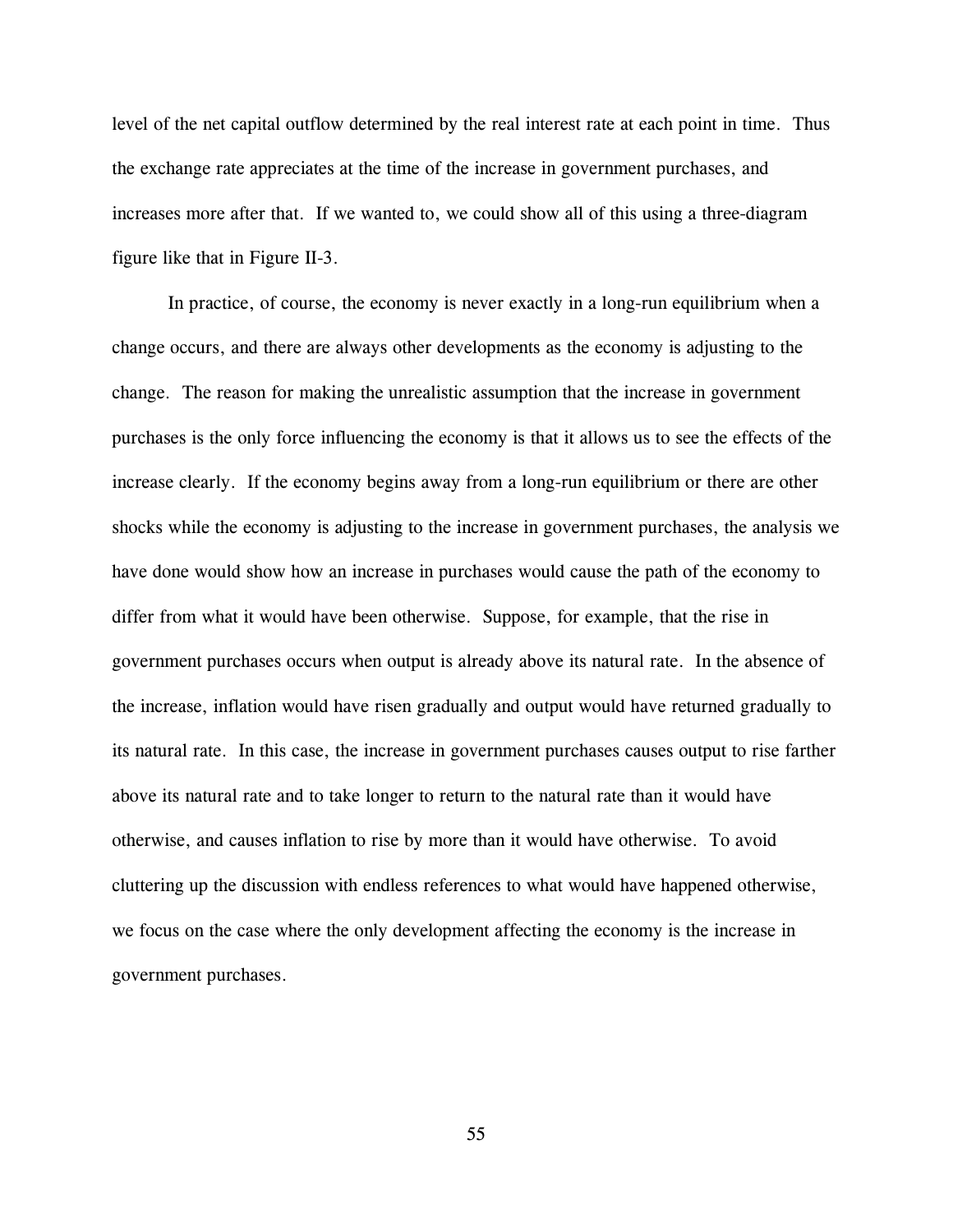### **Monetary Policy**

The government's other major tool for influencing the macroeconomy in the short run is monetary policy. To see how monetary policy affects the economy, suppose there is a shift to a tighter monetary policy rule. That is, suppose the central bank changes its rule so that at a given level of output and inflation, it sets a higher real interest rate than before. Its reason for doing this might be to reduce inflation. Again, to see the effects of this development clearly, we assume that the economy is initially in a long-run equilibrium and that there are no additional disturbances while the economy is moving to its new long-run equilibrium.

As before, we use the IS-MP diagram to find the immediate effects of the change. At the initial inflation rate, the central bank is setting a higher interest rate at a given level of output than before. Thus the MP curve shifts up. The interest rate rises and output falls. This is shown in Figure III-11.

This analysis tells us that at a given level of inflation, output is lower than before. That is, the AD curve shifts to the left. Since output started at its natural rate, it is now below. Thus inflation starts to fall; that is, the IA line begins to shift down. Since the central bank makes no additional changes in its rule for setting the interest rate, the AD curve does not shift again. The economy moves down along the new AD curve, with output rising back towards its natural rate. As long as output is below  $\bar{Y}$ , inflation continues to fall. All of this is shown \_ in Figure III-12. The economy comes to rest at point  $E_{LR}^1$ . Once it is there, inflation is steady at a lower level than it began. Thus the central bank has succeeded in reducing inflation - though at the cost of putting the economy through a period when output is below its natural rate.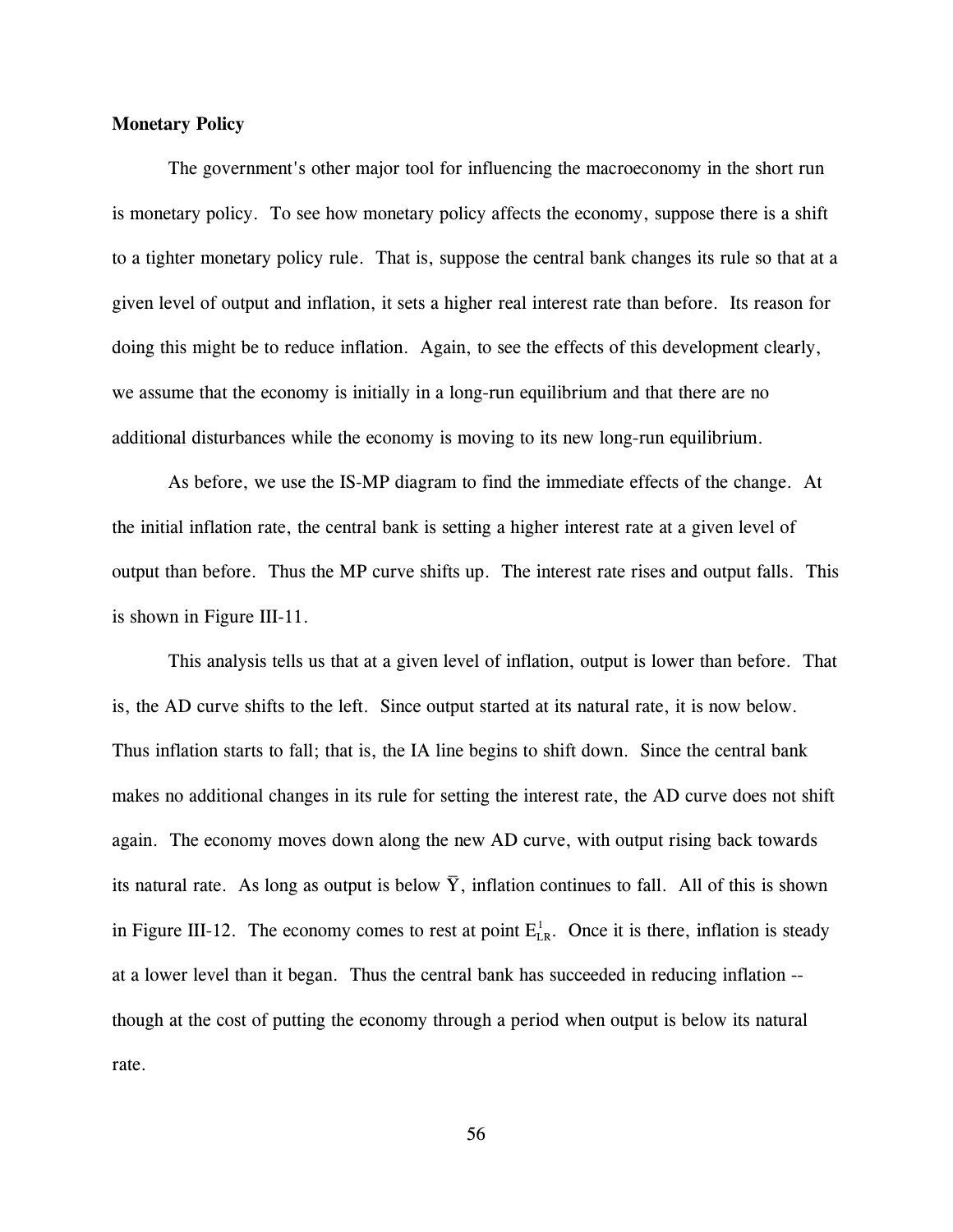We can again use IS-MP analysis to find the long-run effect of the change on the interest rate. The change in the monetary policy rule corresponded to an upward shift of the MP curve. This is shown as the move from  $MP_0$  to  $MP_1$  in Figure III-13. This change produced the *shift* of the AD curve. Then as inflation fell, the MP curve shifted down. These changes corresponded to the *movements along* the AD curve: the reason the AD curve slopes down is that when inflation is lower, the central bank sets a lower real interest rate at a given level of output. Throughout the process, there is no change in the IS curve. Thus when Y returns to  $\overline{Y}$ , the MP curve must be back in its original position. This is shown by the fact that  $\overline{a}$  $MP_{LR}$  is in the same place as  $MP_0$  in the diagram. It follows that in the new long-run equilibrium, the real interest rate is the same as it was before the change in policy.

Notice that the change in monetary policy does not affect any real variables in the long run. Output and the real interest rate both return to their initial values; only inflation changes permanently. This is consistent with what you have already learned: in the long run, monetary changes do not affect real variables (like output), only nominal ones (like inflation).<sup>8</sup>

There have been many actual episodes like this one. In the United States, the clearest example is the "Volcker disinflation" of the early 1980s. In October 1979, under the leadership of Paul Volcker, the Federal Reserve made a major shift to tighter monetary policy because it believed that inflation was much too high. The result was a period of very high interest rates, below-normal output, and high unemployment. The unemployment rate peaked at 10.8 percent at the end of 1982. Inflation fell rapidly. As it fell, the Federal Reserve

<sup>&</sup>lt;sup>8</sup> See Mankiw, Chapter 4.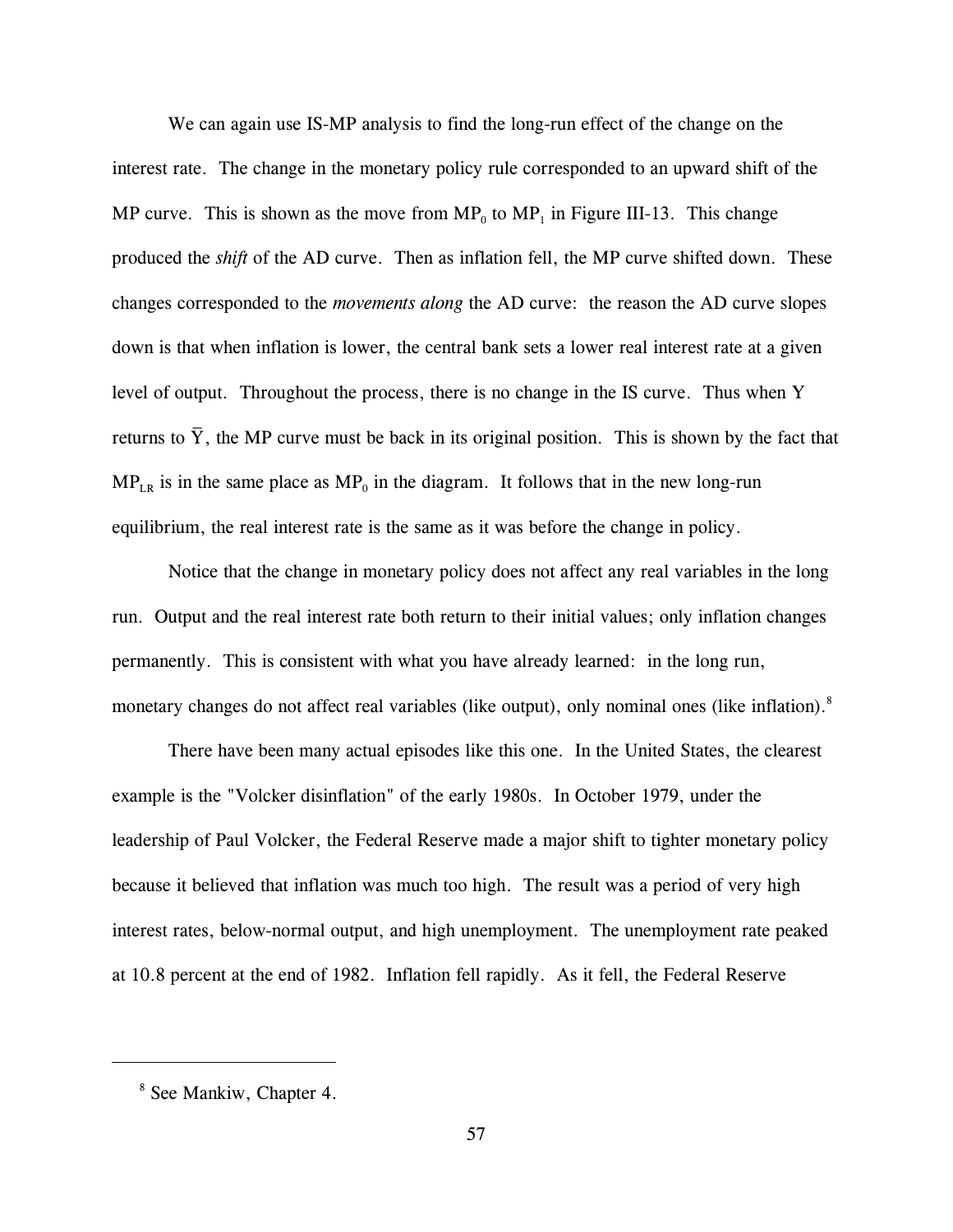reduced the real interest rate. By 1986, output and unemployment had returned to roughly their natural rates, and inflation had fallen from almost 10 percent to below 4 percent.

### **Monetary Policy and Inflation in the Long Run**

This analysis shows that monetary policy is a critical determinant of inflation in the long run. Suppose the central bank follows a fairly loose monetary policy rule -- that is, a rule that sets a relatively low real interest rate when inflation is low or moderate unless output is well above its natural rate. With such a rule, monetary policy tends to push output above the natural rate when inflation is low or moderate. The result is that inflation rises, and thus that it is high in the long run. If the central bank follows a fairly tight policy rule, on the other hand, inflation is low in the long run.

We can be more specific about the relation between the central bank's rule and inflation in the long run. Monetary policy does not affect either output or the real interest rate in the long run. Output equals its natural rate, and the real interest rate equals the value that brings the loan market into equilibrium when output is at that level. The inflation rate in the long run is therefore the inflation rate that causes the central bank to set the real interest rate to the level that equilibrates the loan market when output equals its natural rate. In other words, the inflation rate in the long run is the rate that causes the MP curve to cross the IS curve at  $Y =$ Y. \_

An example may clarify this point. Suppose the central bank's rule for the real interest rate is linear. Specifically, suppose the function  $r = r(Y, \pi)$  takes the form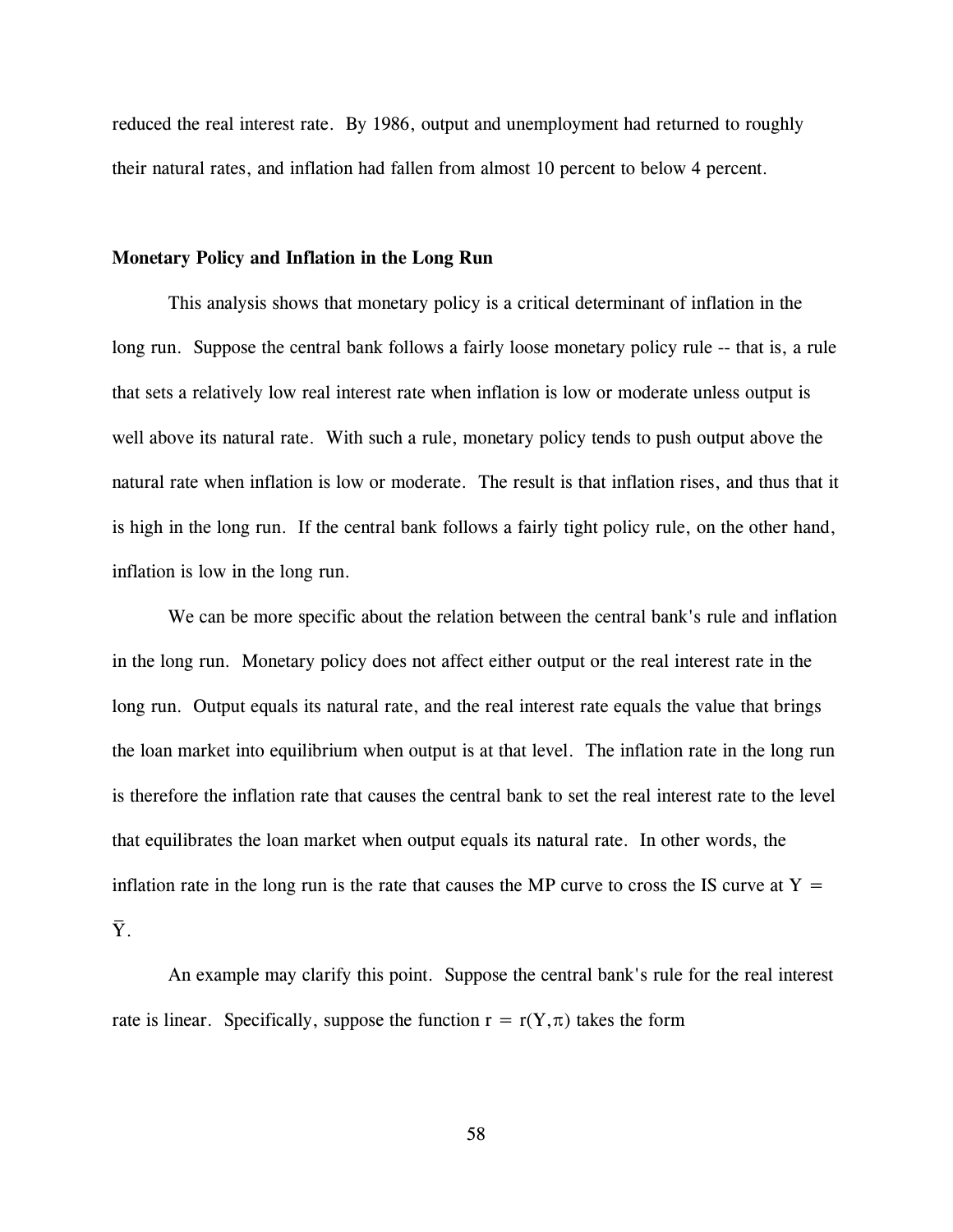$$
\mathbf{r} = \mathbf{a} + \mathbf{b}\pi + \mathbf{c}[\mathbf{Y} - \overline{\mathbf{Y}}].
$$

Here b is a parameter showing how the central bank responds to inflation: if inflation rises by a percentage point, the central bank raises the real interest rate by b percentage points. Similarly, c shows how it responds to departures of output from normal. If Y - Y rises by one unit, the central bank raises r by c percentage points. Both b and c are positive. Finally, a is the intercept term of this linear rule. It shows what real interest rate the central bank would set if inflation were zero and output equaled its natural rate.

Let  $r_{LR}$  denote the value of the real interest rate given by the IS curve when output equals its natural rate. We know that in the long run,  $Y = Y$  and  $r = r_{LR}$ . Thus if the central bank follows the rule given above, inflation in the long run, which we will call  $\pi_{LR}$ , is the solution to the equation

$$
r_{LR} = a + b \pi_{LR} + c[0].
$$

Solving this equation for  $\pi_{LR}$  gives us

$$
\pi_{LR}=\frac{r_{LR}-a}{b}.
$$

A higher value of a -- which corresponds to a rule that sets a higher real interest rate at a given level of inflation and output -- produces lower inflation in the long run. Likewise, suppose that  $r_{LR}$  - a is positive; this is what is needed for inflation to be positive in the long run. Then a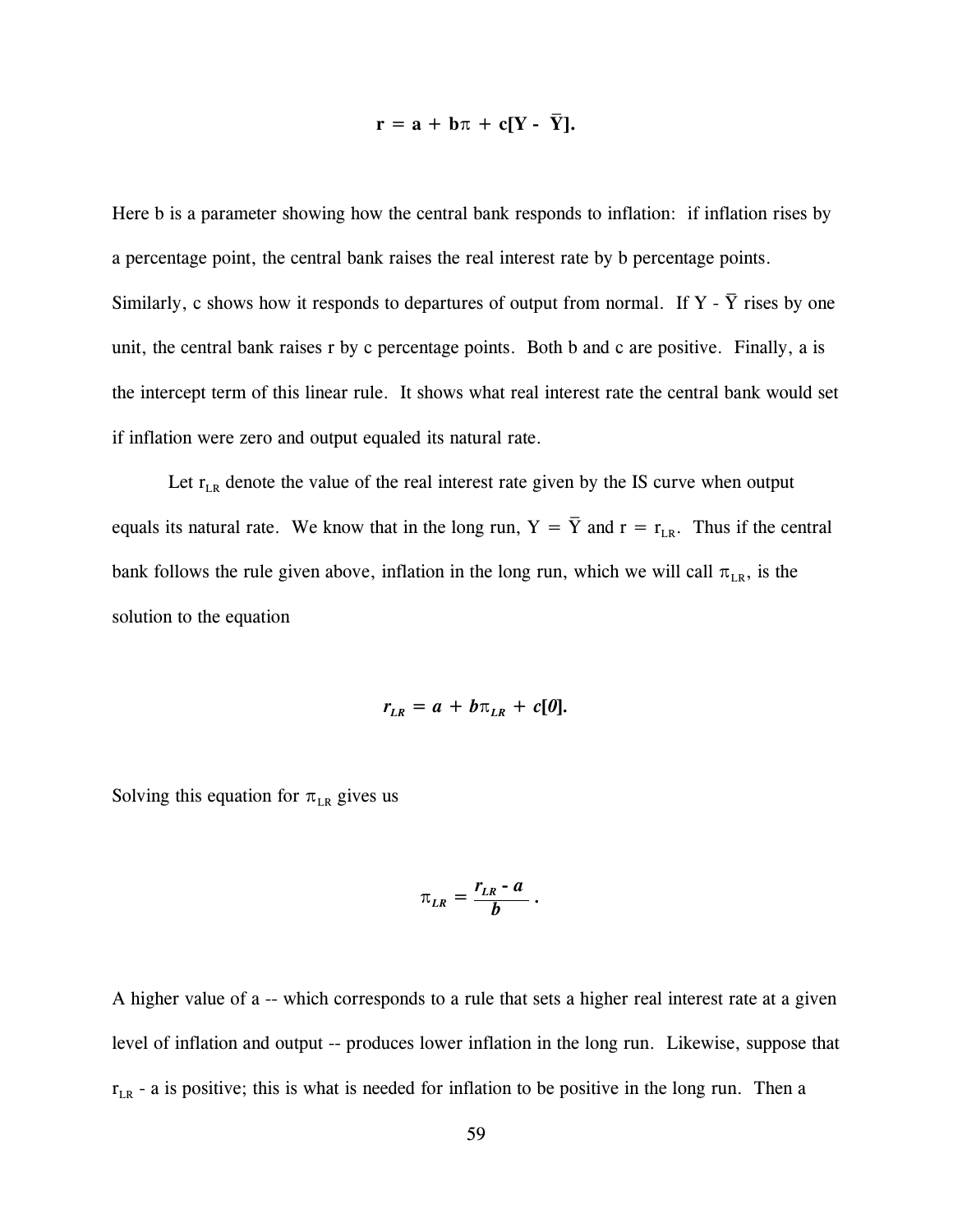rule that responds more to increases in inflation (that is, that has a higher b) produces lower inflation in the long run. Finally, because output equals its natural rate in the long run, inflation is not affected in the long run by how the central bank responds to departures of output from its natural rate (that is, it is not affected by the parameter c).

Because of monetary policy's crucial role in determining inflation in the long run, most central banks today design their policies with a focus on their implications for inflation. In some countries, such as the United Kingdom and Canada, this is done through formal *inflation targeting*. The central bank begins by choosing a long-run goal for inflation. It then adjusts the real interest rate in response to output and inflation with that goal in mind. $9$  Because many different interest rate polices produce the same level of inflation in the long run, inflation targeting takes many forms. The central bank can change the real interest rate more or less aggressively in response to departures of inflation from the target, and more or less aggressively in response to departures of output from its natural rate. In terms of our example of a linear rule, the level of inflation in the long run,  $\pi_{LR}$ , does not dictate the exact values the parameters a, b, and c must take. But by conducting policy with a focus on the level of inflation in the long run, over the last decade central banks in many countries have succeeded in bringing inflation down to low levels and keeping it there.<sup>10</sup>

<sup>&</sup>lt;sup>9</sup> Of course this is not done by mechanically following a rule like those we have discussed. Instead the central bank adjusts the interest rate in response to economic developments in a way that is intended to keep inflation close to the long-run goal. One consequence is that policy is well described by a rule of the sort we have been discussing.

 $10$  This analysis shows that the central bank's real interest rate rule is a crucial determinant of inflation in the long run. You learned earlier that the growth rate of the money stock is a crucial determinant of inflation in the long run (see Mankiw, Chapter 4). The way these two conclusions are related involves how the central bank controls the real interest rate. Recall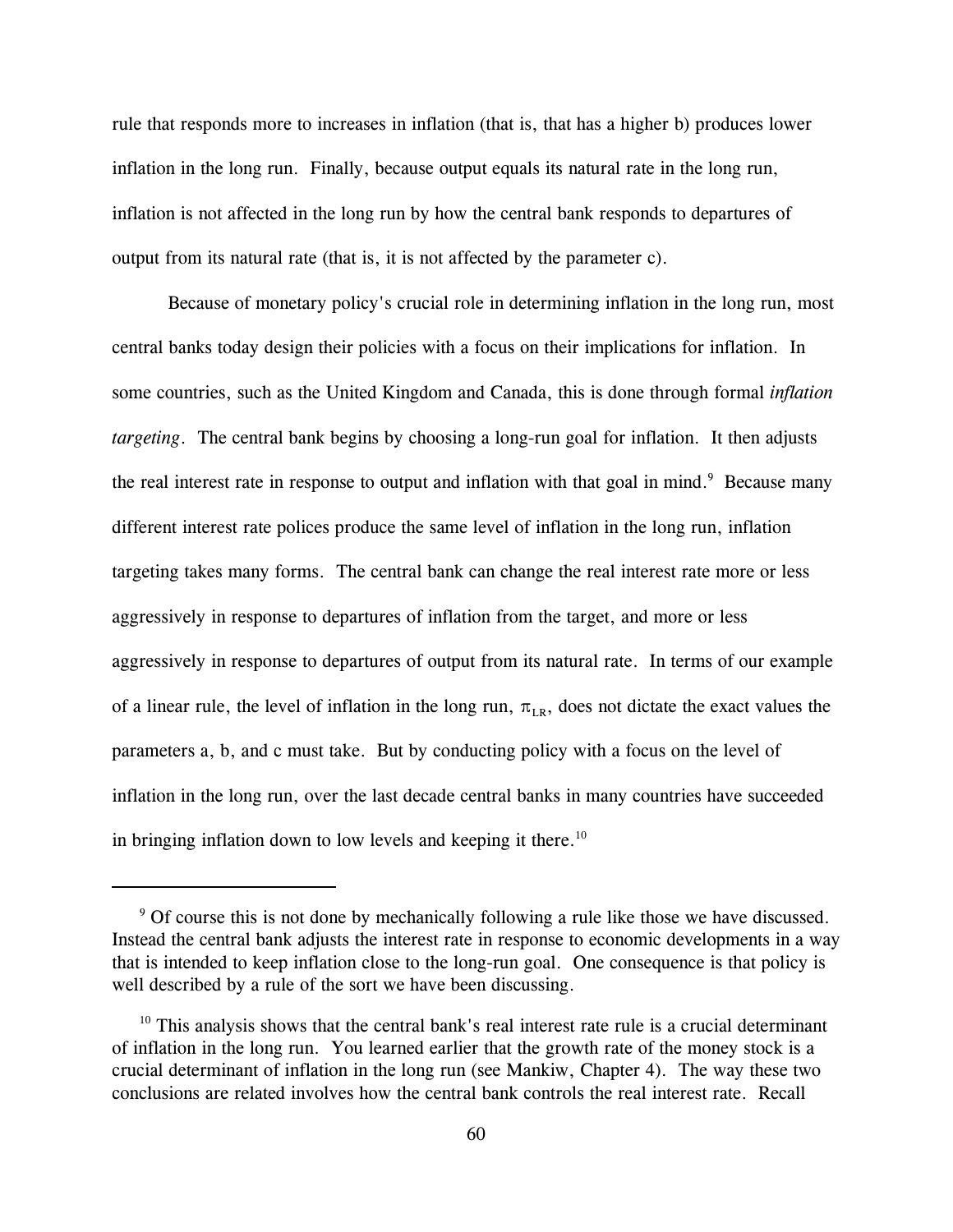## **III-3 Changes on the Aggregate Supply Side of the Economy**

### **Inflation Shocks and Supply Shocks**

We now turn to the effects of changes in aggregate supply. There are two main types of changes: inflation shocks and supply shocks. Since the distinction between them is important, the first step is to define them:

*An inflation shock is a disturbance to the usual behavior of inflation that shifts the inflation adjustment line. A supply shock is a change in the natural rate of output.*

Let us consider each of these in turn. An inflation shock occurs when some development causes firms to set their prices in a way that differs from the usual pattern. Recall that normally the rate at which firms raise their prices -- that is, the inflation rate -- rises when

from Section I-3 that it does this by adjusting the money supply. Thus when it sets the real interest rate, in the background it is choosing the money growth rate. Since the condition for equilibrium in the money market --  $M/P = L(i, Y)$  -- is the same here as in your earlier analysis of inflation in the long run, the same long-run relationship between money growth and inflation holds here as in your earlier analysis. For example, suppose the central bank is following a real interest rate rule that produces low inflation in the long run. To carry out such a rule, the central bank needs to keep money growth low. When inflation is low and output equals its natural rate, for example, high money growth would raise the supply of real money balances, and thus lower the real interest rate; this in turn would raise output above normal and hence cause inflation to start to rise. As in Section I-3, the details of how the central bank adjusts the money supply to carry out its rule are not important. The important point is simply that the earlier conclusions about money growth and inflation in the long run continue to hold.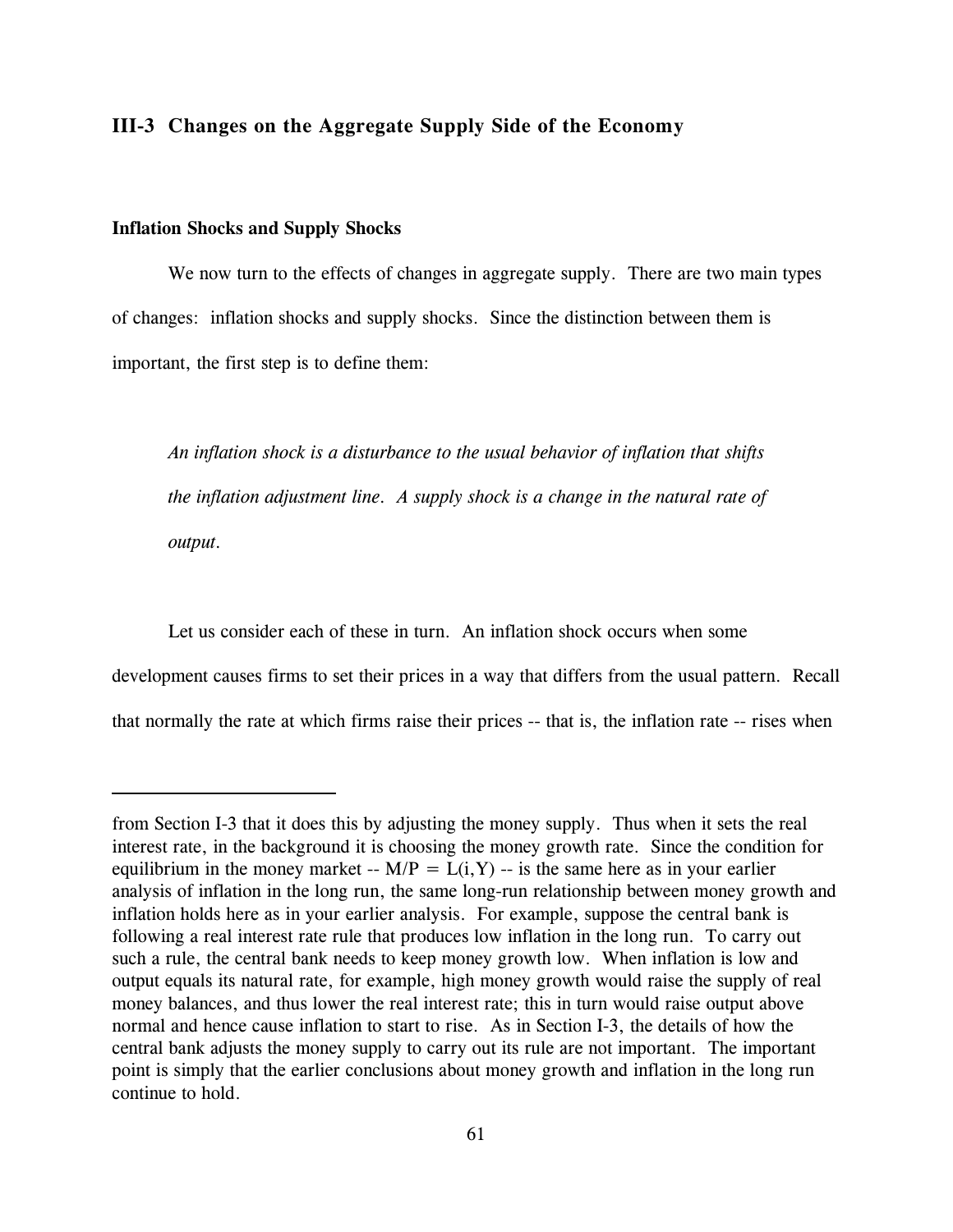output is above its natural rate and falls when output is below its natural rate. An unfavorable inflation shock is an event that causes inflation to jump to a higher level; a favorable inflation shock is an event that causes it to jump to a lower level. The classic example of an inflation shock is an oil shock -- a sudden change in oil prices. In the winter of 1973-1974 and again in 1979, the Organization of Petroleum Exporting Countries (OPEC) raised the price of oil dramatically. Since oil prices are a component of firms' costs, these increases caused firms to raise the prices of their products by more than before. That is, they caused inflation to jump to a higher level. In terms of our model, they caused an upward shift of the IA line. And these increases in inflation had nothing to do with the level of output; they were a result of the increases in oil prices.

To think about inflation shocks more systematically, it is helpful to list the ingredients that go into firms' choices of their prices:

 $\circ$  The first ingredient is the wages that firms pay. All else equal, the higher are wages, the higher are firms' costs, and thus the higher are the prices they charge.

 $\circ$  The second ingredient is labor costs other than wages. Employing workers involves not just the wages they are paid, but payroll taxes, fringe benefits like health insurance, and so on.

 $\circ$  The third ingredient is the costs of inputs other than labor, such as oil, other raw materials, and goods purchased from other firms.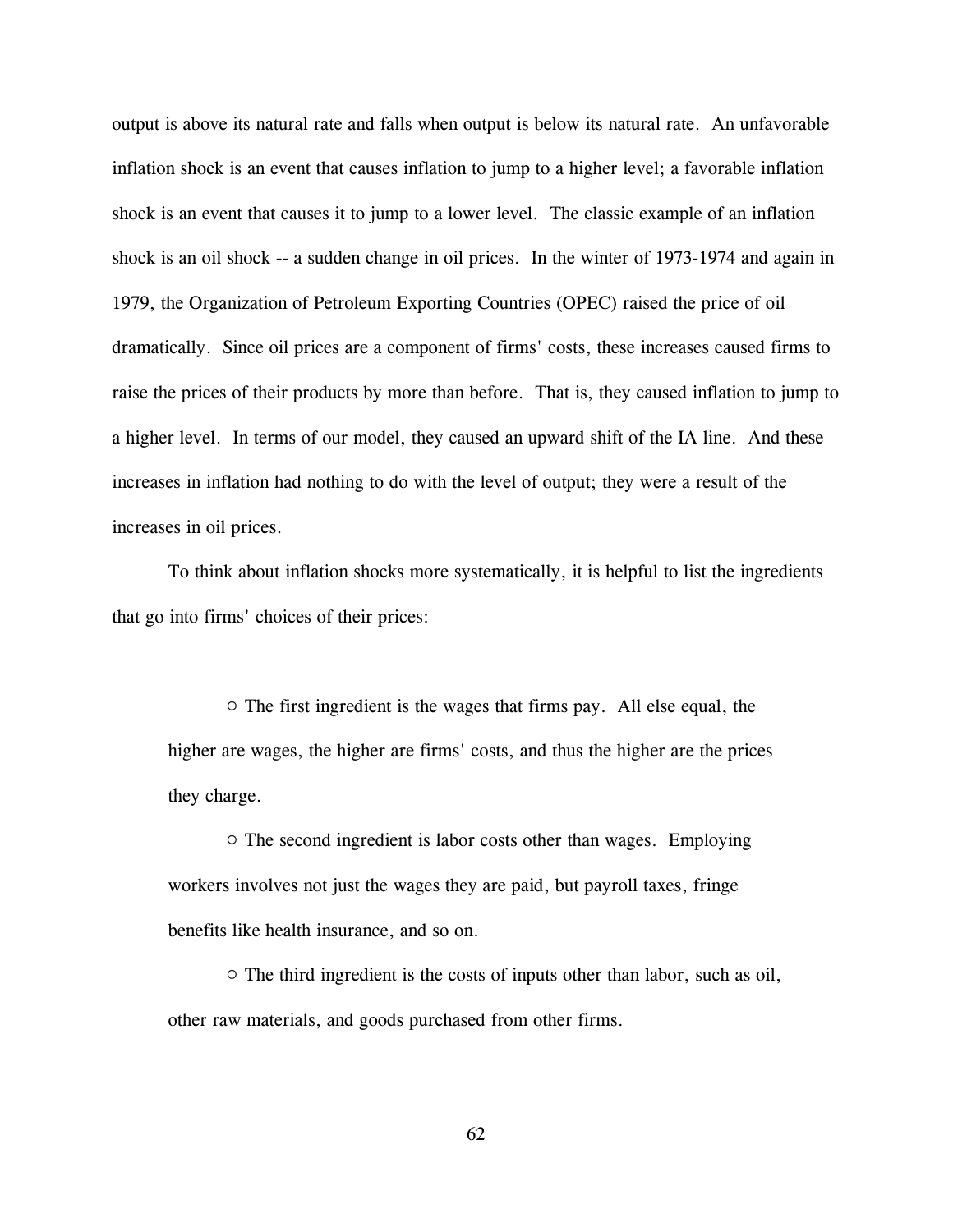$\circ$  The fourth ingredient is productivity. When firms can produce more using a given amount of labor and a given quantity of other inputs, their costs are lower, and so (all else equal) their prices are lower.

 $\circ$  The final ingredient is the relationship between prices and costs. In a perfectly competitive market, firms set their prices equal to their marginal costs. But actual markets are not perfectly competitive; prices usually exceed marginal costs. The greater is this gap, the higher are prices (again, all else equal).

This list of ingredients allows us to see what kinds of developments cause inflation shocks. An inflation shock can arise from any of these ingredients. For example, wages might rise unusually fast because of a change in labor laws that increases unions' bargaining power; this would cause an unfavorable inflation shock stemming from the first ingredient of firms' pricing decisions. Rises in the cost of health insurance are an important example of unfavorable inflation shocks involving the costs of hiring labor other than wages. Increases in oil prices are a type of unfavorable inflation shock involving the costs of inputs other than labor. And declines in productivity (which lead to higher costs) and increases in monopoly power (which increase the gap between prices and costs) are also potential sources of unfavorable inflation shocks.

Of course, inflation shocks can be favorable as well. In the United States, inflation failed to rise over the second half of the 1990s despite the fact that output was almost certainly well above its natural rate. The reason is that there were a series of favorable inflation shocks. The prices of oil and other raw materials plummeted. Rises in health insurance costs were less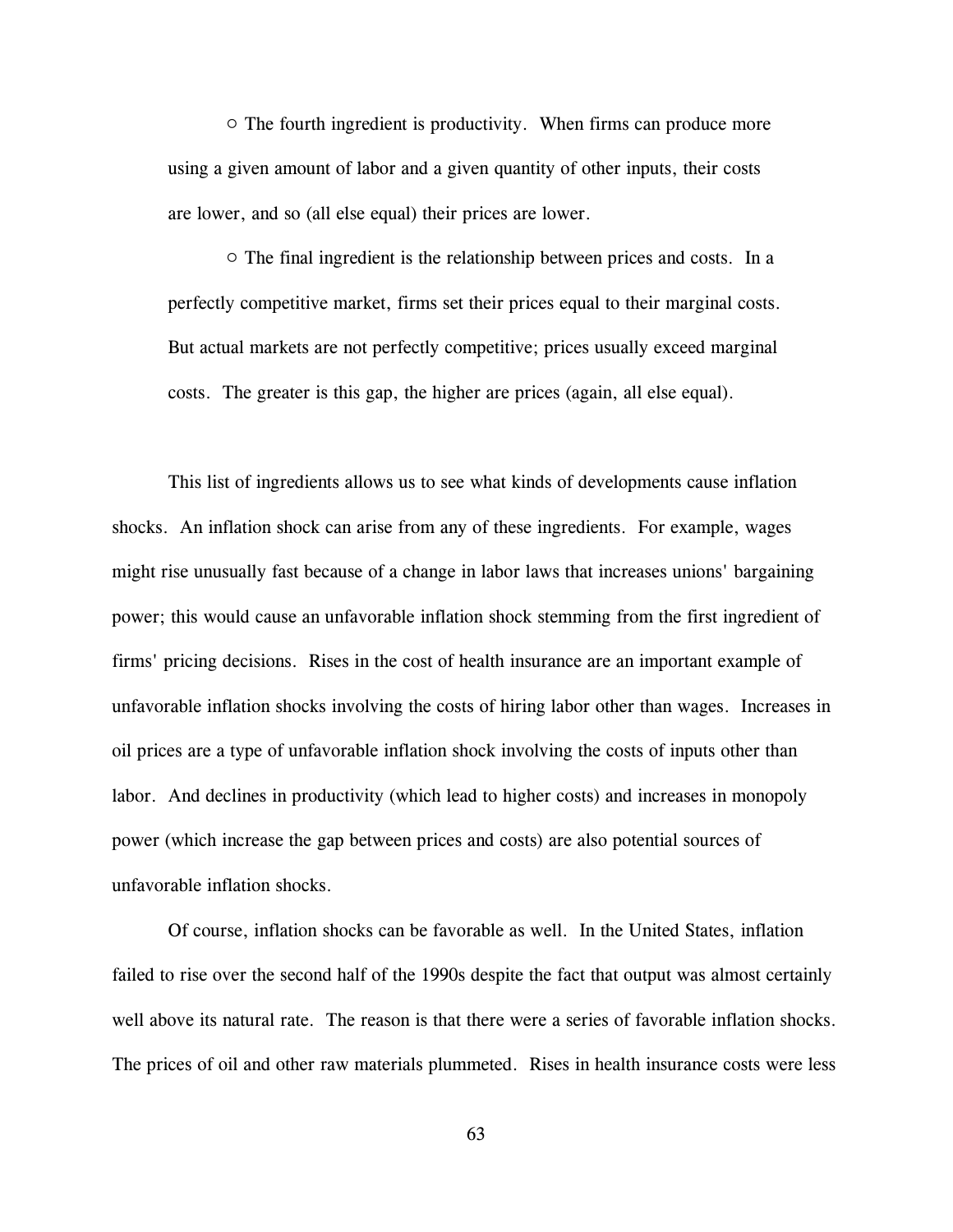than the overall inflation rate. And increased competition from foreign firms appears to have reduced the average gap between firms' prices and their marginal costs.

It is also important to remember that not all changes in inflation are inflation shocks. If firms raise wages, and thus prices, more than before because unemployment is very low, this is the usual response of inflation to above-normal output, not an inflation shock. The same is true if firms find that their costs are high because they are operating close to maximum capacity.

Supply shocks are easier to describe that inflation shocks. A supply shock is a change in the natural rate of output, Y. There are two sources of supply shocks. The first is changes \_ in the inputs that would be available if the economy were operating at its natural rate. Two examples of this type of supply shock are a change in the labor force and a change in the natural rate of unemployment. Both of these changes affect the number of workers when the economy is operating at its normal level, and thus affect  $\overline{Y}$ . The second source of supply \_ shocks is changes in output for a given level of inputs -- that is, a change in productivity. Notice that this means that a change in productivity leads to both an inflation shock and a supply shock. That is, it both shifts the inflation adjustment line and alters the natural rate of output.

## **The Effects of an Inflation Shock**

Now that we have described possible sources of disturbances on the supply side of the economy, we can analyze their effects. We begin with an unfavorable inflation shock. For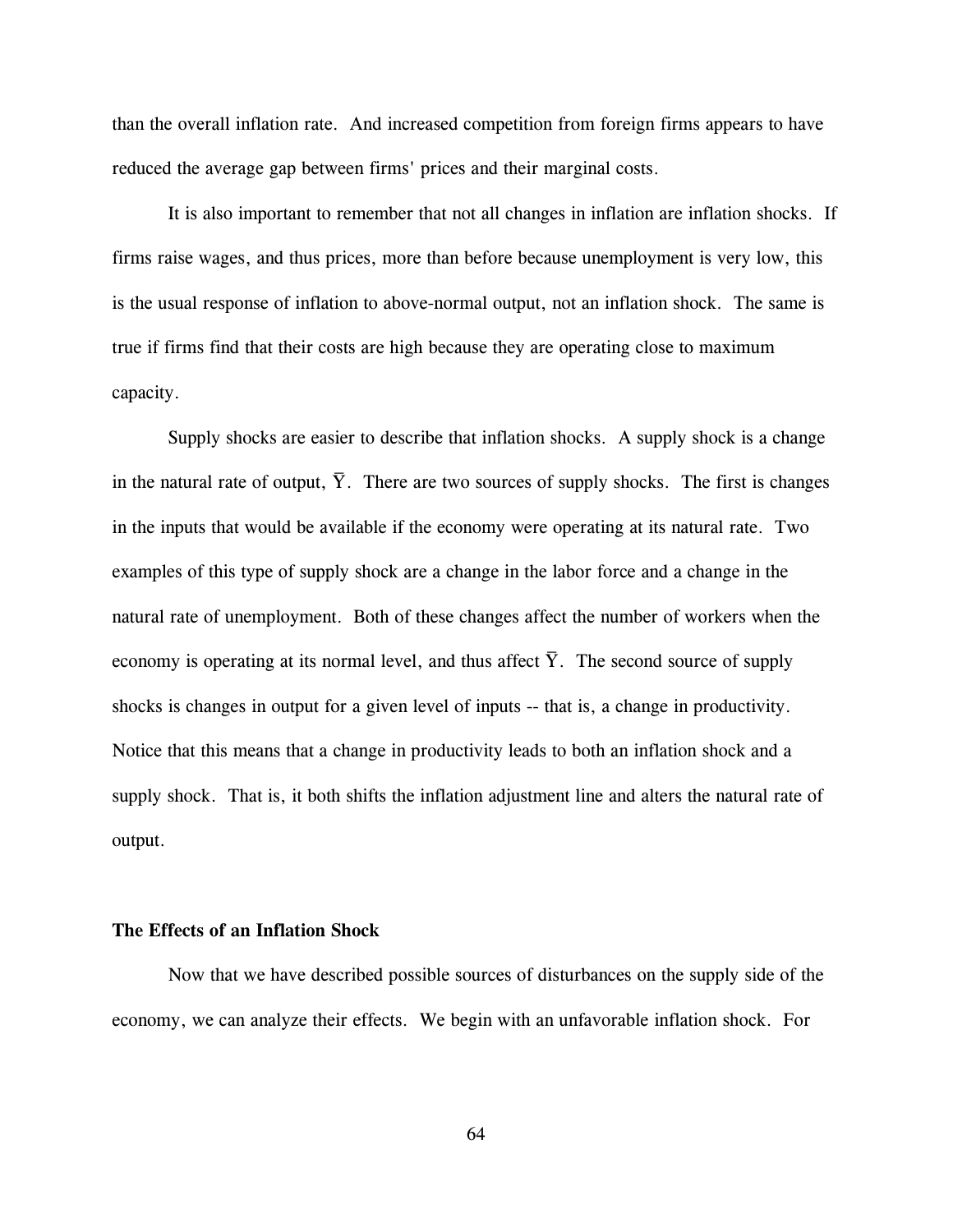concreteness, suppose that initially the economy is in a long-run equilibrium, and that there is a sudden rise in oil prices.

The immediate effects of this change are shown in Figure III-14. The inflation shock shifts the inflation adjustment line up. In terms of the figure, at the time of the shock the IA line shifts from  $IA_0$  to  $IA_1$ . The economy moves up along the aggregate demand curve. Output falls and inflation rises -- a combination that was dubbed "stagflation" in the 1970s. In the background, the central bank is raising the real interest rate in response to the rise in inflation.

Changes in oil prices have little impact on the economy's natural rate of output. Thus output is now below its natural rate. And since the event we are considering is a one-time rise in oil prices, there are no further inflation shocks. Thus inflation begins to fall; that is, as Figure III-15 shows, the IA line begins to move down. Inflation falls and output rises. The process continues until output returns to its natural rate. When it does, inflation is back at its initial level. Thus, the unfavorable inflation shock causes a period of high inflation and belownormal output.

# **The Effects of a Supply Shock**

Our second example is a fall in the natural rate of unemployment,  $\bar{u}$ . With a lower natural rate of unemployment, the economy's normal level of employment is higher, and so its natural rate of output is higher. Again, we assume that the economy begins in a long-run equilibrium.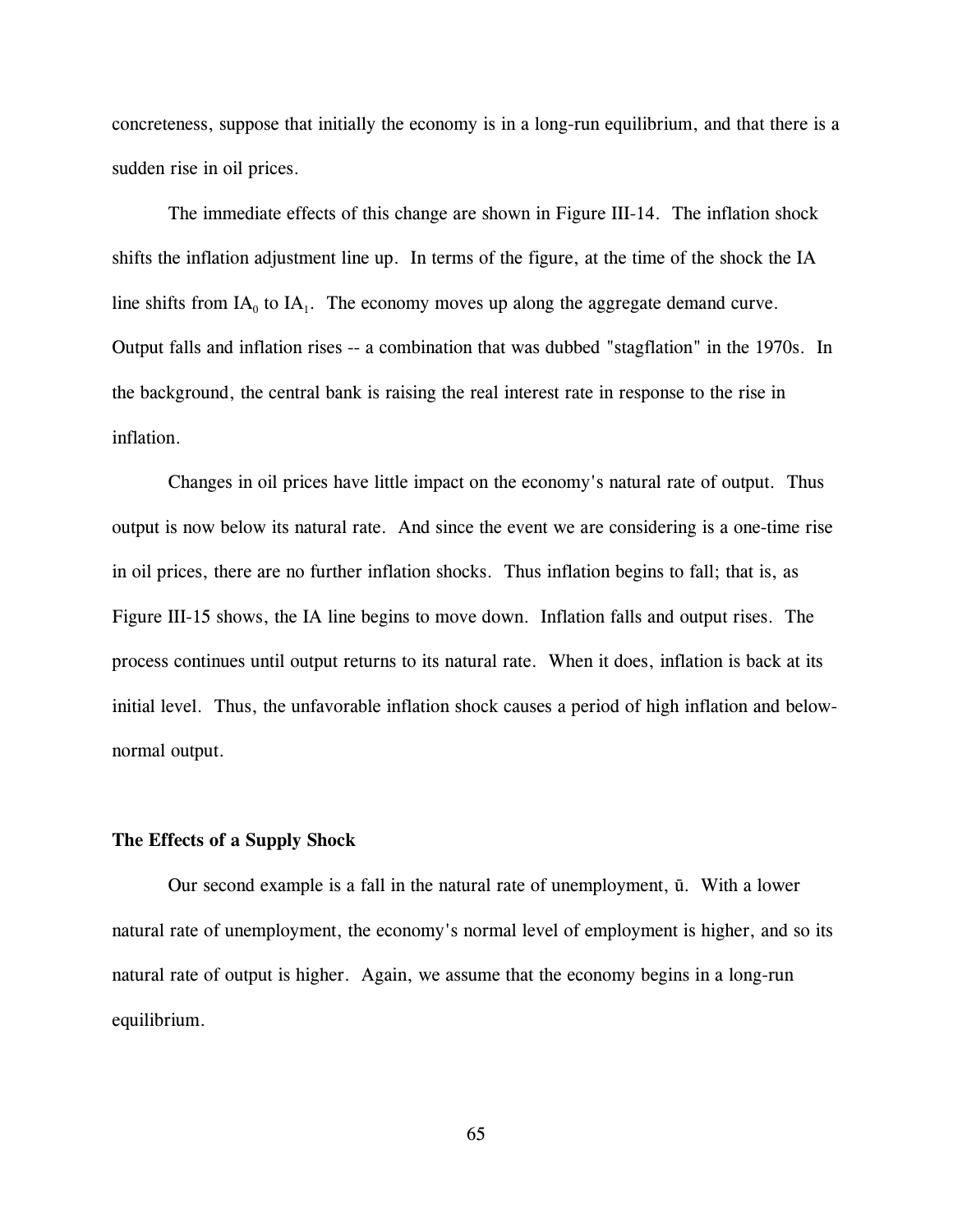The immediate effect of this development is a little surprising: neither output nor inflation change. In the absence of an inflation shock, inflation at a point in time is given. Thus inflation does not change immediately. And since neither the IS nor the MP curve is affected by the change, output does not change either.

Nonetheless, the fall in the natural rate of unemployment does matter. Because the natural rate of output is higher than before and actual output is unchanged, output is now below its natural rate. Thus inflation begins to fall. As it falls, output rises. This continues until output equals its new natural rate. At that point, inflation is steady at a lower level than it began, and there are no further changes in output. Figure III-16 summarizes this analysis. It shows the gradual downward shift of the IA line and the economy's movement down along the AD curve from its initial position (point  $E_{LR}^0$ ) to the new long-run equilibrium (point  $E_{LR}^1$ ).

A fall in the natural rate of unemployment appears to be another reason for the U.S. economy's excellent performance over the second half of the 1990s. In the early 1990s, the natural rate of unemployment appears to have been slightly over six percent. But various developments, including changes in the demographic composition of the labor force, appear to have reduced it to between five and six percent. This decline in the natural rate was accompanied by rising output and falling inflation, just as our model predicts.

#### **Inflation Expectations and Inflation Shocks**

Our final topic in this section is a source of inflation shocks that is somewhat different from the others we have considered. Think about a firm deciding what wage to pay for the coming year. One factor it will consider is that amount of inflation it expects during the year.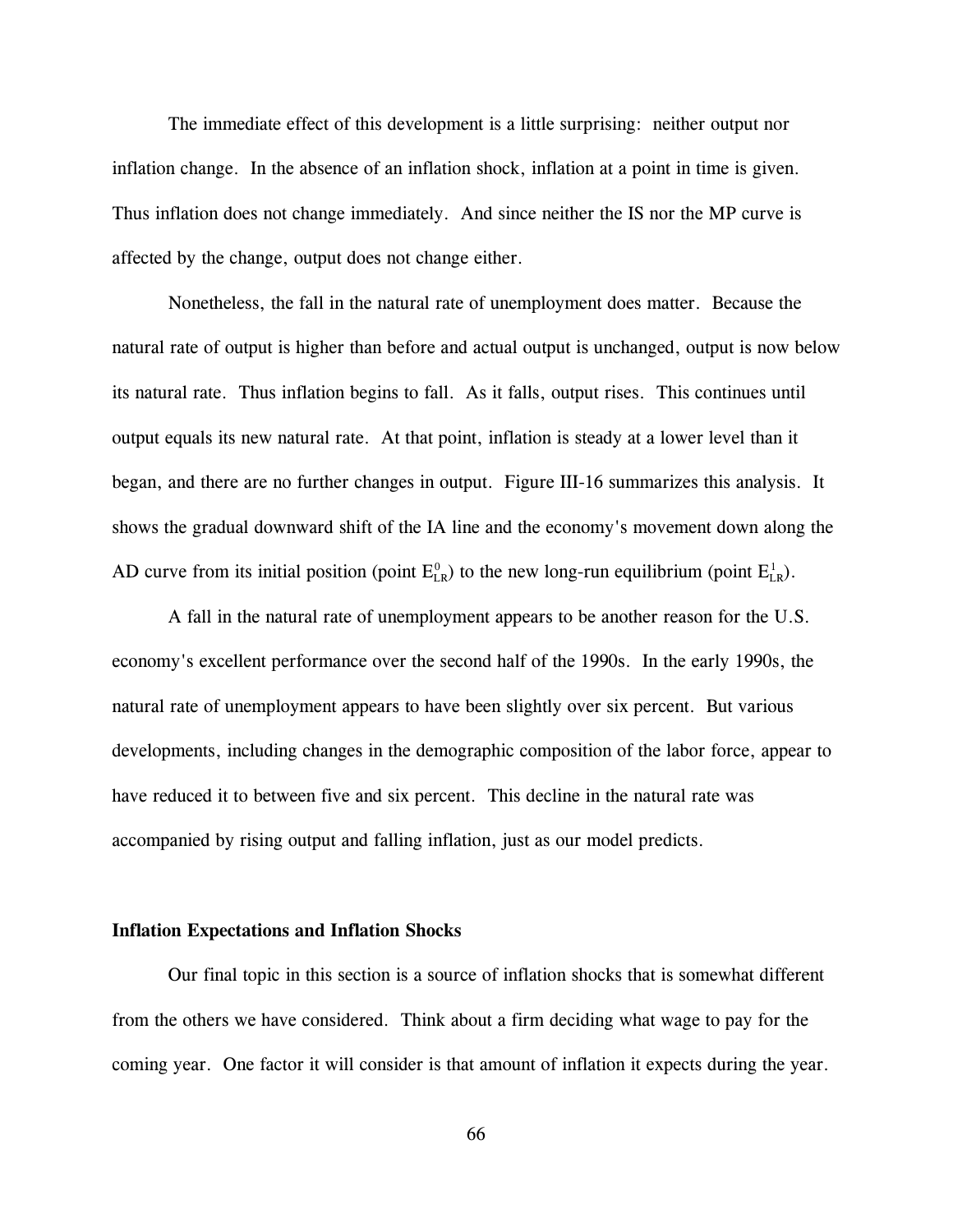If, for example, it expects a great deal of inflation, it will want to set a fairly high wage to make sure that it is paying an adequate amount at the end of year. And when the firm sets a higher wage, it will charge a higher price for its product. The same analysis applies to a firm and a union bargaining over what wage the firm will pay over the next few years, or to a firm deciding what price to charge for its product for the next year: the higher is expected inflation, the higher are the wages and prices that are set now. What this analysis is telling us is that changes in expected inflation cause inflation shocks: they cause a change in the behavior of prices that is not simply a response to whether output is above or below its natural rate.

One important implication of this discussion is that the *credibility* of a policy to reduce inflation can have important effects on the costs of getting inflation down. Consider first a central bank with a poor record of fighting inflation and of carrying out its announced policies. Suppose this central bank announces that it is changing its policy rule to set a higher interest rate at a given level of output and inflation than it did before in order to bring inflation down. Given the bank's track record, firms and workers are not likely to expect it to stick with the new policy for long. Thus their expectations of inflation change little. If the bank then carries through with its plan, the resulting shift of the AD curve leads to a fall in output. The central bank succeeds in reducing inflation, but only at the cost of a recession. That is, the analysis we did in Section III-2 applies.

Now consider a central bank with a strong record of fighting inflation and of sticking with its announced policies. When this central bank announces a shift to a tighter rule, expected inflation is likely to fall. Thus the announcement of the policy change generates a favorable inflation shock. This development is analyzed in Figure III-17. The bank's policy

67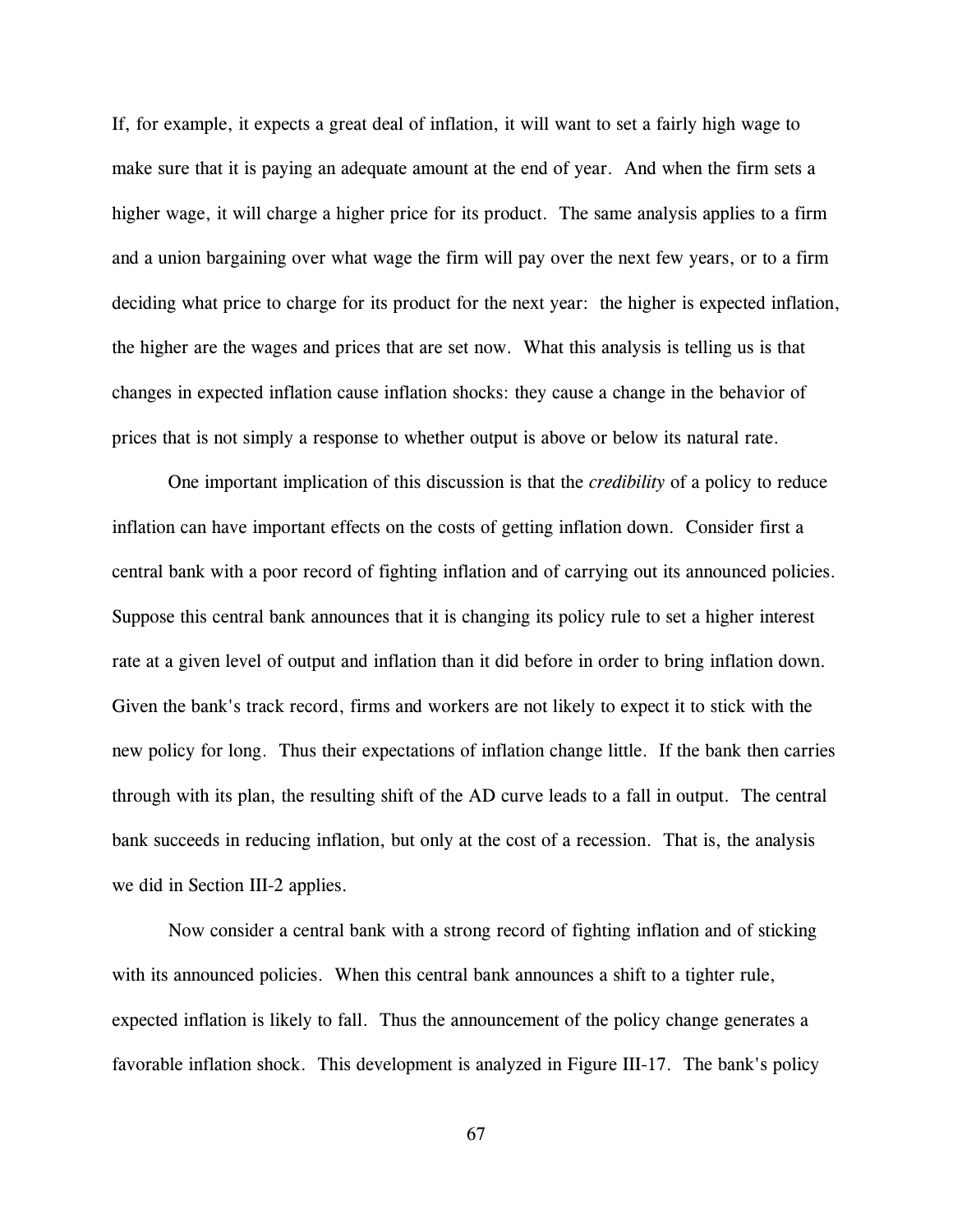shift causes a leftward shift of the AD curve, as before; this is shown as the shift from  $AD_0$  to  $AD_1$ . But the favorable inflation shock shifts the IA curve; this is shown as the shift from IA<sub>0</sub> to  $IA<sub>1</sub>$ . The result is an immediate fall in inflation and a smaller fall in output. In terms of the diagram, the immediate effect of the change is to move the economy from point  $E_{LR}^0$  to point A. In contrast, without credibility there is no immediate effect on inflation, and so the economy moves to point B. After the initial move, the economy moves down the new AD curve to the new long-run equilibrium (point  $E_{LR}^1$ ). Thus credibility reduces the cost of getting inflation down.

The importance of changes in expected inflation in causing inflation shocks is controversial. As a result, there is disagreement about how important credibility is to the costs of reducing inflation. One view is that expected inflation is a crucial determinant of the behavior of actual inflation. In this case, a fully credible policy can reduce inflation at almost no cost in terms of lost output: when a credible central bank announces its plan to bring inflation down, actual inflation drops almost immediately to the level it will attain in the new long-run equilibrium. The opposing view is that firms and workers rely mainly on past inflation and the current state of the economy in setting prices and wages. In this view, even a very credible policy change has little immediate impact on how prices and wages are set, and so our usual assumption that inflation falls only when output is below normal is still a good first approximation.<sup>11</sup>

 $<sup>11</sup>$  For some evidence on the merits of the two positions, see Thomas J. Sargent, "The Ends</sup> of Four Big Inflations," in Robert E. Hall, ed., *Inflation* (Chicago: University of Chicago Press, 1982), pp. 41-98; and Guy Debelle, "The Ends of Three Small Inflations: Australia, New Zealand, and Canada," *Canadian Public Policy* 22 (March 1996), pp. 56-78.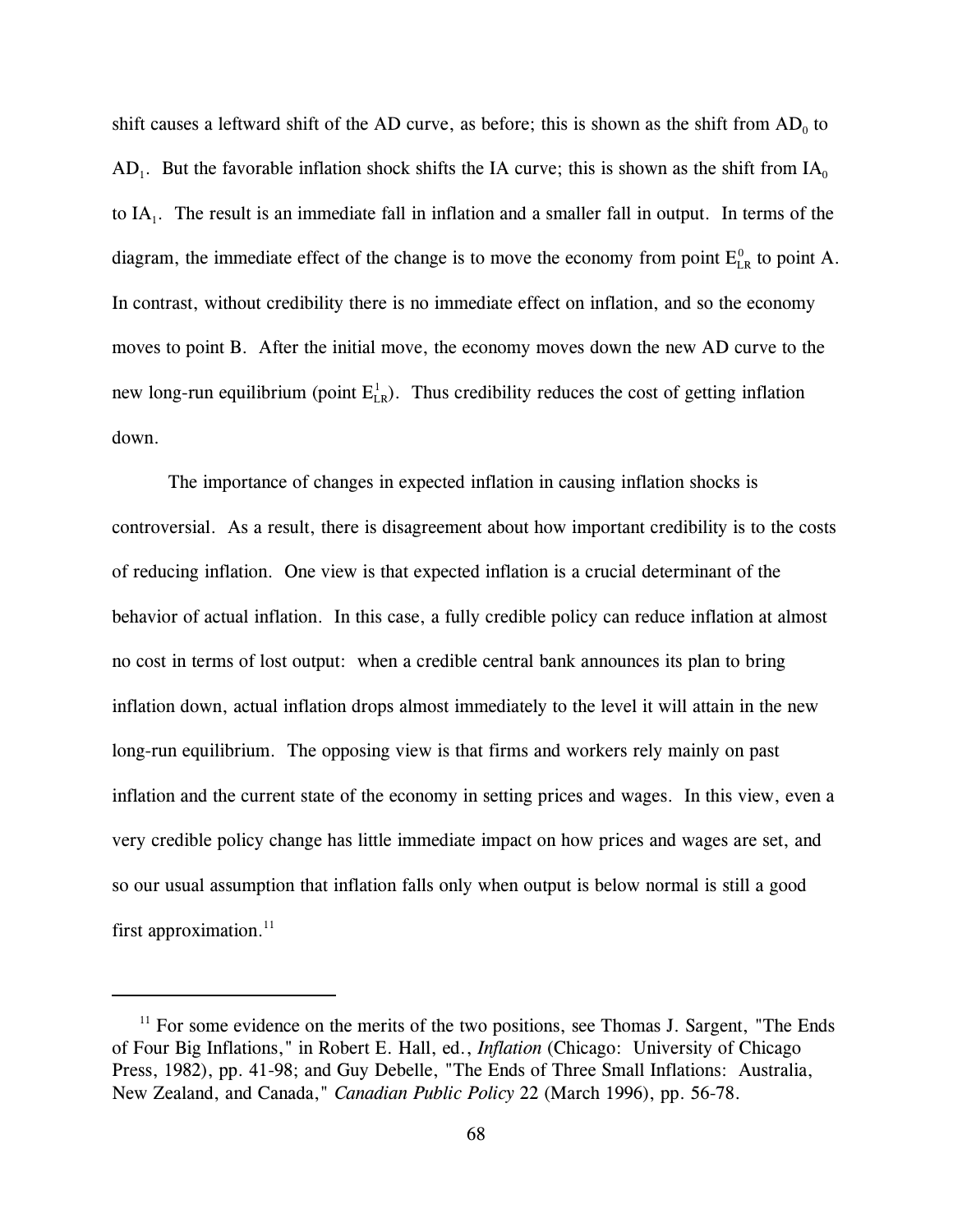## **PROBLEMS**

1. Describe how, if at all, each of the following developments affects the AD and/or IA curves:

a. Individuals become more optimistic about their future incomes, and therefore consume more out of a given amount of disposable income than before.

b. Exchange rates are floating, and American goods become more fashionable -- that is, foreign demand for American goods at a given real exchange rate increases.

c. Anti-trust laws are relaxed, so firms charge higher prices for a given level of costs.

d. The demand for money increases (that is, consumers' preferences change so that at a given level of i and Y they want to hold more real balances than before).

e. Investment demand becomes less sensitive to changes in the interest rate.

f. Oil prices increase, and at the same time consumption for a given level of disposable income falls.

2. Suppose that output is initially at its natural rate, and that there is a tax cut. Describe how output, inflation, the real interest rate, consumption, and investment respond to the tax cut, both immediately and over time.

3. Consider the shift to a tighter monetary policy rule analyzed in Section III-2. What are the immediate effects of the shift on consumption and investment? How do consumption and investment behave as the economy is moving to its new long-run equilibrium?

4. Again consider the shift to a tighter monetary policy rule analyzed in Section III-2. Assume that exchange rates are floating.

a. What is the immediate effect of the shift to a tighter monetary policy rule on net exports and the exchange rate?

b. How do net exports and the exchange rate behave as the economy is moving toward its new long-run equilibrium?

5. Sketch the AD curve when exchange rates are fixed.

6. Suppose that there is a technological disaster that makes workers less productive than before. Assume that initially output is at its natural rate.

a. How, if at all, does this affect the IA curve? \_

b. How, if at all, does this affect  $\overline{Y}$ ?

c. In light of your answers to (a) and (b), what is the immediate effect of the disaster on output and the real interest rate?

d. Can you tell how the long-run effect of the disaster on output compares with the short-run effect? Explain.

7. Suppose the Federal Reserve, instead of following the rule  $r = r(Y,\pi)$ , has a target level of inflation. Specifically, it sets r according to  $r = r_{IR} + b[\pi - \pi^*]$ . Here  $r_{IR}$  is the real interest rate when the economy is in long-run equilibrium; that is, it is the real interest rate that